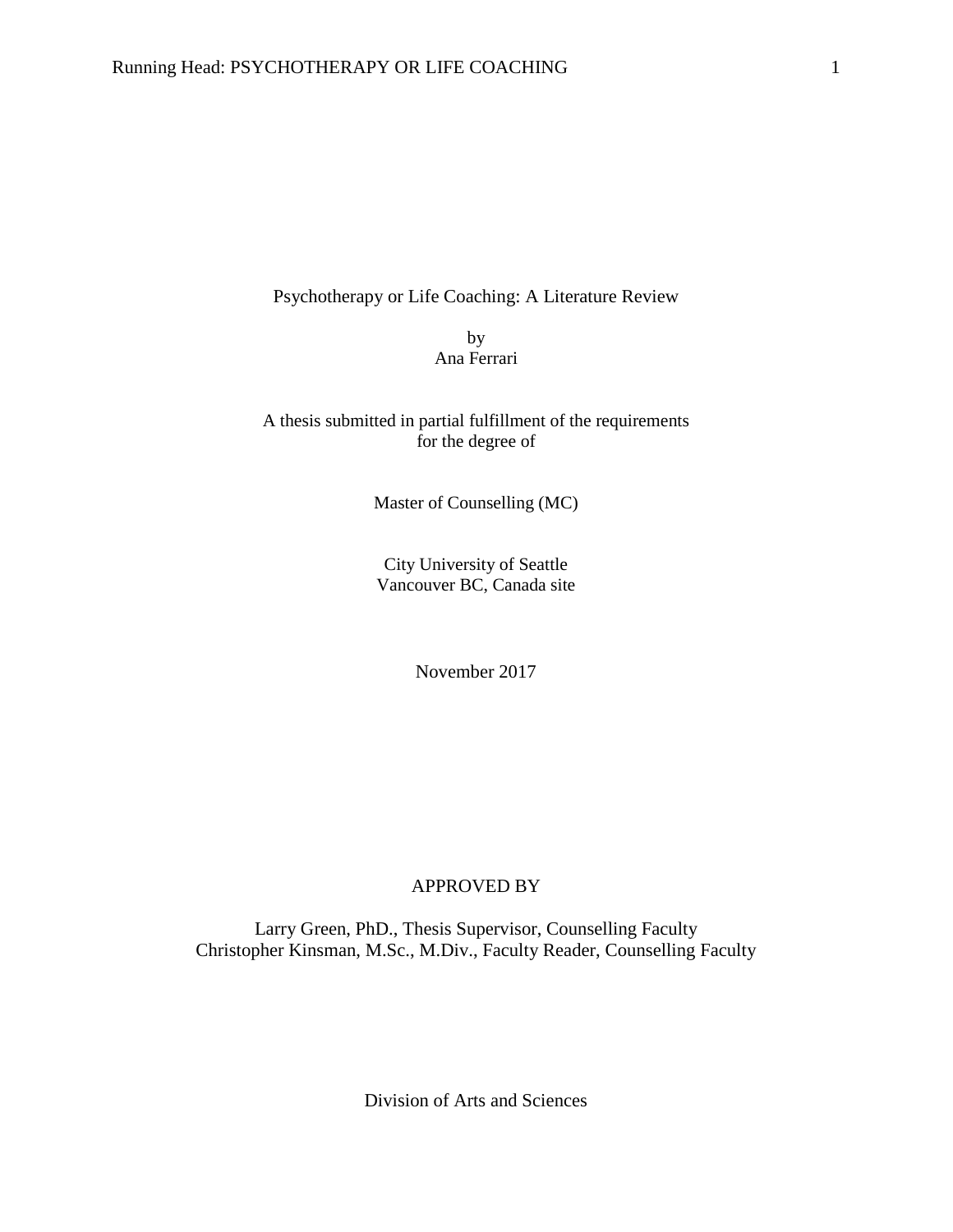## **Abstract**

Psychotherapy and life coaching are both considered *helper* professions. This literature review looks at the two disciplines through a historical lens to understand their foundations and the path each took to their current successes. There are many similarities between the two while each remains distinct in important ways. When comparing psychotherapy to life coaching, some surface similarities exist, including the creation of strong relationships to help the client succeed in whatever problem brought them to the service. Other factors only help to create the illusion of sameness, as life coaching tends to borrow from psychology. An example of this borrowing is in the solution-focused approach. Solution-focused brief therapy set the groundwork for future, and goal oriented therapy. Through its innovative humanistic approach, it gained popularity in the discipline of life coaching as a guide towards a result- and performance-based practice. However similar they may seem, there are also subtle differences between the two disciplines. Psychotherapy's roots derive from the medical model for healing and treatment, whereas life coaching's roots derive from a teacher and educational model. As the two disciplines differ in their roots, so do they differ in their pathways to mandatory regulation. In the last chapter, suggestions for further research are made and implications for scholarly action are discussed.

*Keywords:* psychotherapy, life coaching, history, solution-focused brief therapy, solutionfocused life coaching, literature review, ethics, professional standards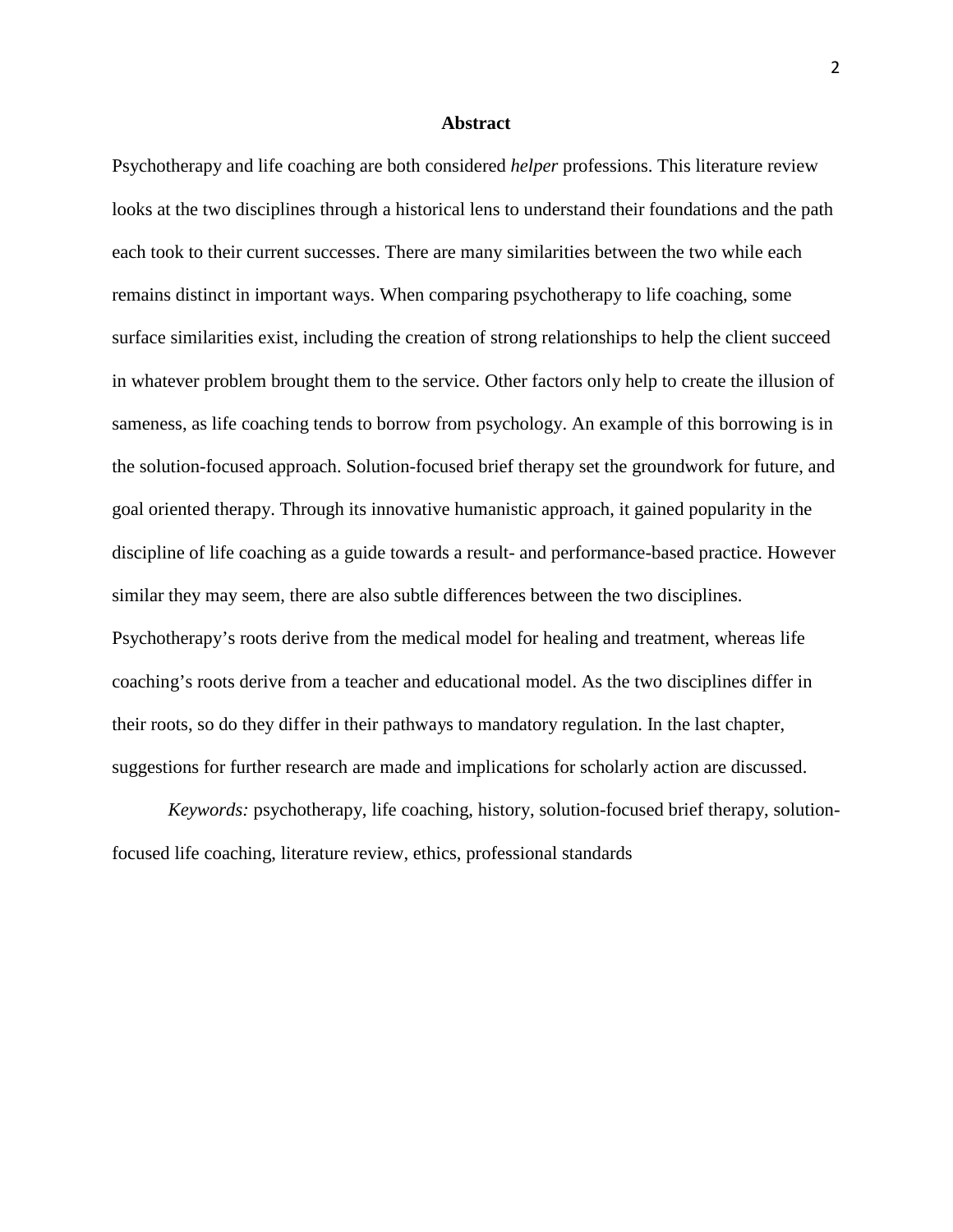## Acknowledgements

I would like to express my profound gratitude to my family for your belief and encouragement during the last couple of years. A special thank you to my sisters for their support and cheerleading. I would also like to thank A. Tosso for your unfailing and unconditional support through these intense years of life, course work, internship and thesis writing. Lastly, to my friends who supported me throughout this process by showing up when I needed you the most or just because, I thank you. A special acknowledgement to my mother and father who inspire me to keep going no matter what obstacles show up.

Thank you.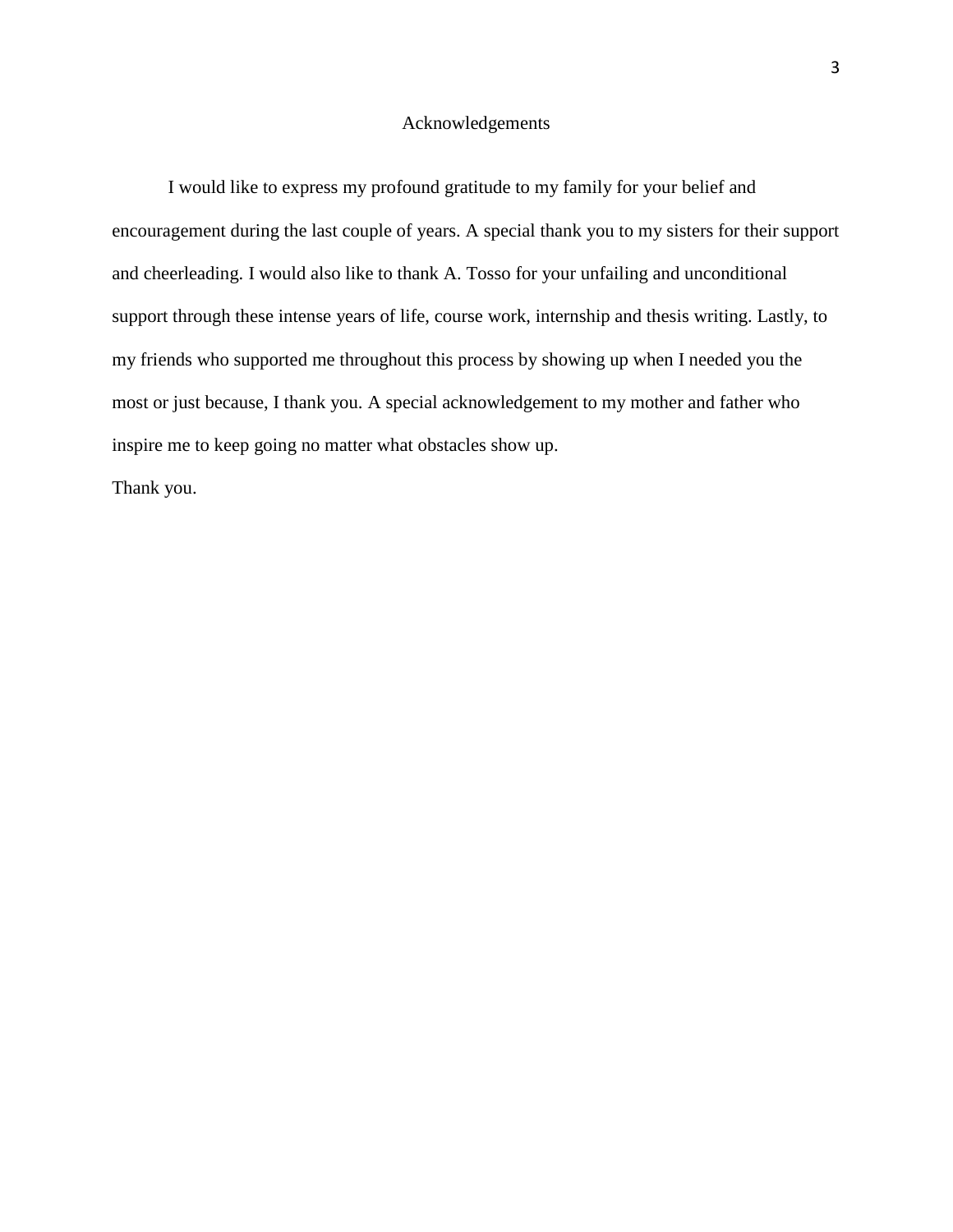# Dedication

In dedication to my parents for their strength and love.

Your courage and tenaciousness keep showing me that I can always take the next step.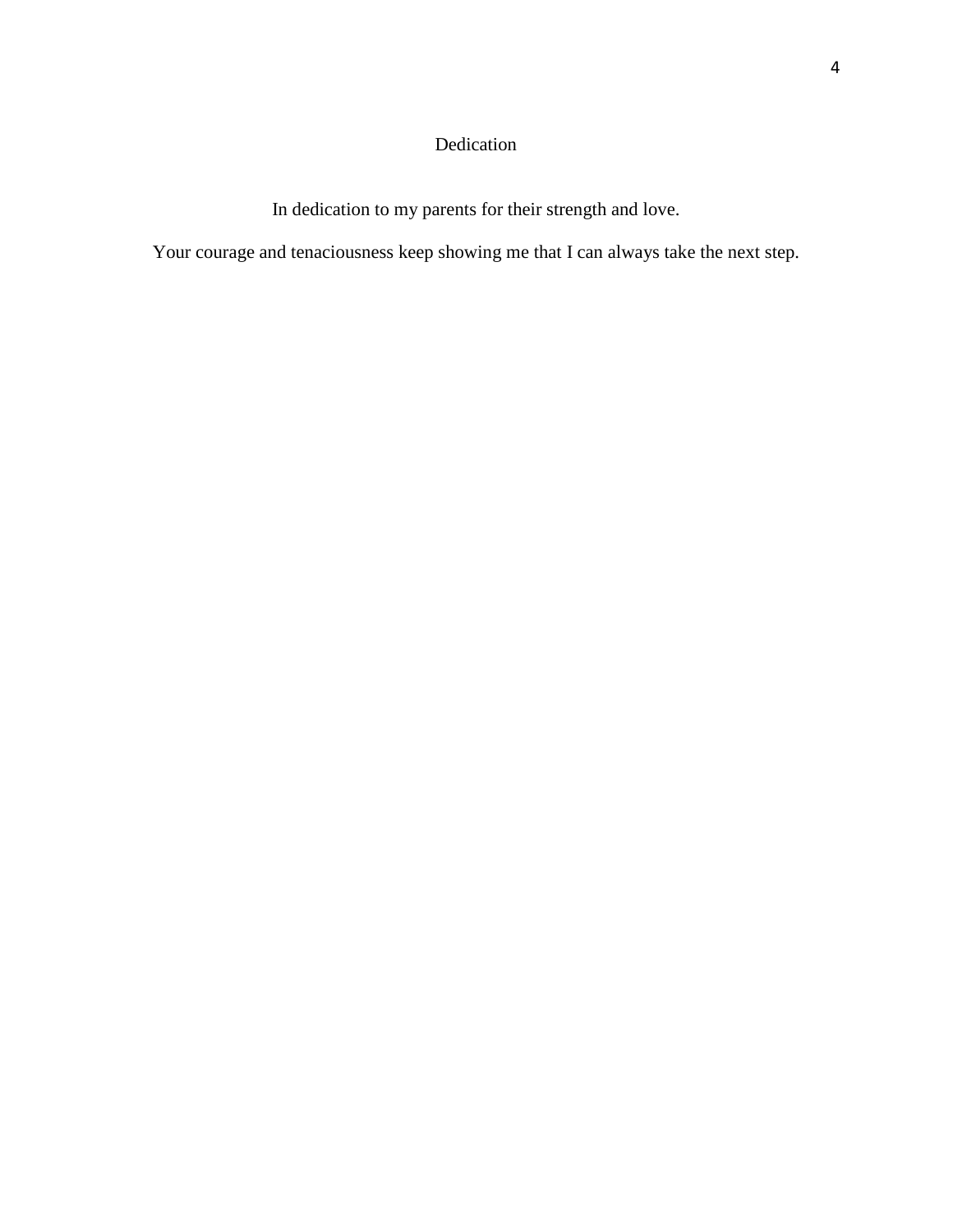# **Table of Contents**

# CHAPTER 1: INTRODUCTION TO THE LITERATURE REVIEW

# CHAPTER 2: LITERATURE REVIEW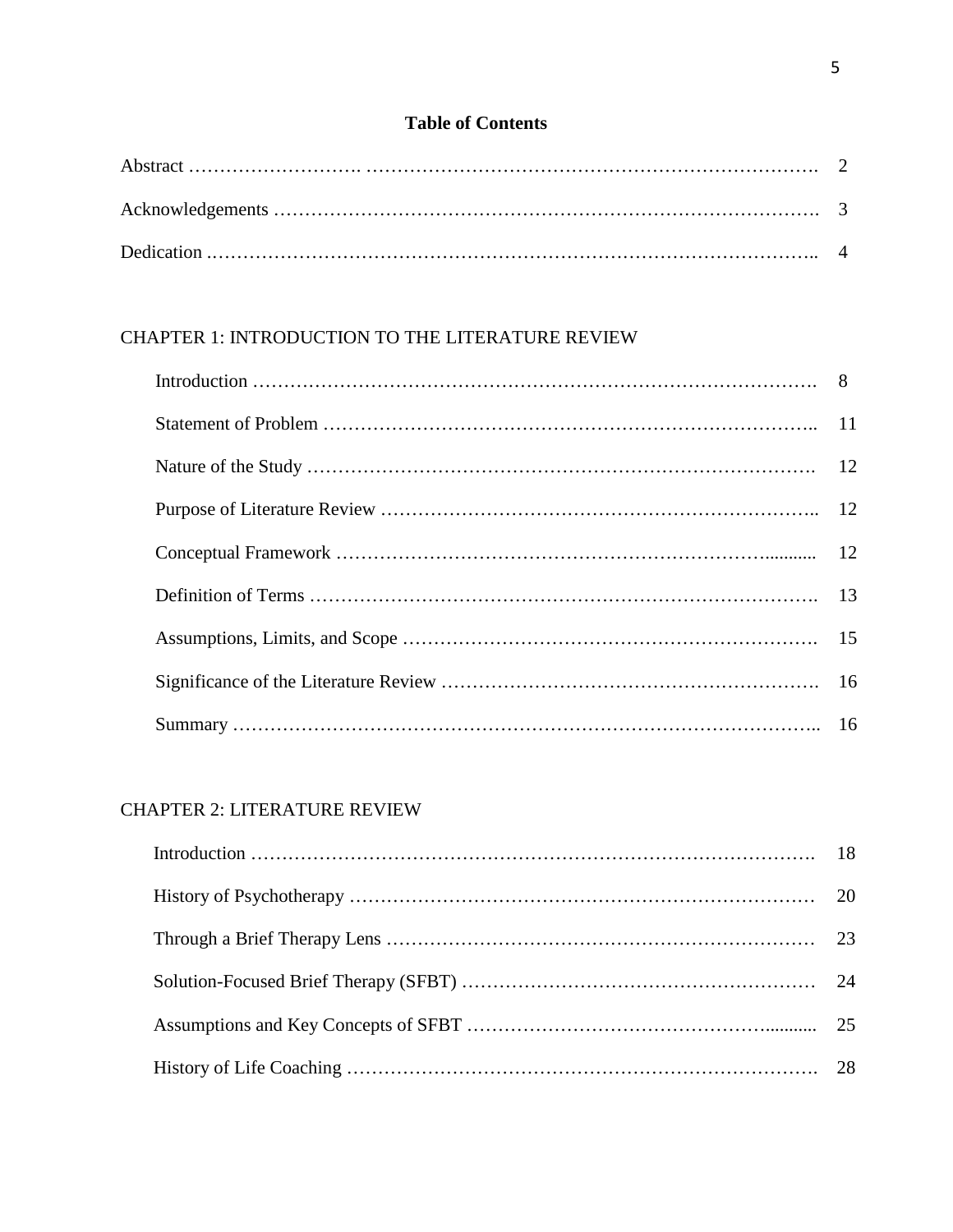# CHAPTER 3: CRITICAL ANALYSIS

| 36 |
|----|
| 36 |
| 36 |
| 38 |
| 39 |
| 39 |
| 42 |
| 43 |
| 46 |
| 46 |
| 46 |
|    |
|    |

# CHAPTER 4: DISCUSSION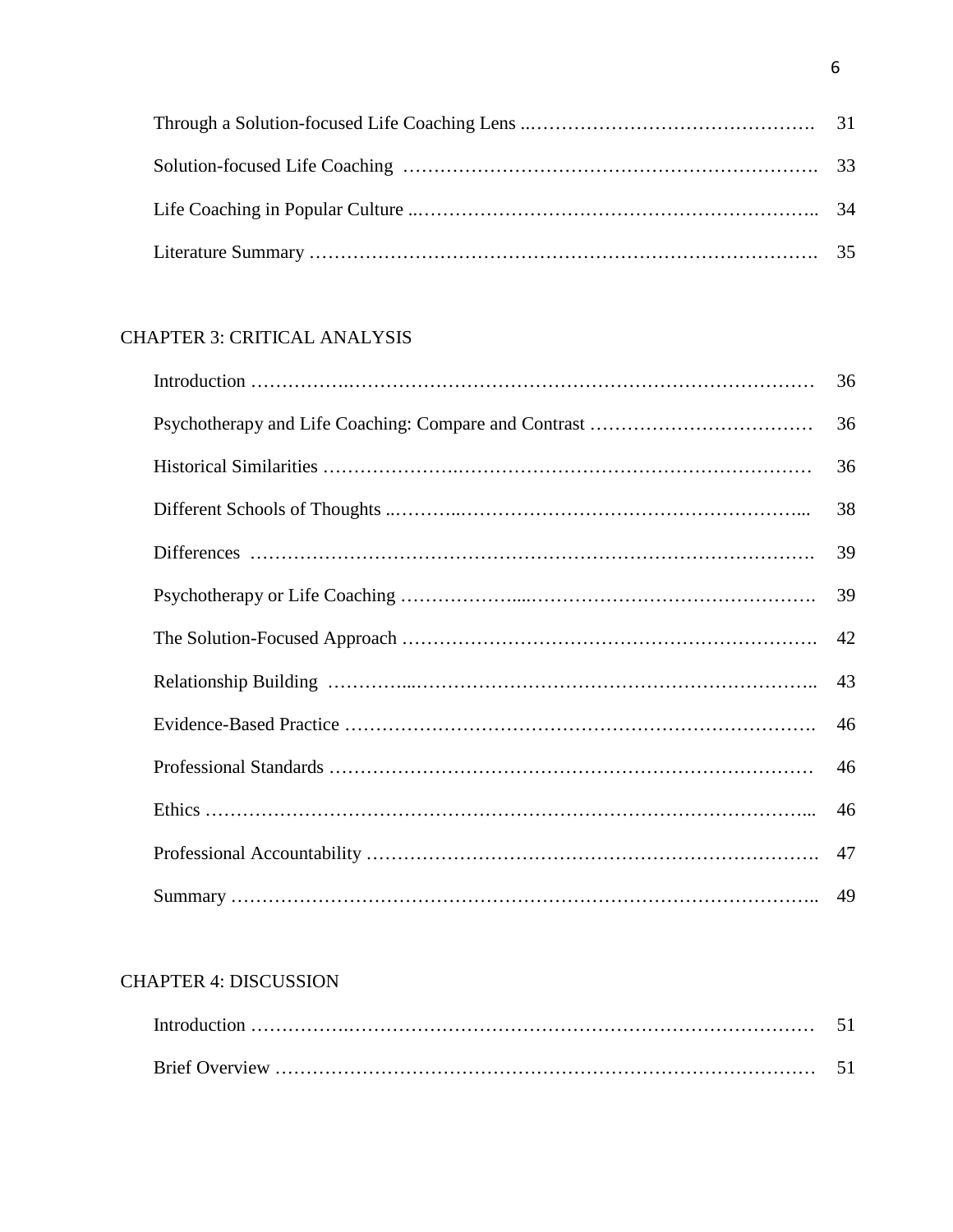# REFERENCES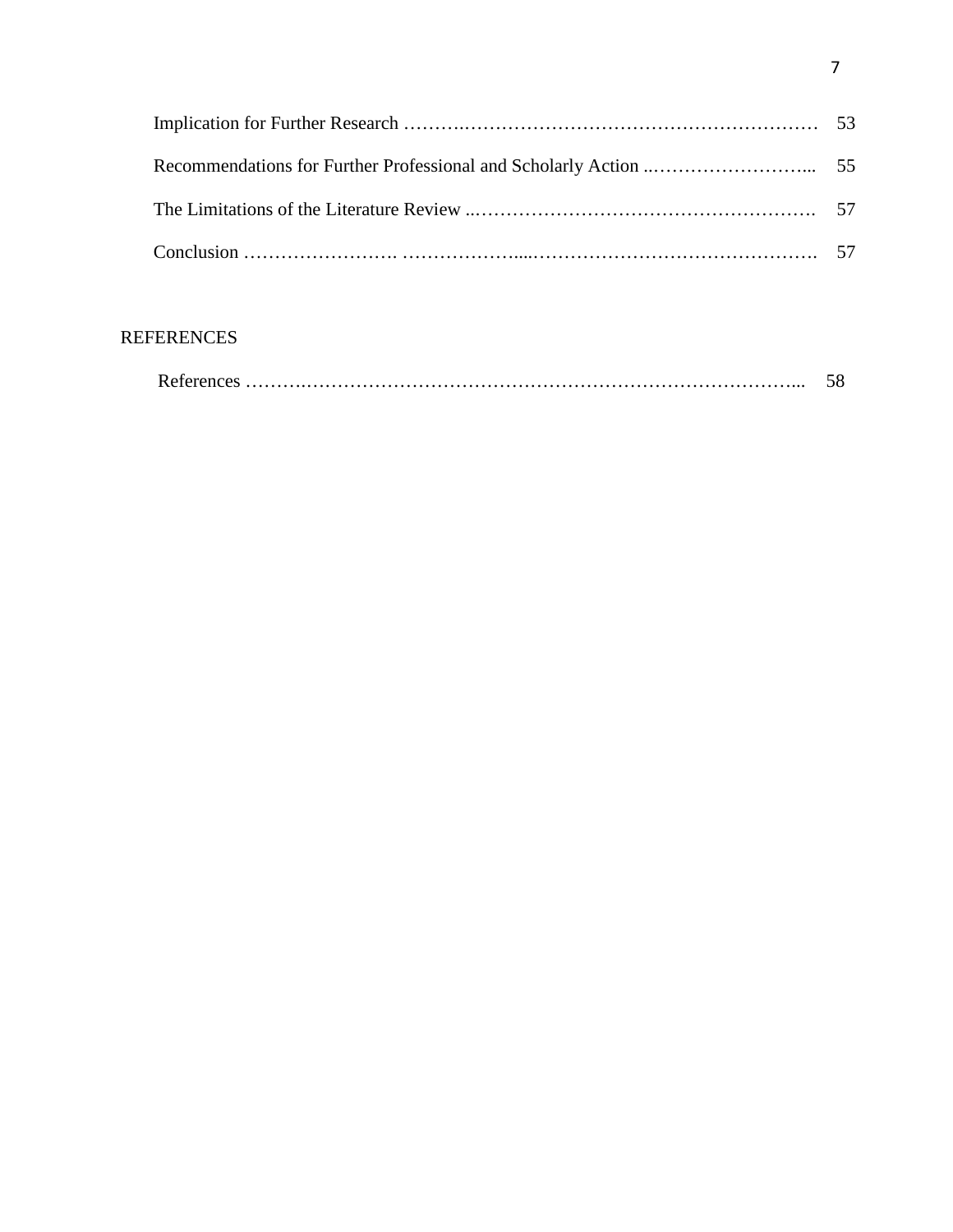#### *Chapter 1*

## **Introduction**

This thesis begins with a brief introduction to the evolution of psychotherapy and life coaching. Chapter two undertakes a historical literature review to bring an awareness of the history that brought psychotherapy and life coaching to where they are today. Along with the historical perspective, this review narrowed its scope to the solution-focused approach and to where these two fields align in their philosophies. Chapter three is a critical analysis of the literature review conducted in Chapter two. The analysis will show patterns in psychotherapy and life coaching that add to the understanding of what the two disciplines contribute as well as identifying their shortcomings. Chapter four ties together both Chapter two and three and offers suggestions as to how these disciplines can be advanced.

In the continuum of human evolution, mental health treatment has undergone many transformations. It was not that long ago that those suffering from mental illness were warehoused in *insane asylums* and completely disenfranchised. A change in treatment arose from the necessity and desire to comprehend what was happening with these individuals. Neither religion nor medicine had a comprehensive answer as each viewed mental health as *the problem* given their respective analytic lenses but the lack of such an answer gave rise to modern psychotherapy. After World War I (WWI), and particularly after World War II (WWII), some returning veterans were displaying signs of mental illness. Cautin (2011) writes that "World War II brought with it an unprecedented number of neuropsychiatric casualties—the U.S. Army in fact reported that almost half of its first 1.5 million medical discharges were due to neuropsychiatric disabilities" (p. 23).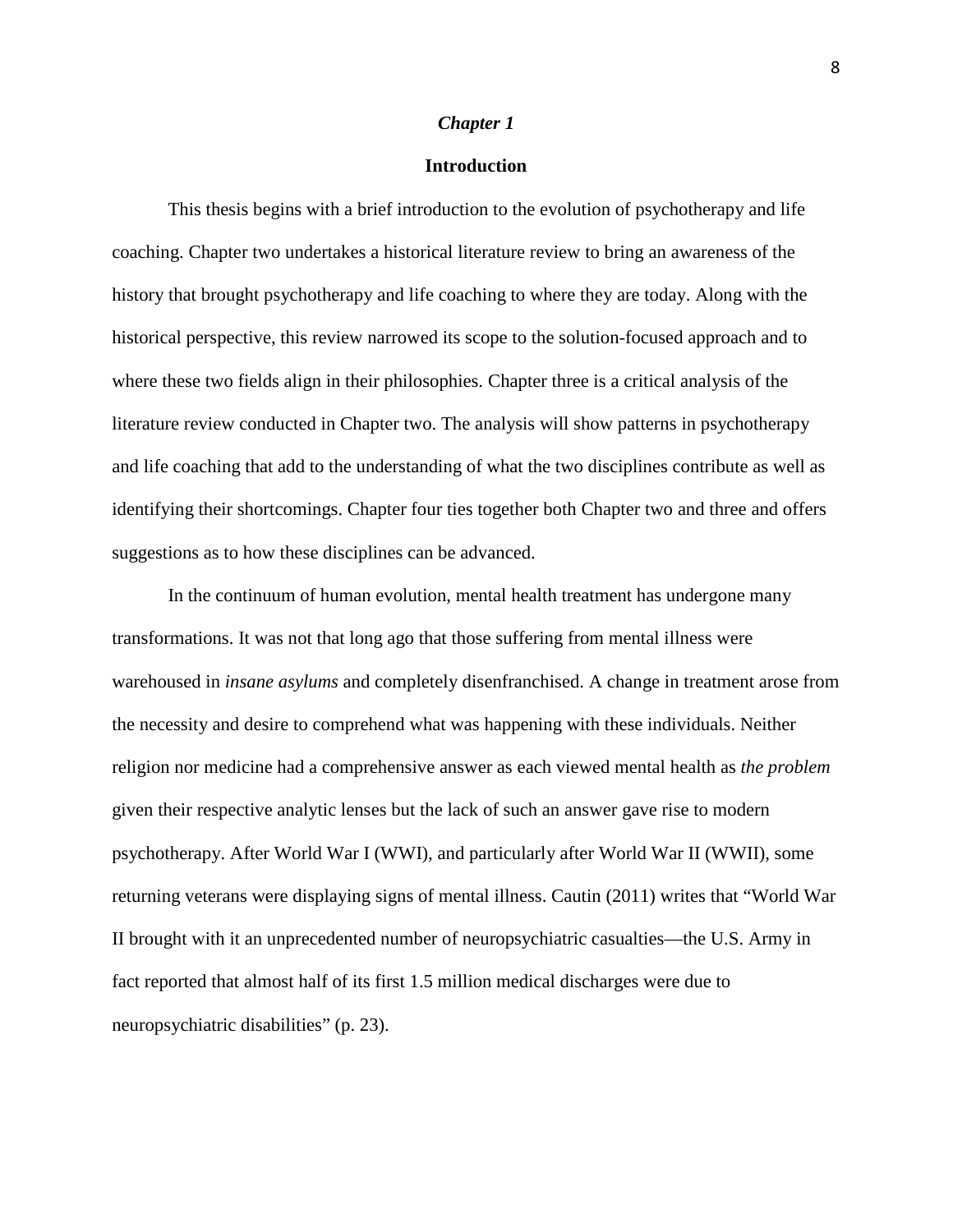Alongside the emergence of psychotherapy, coaching also began to evolve from a way of managing athletes to achieve better performances, to a concept used in business to improve professional performance. The concept of life coaching would come later. Life coaching would undergo its own transformation as it matured into the life-enhancing industry it is today. The purpose of this thesis is to compare and contrast psychotherapy with life coaching, and to explore the need for mandatory regulation in both disciplines.

Chapter two is a review of the peer-reviewed literature regarding psychotherapy and life coaching, starting with a historical summary of each in order to understand their respective beginnings and how each one continues to evolve. There are many different schools of thought within psychotherapy. These grew out of different understandings and approaches to treating mental illness. Overall, there was an identified need to *treat* those suffering from mental illness, but little consensus on how it was to be done. Psychotherapy began developing around the turn of the 20th century. According to Cautin (2011), "prior to the 1st *(sic)* decade of the 20th century, most treatments for mental and physical illnesses, including diet cures, rest cures, electricity, and hydrotherapy, reflected the medical community's staunch allegiance to the somatic paradigm" (p. 5). These cures meant that the *problem* of mental illness stemmed from something being wrong in the body, not in the mind. Since then, psychotherapy has evolved and generated many variations, as well as transformations, of theoretical perspectives. As a result, different approaches emerged giving way to evidence-based practice in psychotherapy. Psychotherapy started to be seen as a *helping* type approach to healing mental illness within mainstream society.

The last four decades have seen a rise in another type of *helping* approach, life coaching. Nowadays, choosing a career as a life coach has become a viable option. Popular culture and the media have played a significant role in this development as many people embrace the personal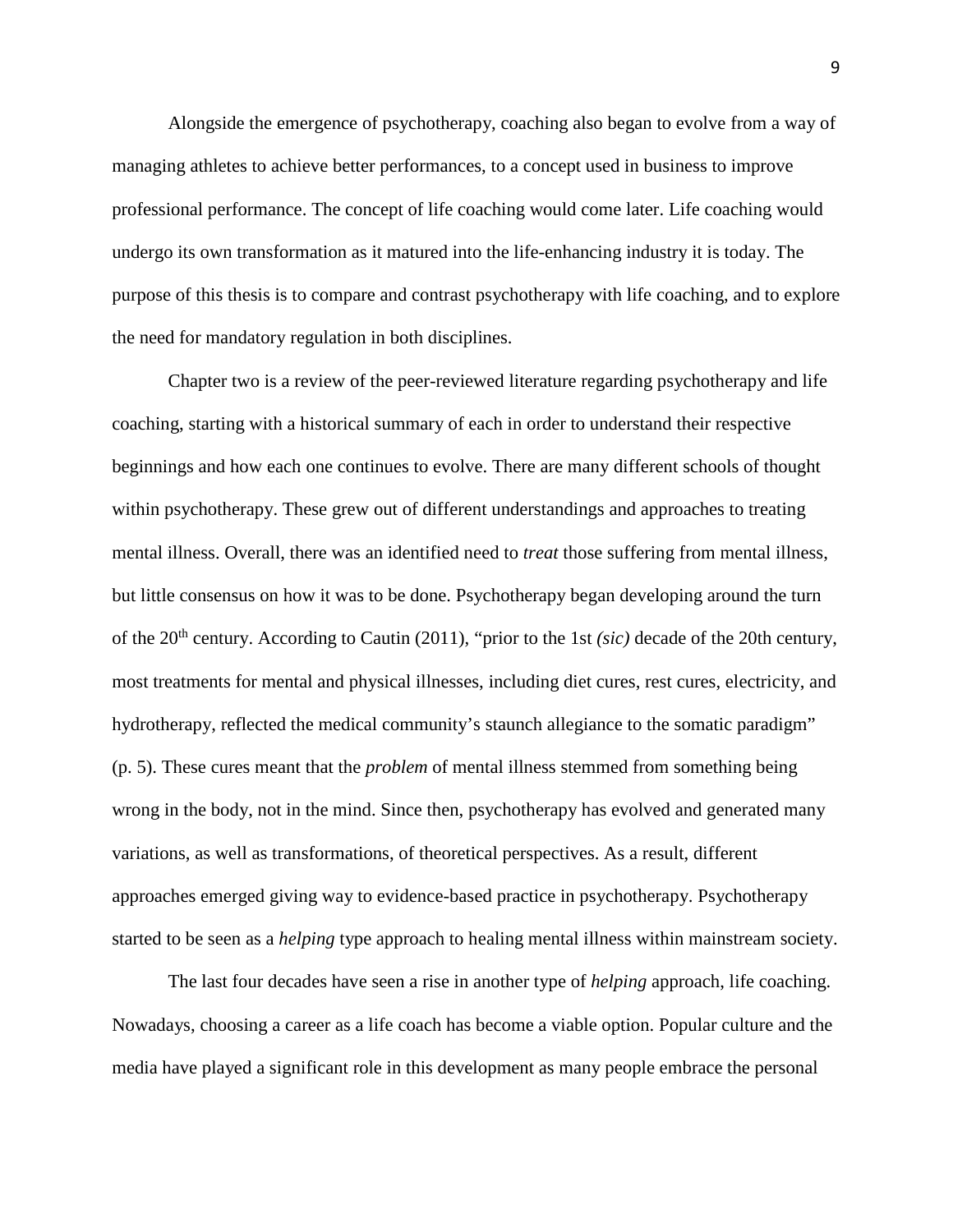and professional growth industry, and realize the benefits of having a life coach. A life coach is someone who supports the enhancement of performance and empowers clients to transform their lives. According to Vaughan Smith (2007), "the coaching process is one that encourages empowerment; the sense that we can influence what happens in our life as a result of accessing our inner creative resourcefulness" (p. 4). A life coach can be someone who asks the *right* questions to empower clients to shift their thought process so they may have what they originally stated they wanted. Life coaches can become sounding boards for hopes and dreams or the devil's advocate who challenge one's limits and push one forward. Most often, individuals seek coaching during a life transition, when they have lost motivation within their current circumstances or want to be held accountable by someone other than themselves (Vaughan Smith, 2007, p. 5). A life coach bears the external accountability that people often seek when they want to have something more or new or different in their lives.

Both psychotherapists and life coaches should be held ethically accountable to their clients. In the United States of America (USA), by 1997, all states and territories required psychotherapists to have a license in order to practice therapy (Schaffer, DeMers & Rodolfa, 2001, p. 654). Currently, in British Columbia (BC), Canada, a therapist does not need to be part of any professional regulatory body. "This means there is no regulatory body that has legislative authority to ensure competencies and ethical practice of counselling therapists, nor to ensure accountability for those who may be providing counselling to clients without the necessary training, education and experience" (FACTBC, "Core Principles", para. 8). The Federation of Association for Counselling Therapists in British Columbia (FACTBC) has been making the case for psychotherapy to be a mandatory regulated practice. FACTBC states that: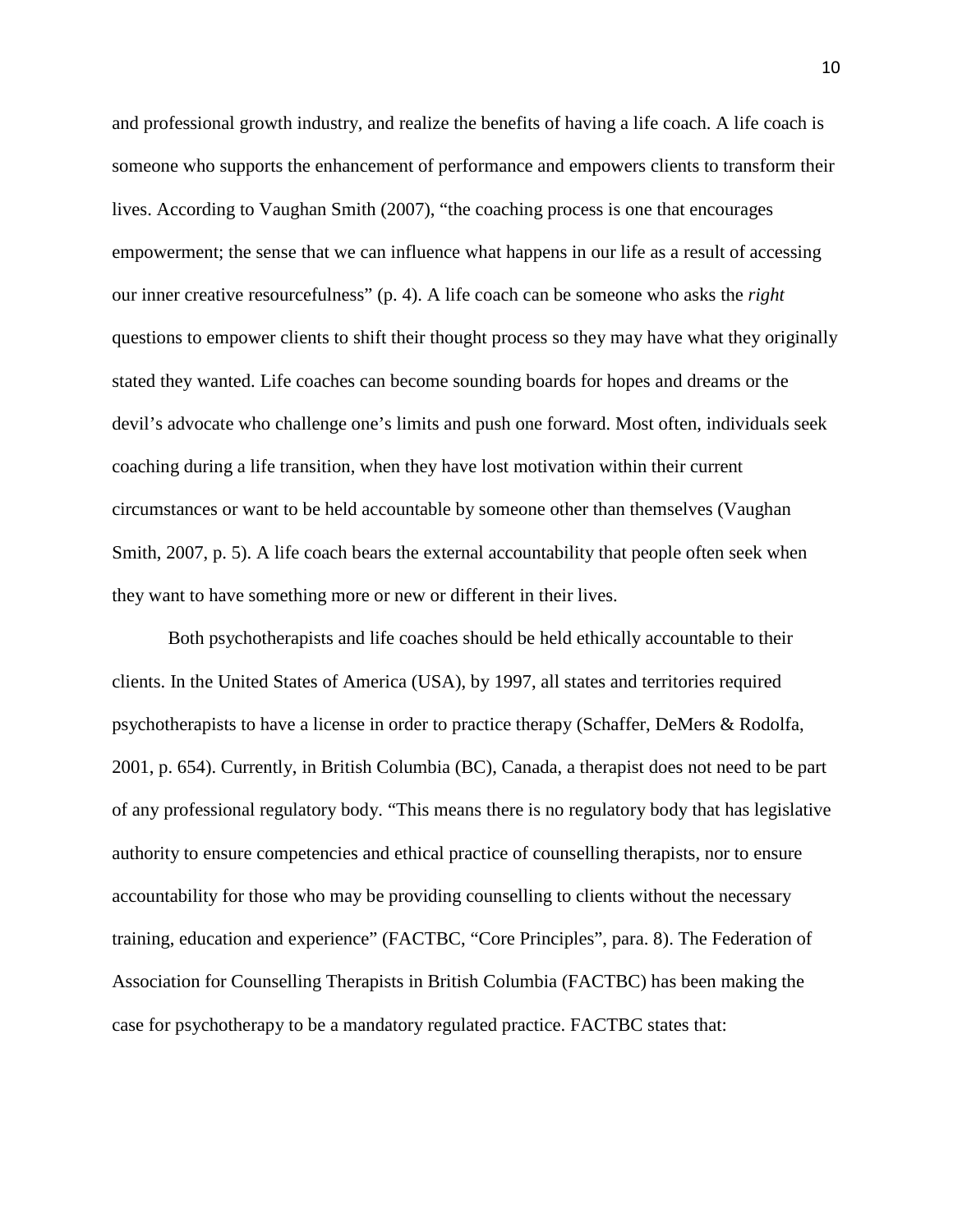The Task Group for Counsellor Regulation was formed in late 1997 in response to the Health Professions Council (HPC)'s recommendation in its February 1997 report to the Minister of Health that counselling not be designated under the Health Professions Act (HPA) but some other form of regulation be developed. (www.factbc.org, "About Us", para. 2)

While psychotherapy is already largely regulated, life coaching has some catching up to do. A life coach is not required to register with a professional regulatory body in order to practice in any country. Stelter (2014) states that "coaching and coaching psychology form a relatively young practice field. Until now, there have been no clear guidelines for coaching as a profession" (p. 182). This might not change until a client complains of psychological damage caused by the negligence or abuse of a life coach; only then might regulation become part of the discourse.

## **Statement of Problem**

The issue at hand is that the general public does not always know the difference between psychotherapy and life coaching. There is still stigma attached to seeking psychotherapy and at times, life coaching is seen as a way to receive therapy without the stigma. According to Link and Phelan (2001) "people form expectations as to whether most people will reject an individual with mental illness as a friend, employee, neighbor, or intimate partner and whether most people will devalue a person with mental illness as less trustworthy, intelligent, and competent" (p. 373). Life coaching focuses on the enhancement of performance and this is seen as a positive step forward in life. Since psychotherapy and life coaching are perceived to be similar *helping* professions, it would support clients to gain a better understanding of the differences in order to make an informed decision as to which of the two disciplines will suit them best.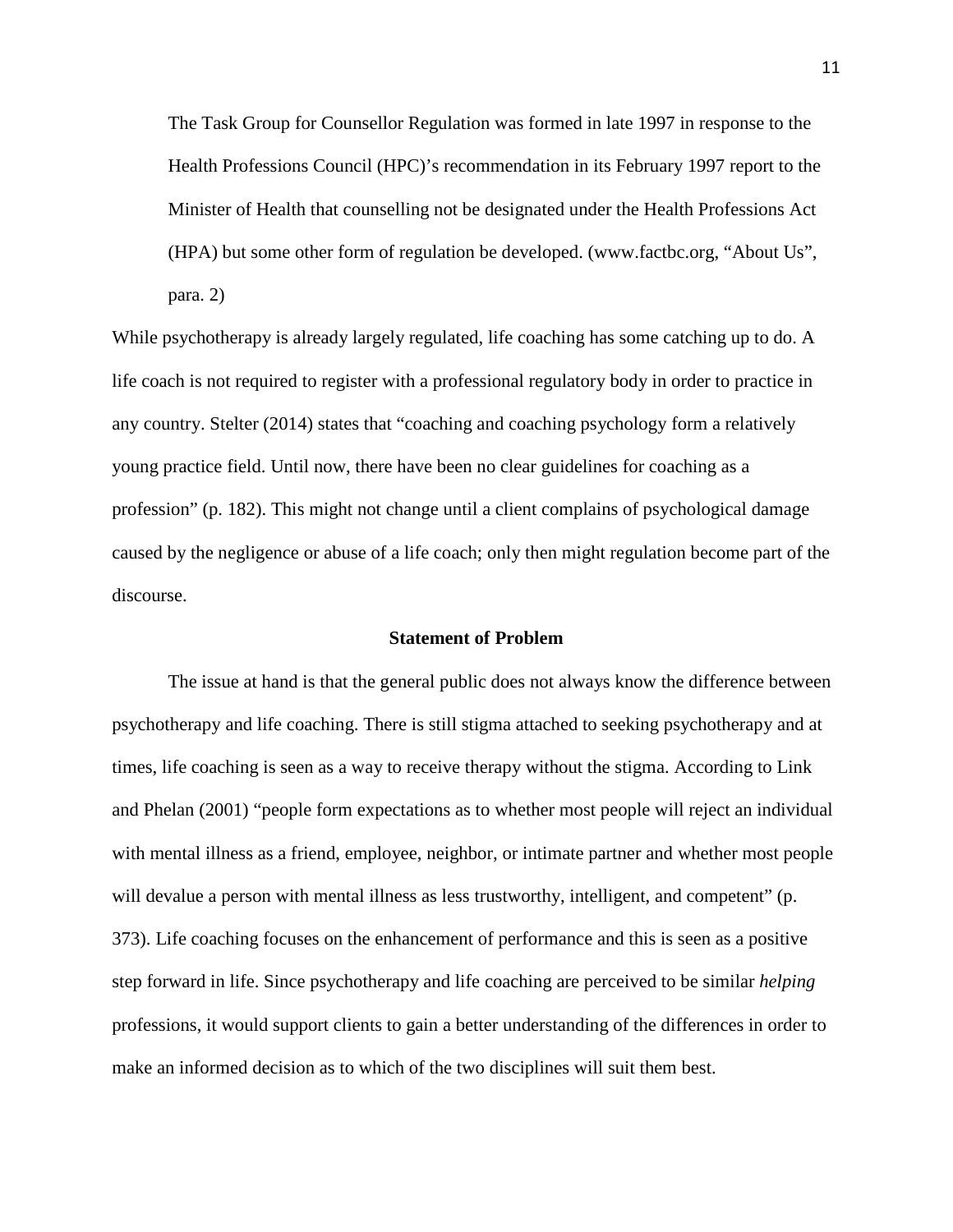#### **Nature of the Study**

The intention of this study is to compare and contrast psychotherapy and life coaching to identify similarities and differences within the two disciplines. The goal of the review is to look at the history of the two disciplines, look for patterns within the literature, and find out what makes psychotherapy and life coaching the same yet at the same time distinct. This thesis also focuses on finding a gap in these disciplines which requires attention. The premise is that there will be a gap that will highlight what is missing and which will then be brought to the forefront so that further research can be conducted.

#### **Purpose of the Literature Review**

The purpose of this literature review is to gain a comprehensive understanding of psychotherapy and life coaching by looking for foundational commonalities and differences in how these two professions support clients in their lives. The literature review looks at patterns to gain insight into these two varying approaches and what may be missing from the literature. Understanding these two disciplines may allow clients to make better choices based on understanding their needs.

#### **Conceptual Framework**

The focus of this literature review is to examine the methodology of psychotherapy vis-àvis life coaching to continue to advance the discourse of how these are at once similar and different. The research involved reviewing literature on the history of psychotherapy and life coaching, including how each came into the professional *helping* field. Several themes were common to both disciplines:

o There are similarities in their history of acceptance into mainstream society.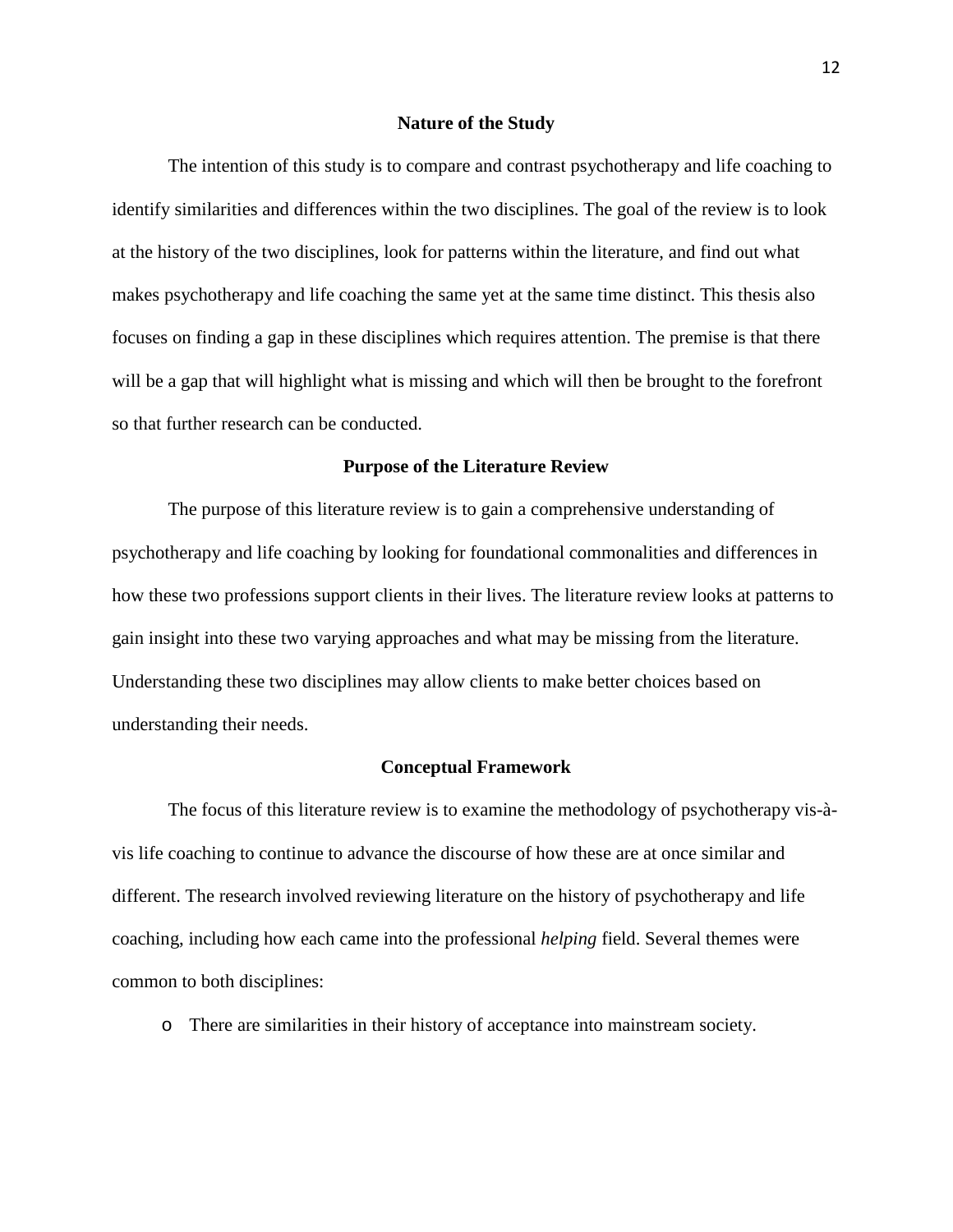- o In psychotherapy and life coaching, much of the literature is grouped according to different schools of thought.
- o The importance of the therapist or life coach's relationship with the client.
- o Professional standards for both disciplines.

The review also looks at the solution-focused approaches as they apply to psychotherapy and life coaching in order to further narrow the discourse between these two disciplines.

## **Definition of Terms**

#### *Psychotherapy:*

- 1. "Broadly defined, *psychotherapy* refers to the treatment of emotional or physical ills by psychological means, implying a belief in the influence of the mind on the mind and of the mind on the body" (Cautin, 2011, p. 3).
- 2. Psychotherapy is a mode of treatment in which "the therapist and patient(s) work together to ameliorate psychopathological conditions and functional impairment through focus on (1) the therapeutic relationship; (2) the patient's attitudes, thoughts, affect, and behavior; and (3) social context and development" (Brent & Kolko, 1998, p. 17).
- 3. FACTBC has defined counselling therapy as follows:

The practice of counselling therapy assists people experiencing difficulties in relationships, or within themselves, and enhances their growth and well-being, by making use of relational, conversational, somatic, expressive, or educational methods and techniques informed by established counselling and psychotherapeutic theories, research, ethical standards, human diversity, and the range of human traditions (Cane, 2016, p. 2)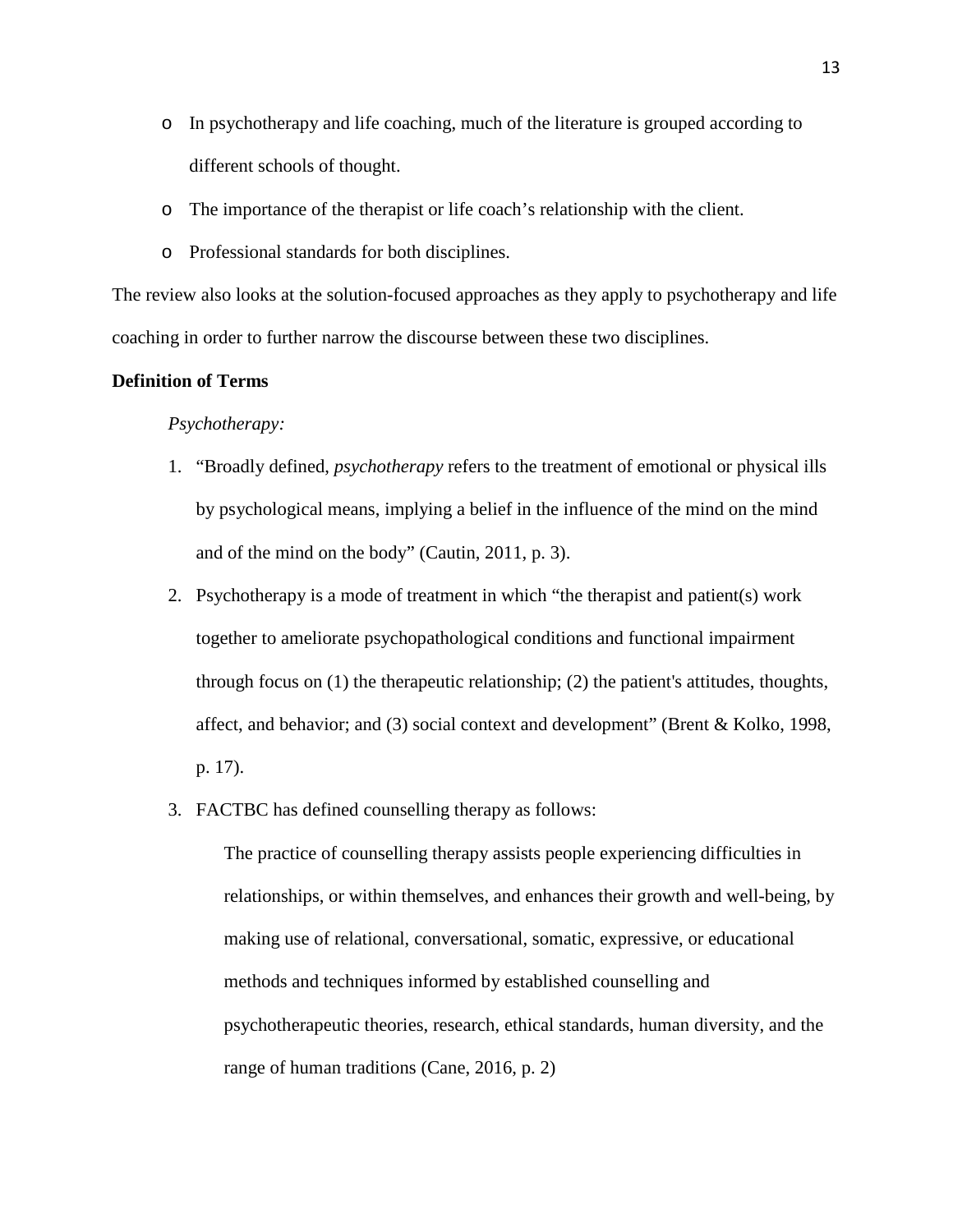4. For the purpose of this thesis, psychotherapy references the essence of the above statements, which is that psychotherapy is a treatment-based relationship.

## *Life Coaching:*

- 1. According to Grant (2003), life coaching is "a collaborative solution-focused, resultoriented and systematic process in which the coach facilitates the enhancement of life experience and goal attainment in the personal and/or professional life of normal, non-clinical clients" (p. 254).
- 2. Biswas-Diener (2009) states that personal coaching is a "professional relationship in which coaches work with clients to facilitate experiential learning and improve functioning and performance, often in the context of working towards specific goals" (p. 544).
- 3. Starr (2003) writes that coaching is a "conversation, or series of conversations, one person has with another. The person who is the coach intends to produce a conversation that will benefit the other person, the coachee, in a way that relates to the coachee's learning and progress" (p. 3).
- 4. According to Visser (2011), coaching is "the process of a coach helping a client achieve professional or personal desired outcomes" (p. 9).
- 5. Robbins (n.d) posits life coaching as being:

Ideal for offering you sound, unbiased guidance as you face major decisions about life changes. A results coach can also help you clarify your goals and vision and chart a course toward a more proactive path. Your life coach also helps you shrewdly assess risks and assert yourself intelligently as you let go of older, more limiting beliefs. (www.tonyrobbins.com, "Life Coaching FAQ's", para. 1)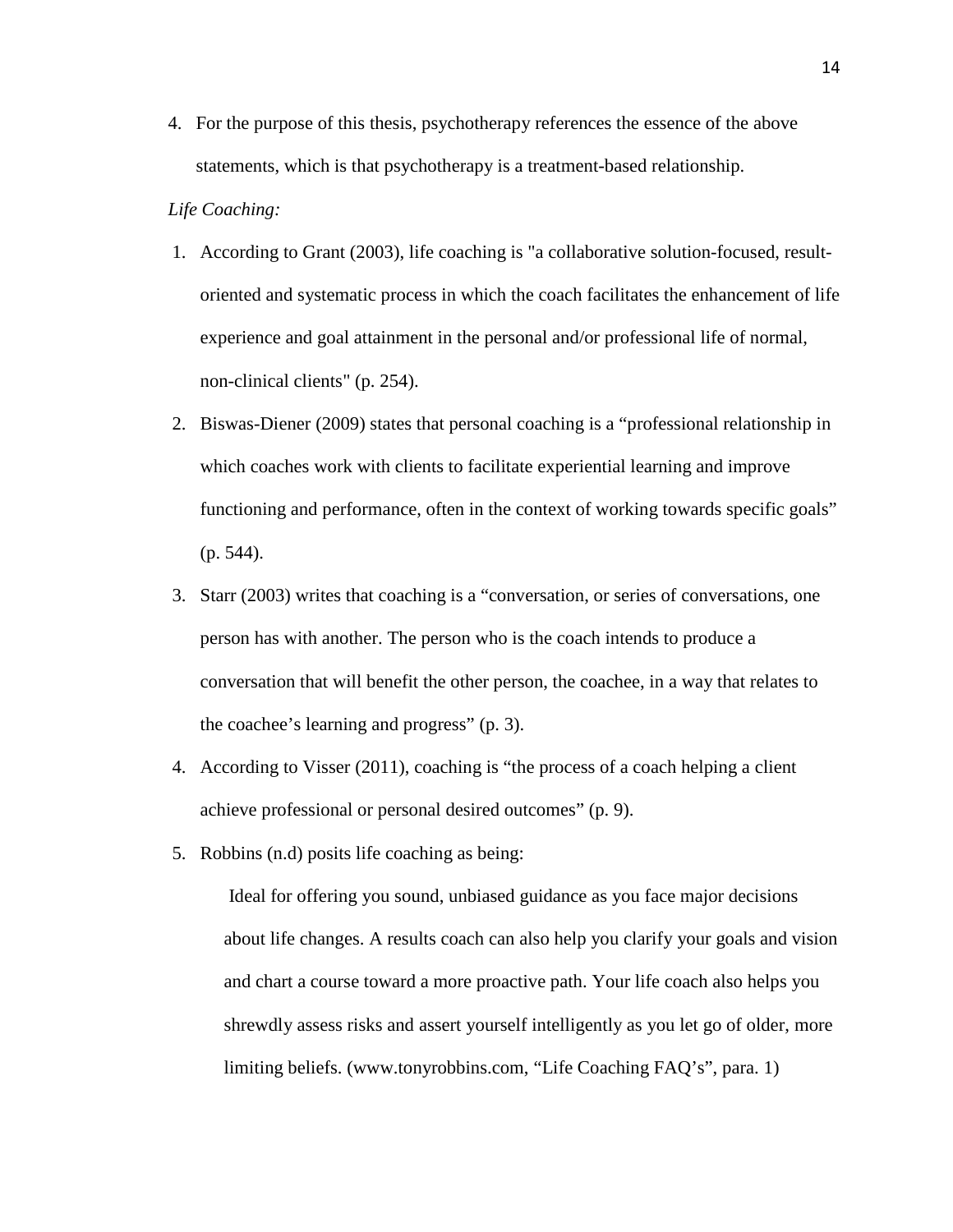6. For the purpose of this thesis, life coaching refers to a future-focused relationship between a life coach and a coachee to improve performance and attainment of goals.

## *Accountability*:

This term has a different meaning when referring to a client versus either a psychotherapist or a life coach. The reason for this difference is that each individual is accountable for their actions and reactions according to their role in the professional relationship.

- 1. Merriam-Webster's definition of accountability is "the quality or state of being accountable; especially**:** an obligation or willingness to accept responsibility or to account for one's actions" (www.merriam-webster.com, 2017).
- 2. *Client accountability*: Clients are accountable, within therapeutic or coaching relationships, for their actions and reactions.
- 3. *Professional accountability*: The therapist or life coach owes a duty of care to the client in ensuring that they engage in ethical behaviour to further develop the client's welfare

## **Assumptions, Limits, and Scope**

This literature review began with the assumption that trained psychotherapists would be more effective in supporting clients through life dilemmas than life coaches. Secondary to that assumption was that life coaches employed a limited understanding of therapeutic principles. A limit that is beyond the scope of this thesis, is that the literary review is based on insufficient quantitative or qualitative studies of the solution-focused approach to life coaching. A literature review is bound by the research previously done and the sample population they chose to use. According to Kilburg (2016), an "assessment of coaching activities, when they are done at all,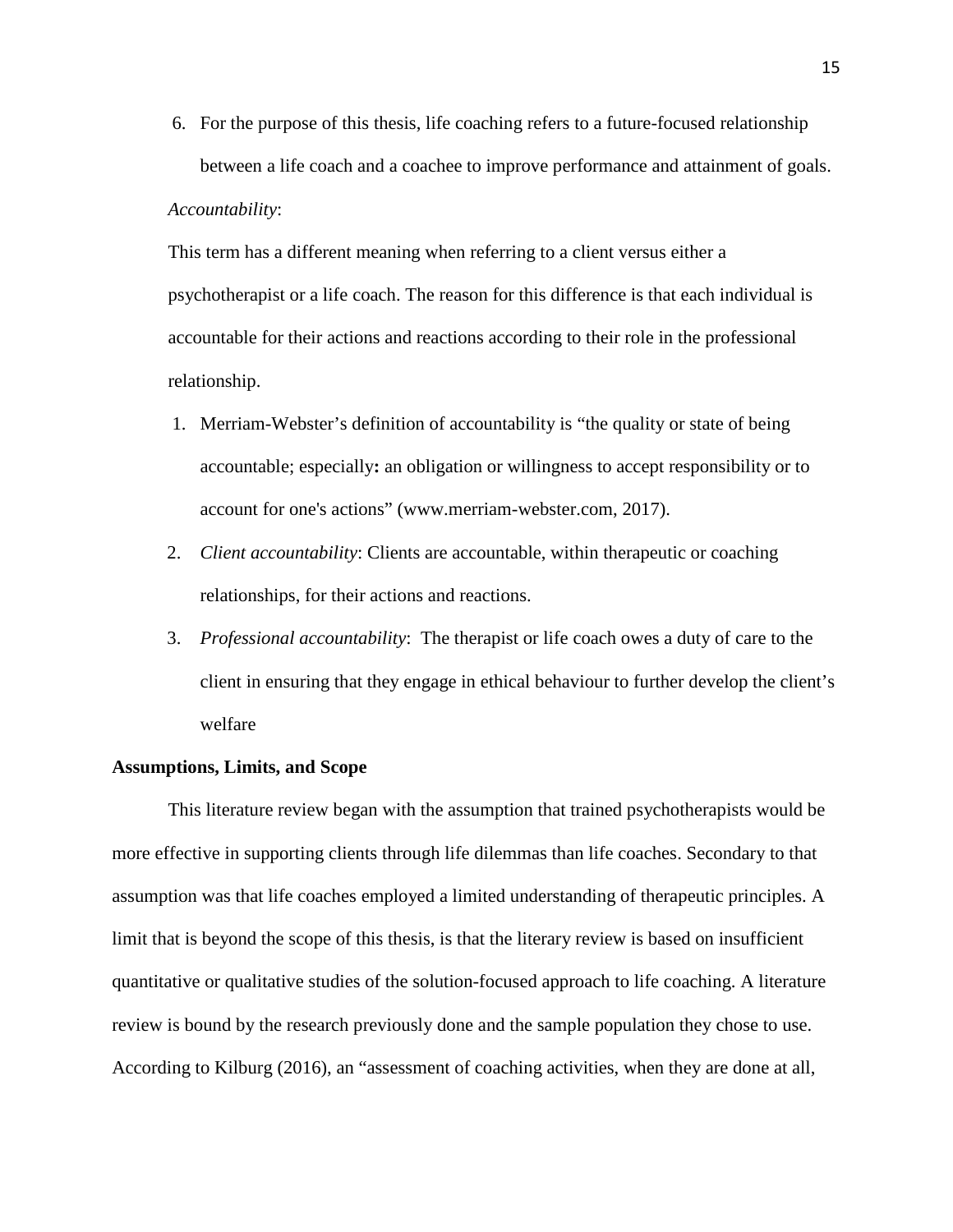tend to be pre- or postservice *(sic)* delivery, with self-reports by clients and coaches providing the vast majority of the data" (p. 180). Kilburg (2016) further states that "page limitations always necessitate editorial decision about what to include and exclude in any journal article" (p. 180). Therefore, the available literature is based on the coaches' experiences, limits of their research, knowledge or the researcher's editorial limits.

## **Significance of the Literature Review**

The literature review touches on the historical roots of psychotherapy and life coaching to compare and contrast these two approaches. It narrows its focus to the solution-focused approach in order to make a direct comparison of the two disciplines. Several patterns within the literature are identified to better understand the differences in psychotherapy and life coaching. Once these were identified, it added to the understanding of the importance of what is currently missing in each of these two disciplines. This is of importance as it allows the public to recognize the choices they face when selecting either psychotherapy or life coaching.

The significance of this literature review for professional application is to clarify for psychotherapists and life coaches each of their standardized ethical responsibilities towards clients. Vaughan Smith (2007) addresses this need after "many conversations in which some therapists/counsellors have dismissed coaching as being light-weight *(sic)* and superficial, and others where coaches have dismissed psychotherapy/counselling as being long-winded and bringing unnecessary focus on pain and distress. Neither of these is true" (p. 51). There is room for both disciplines in the *helping* field as they each address different needs.

#### **Summary**

Current understanding about the similarities and differences between psychotherapy and life coaching is that, for the uninformed public, the choice between one or the other does not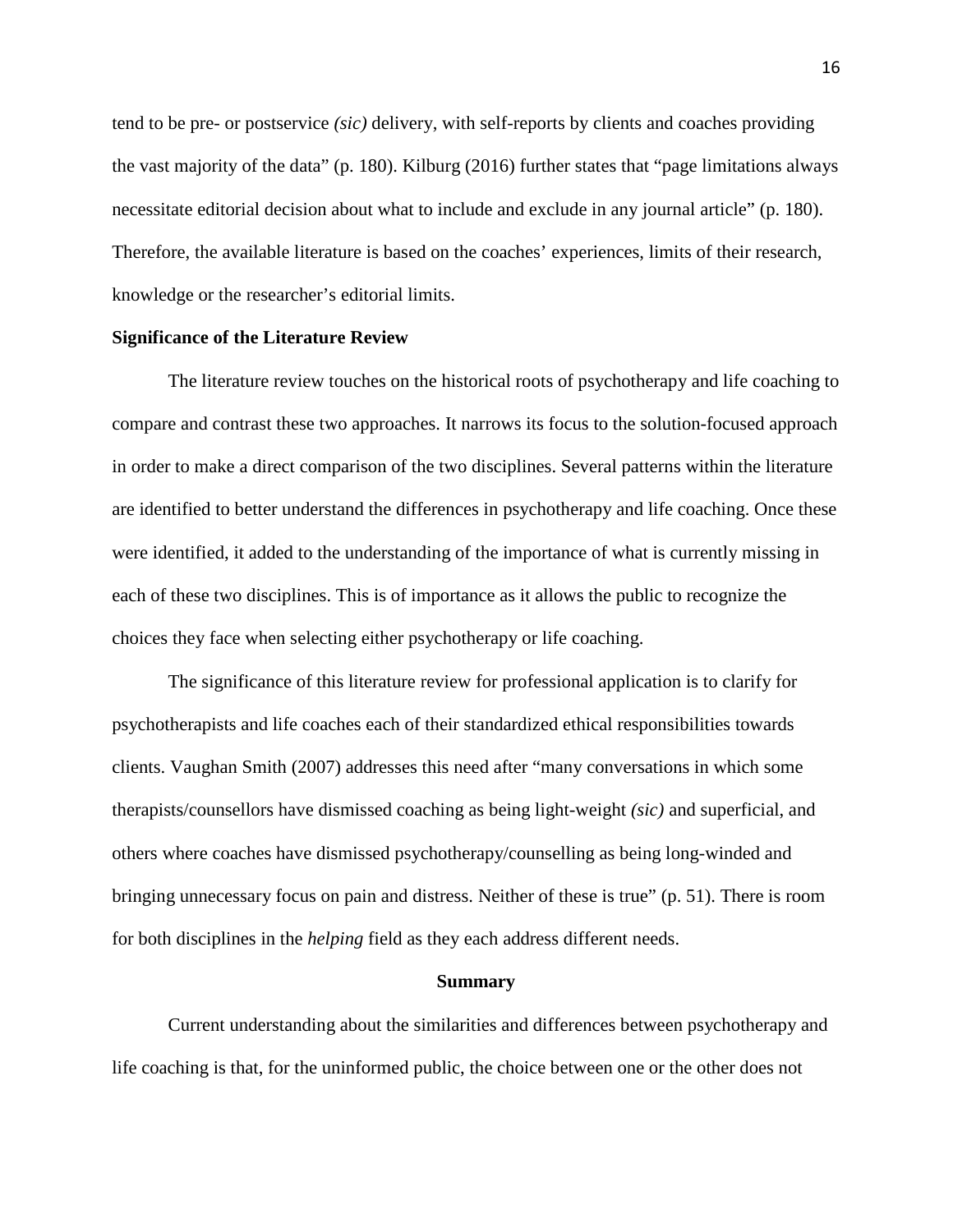make a difference in their lives. However, the differences in the two disciplines are significant enough to warrant a further look. The purpose of this thesis is to gain more knowledge in how psychotherapy and life coaching intersect by using a literature review to compare and contrast the two, and further understand what is missing in the critical review of these disciplines.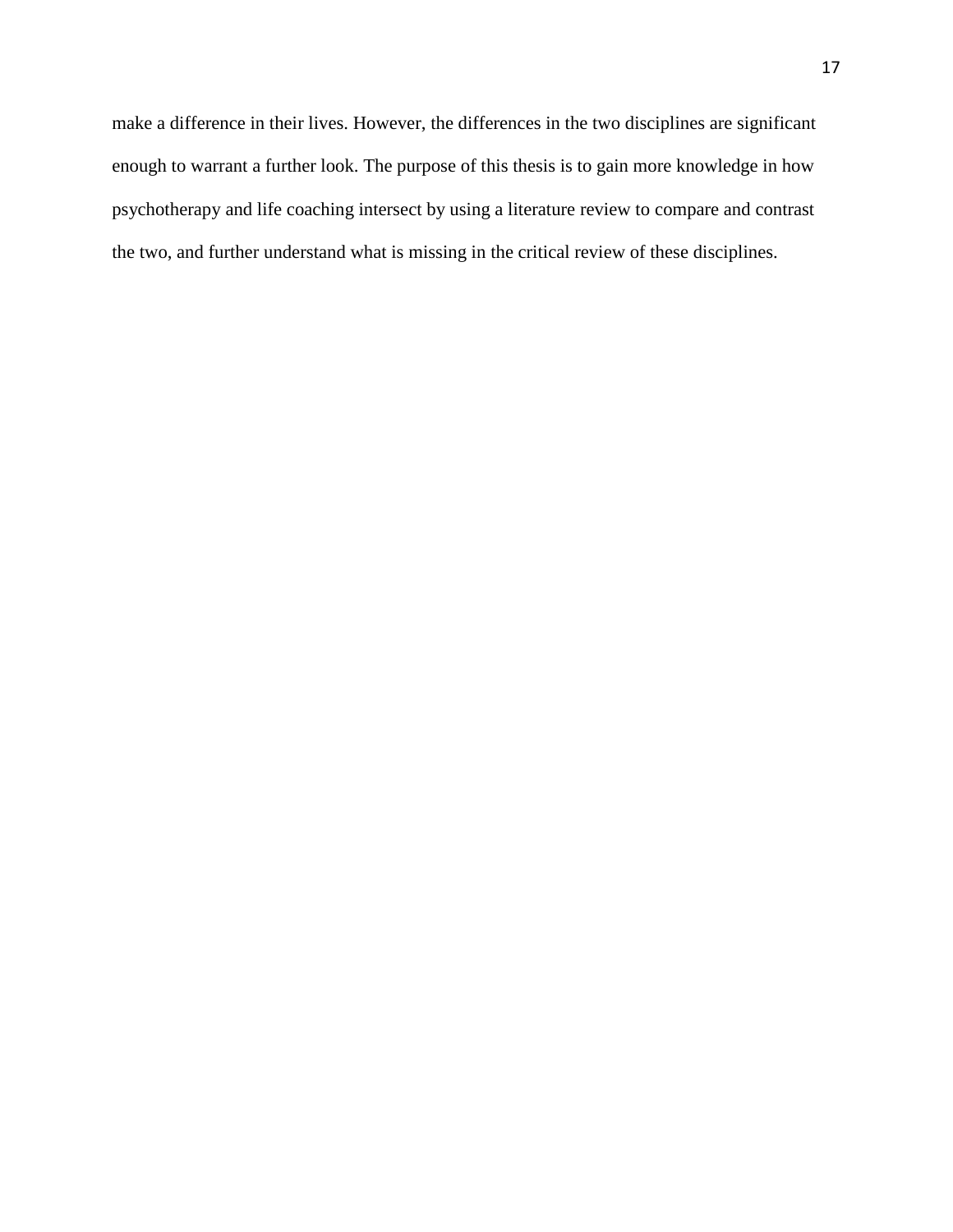#### *Chapter 2: Literature Review*

## **Introduction**

This chapter is a literature review of the different ideas of what is a therapist's role within a therapeutic setting in contrast to a life coach's role within a coaching setting. A broad search was done using the City University of Seattle's Library which lead to the ERIC, ProQuest, ResearchGate and PsycINFO databases, Google Scholar and also a broad search. Of particular interest were the differences and similarities between psychotherapy and life coaching in order to understand how each plays a role to further support the development of a client. An examination of the literature as it pertains to the different understandings of both methodologies was done. There appears to be an ongoing debate amongst the public on which method to choose, psychotherapy or coaching. In this review, the common threads of both fields will be discussed as well as how they intersect. The similarities and differences will be reviewed and how these can be traced back to the foundations of each practice. The development of psychotherapy and life coaching, from their inceptions, have both been seen as exciting developments in the humanities and social sciences.

There is a plethora of literature devoted to either psychotherapy or to *executive* or *life* coaching. However, there seemed to be a lack of comparison between psychotherapy and life coaching. The research strategy that was used was to explore the rise of life coaching as an alternative to psychotherapy. In addition, the same research was used to identify its theoretical foundation. Life coaching and psychotherapy differ in various aspects but they also have many similarities. Williams (2003) states that "coaching can look to the uninformed public like therapy because of its commonalities" (p.1). To better understand these differences and similarities, the historical evolution of psychotherapy and life coaching, and the intention behind these methods,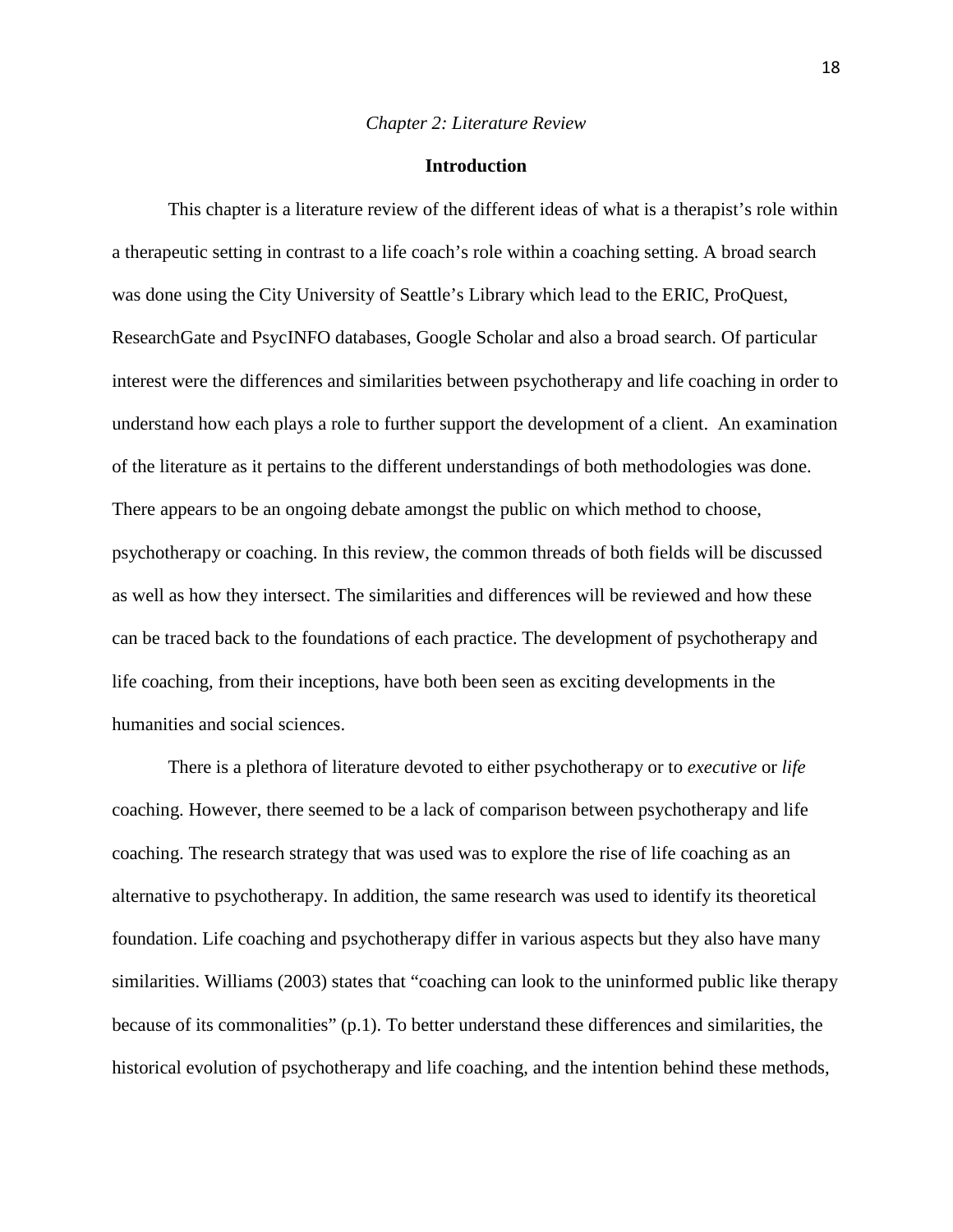was used as a starting point. Secondly, the literature review revealed that much of the peerreviewed literature for psychotherapy is often grouped according to different theoretical models. The same trend has developed in life coaching.

Furthermore, the strategy used was to search for commonalities within psychotherapy and life coaching. This was used to enhance understanding of the choices clients are currently facing when deciding which methodology to choose. The literature was used to identify where to begin to compare and contrast psychotherapy with life coaching which could potentially bring forward a deeper understanding of the intersectionality in both fields of study. It could also find a gap within the literature that currently exists for life coaching.

In comparing and contrasting psychotherapy and life coaching, the intersectionality of these two fields is easier to understand. How did each develop and what are the contributions each has made to enhance the lives of clients? David & Breitmeyer (2016) state that "although life coaching presents many similarities to other helping professions, especially with psychotherapy and counseling, it has developed mostly parallel to the psychotherapy arena, often ignoring the foundations and evolution of these fields and reinventing established concepts" (p. 1). The implication here is that coaching in its broader sense, has borrowed concepts from other disciplines, in particular psychotherapy, and reworked them to make these concepts their own. As in other disciplines, it appears that life coaching borrowed and built upon other disciplines' concepts and re-interpreted these to fit the genre of coaching. However, there was little research done on the effectiveness of coaching until recently. "There has been an almost exponential growth in the amount of coaching-specific and coaching-related research over the past ten years" (Grant, 2016, p. 74). There is little doubt that these efforts have made big inroads with the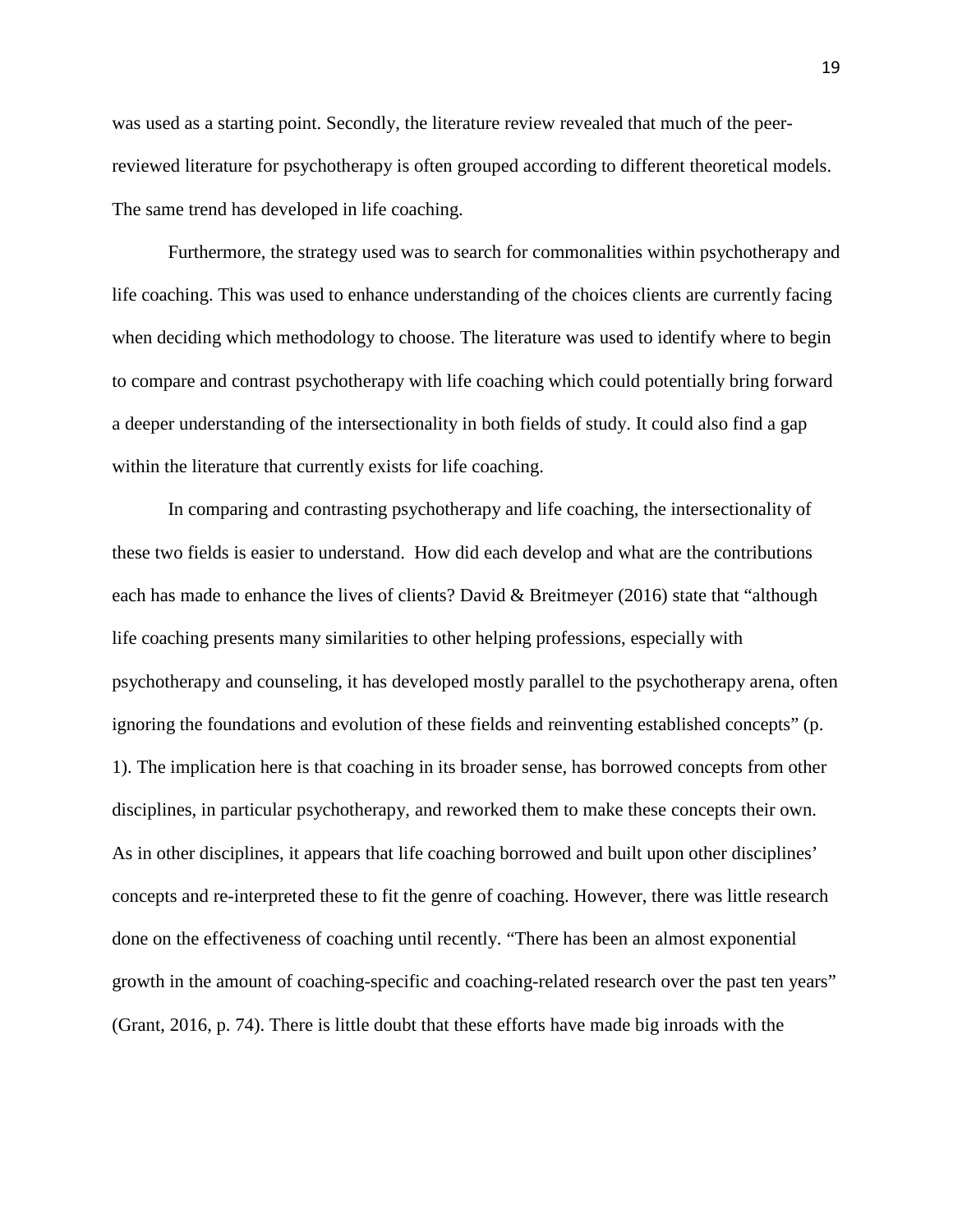public's acceptance of coaching as an acceptable venue for personal and professional growth. What follows will trace out the historical development of these two fields.

## **History of Psychotherapy**

*"In my early professional years, I was asking the question: How can I treat, or cure, or change this person? Now I would phrase the question in this way: How can I provide a relationship which this person may use for his own personal growth?"* 

## ~ Carl R. Rogers

Around the end of the  $19<sup>th</sup>$  century, there were changes happening in the understanding and treatment of mental illness. "Psychotherapy as a clinical theory and method emerged around the year 1900" (Paris, 2013, p. 99). It developed as a response to the changes taking place within society and, as Berman and Taylor state, to the fact that people gravitated less towards "the power of organized religion" but more towards cities which increased social and geographical mobility (as cited in Paris, 2013, p. 99). Then two world wars occurred and with them, came bigger changes in the understanding of the function of the individual within a society. According to Paris (2013) with the change of traditional values, "modern life [became] characterized by individualism…[which] helps explain why psychotherapy has its greatest success" in North America (p. 99). After the WWI, returning veterans were coming back with mental problems such as "shell-shock" that could not be explained away as mere physical symptoms (Cautin, 2011, p. 14). The medical model of healing could no longer explain the neuroses that veterans and civilians alike were experiencing after years of war.

There was a paradigm shift in attitudes for North Americans that came at the end of WWII. As doctors could not explain what was happening to veterans, many psychotherapists saw this as an opening to legitimize their work. Kilburg (2016) points out that "the challenges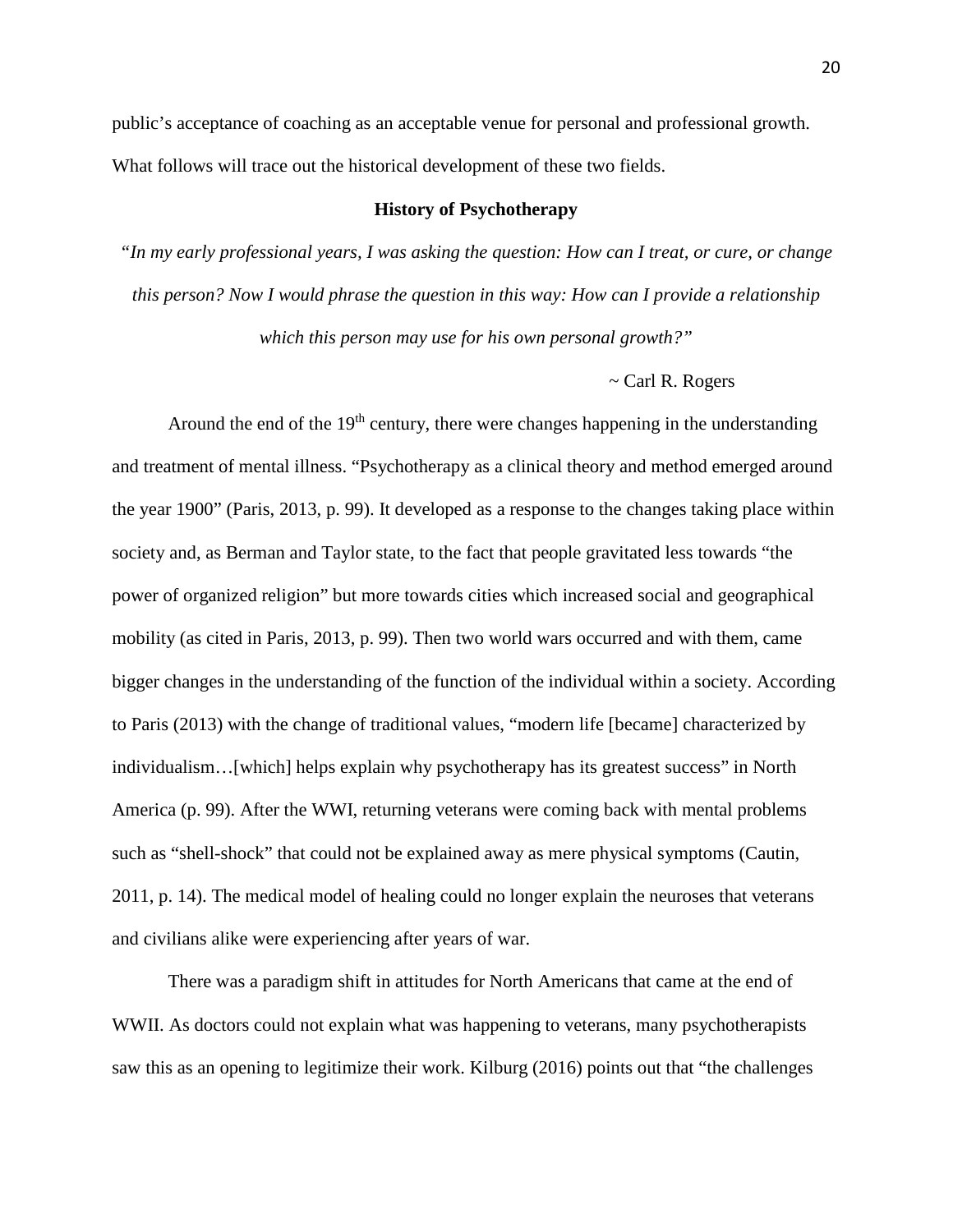and demands of the Second World War quickly brought the leaders and members of both APA [American Psychological Association] and AAAP [American Association of Applied Psychology] into collaborative efforts to serve the United States Government" (p. 179). Postwar, many norms and ideals began to be questioned including psychotherapy. "The unprecedented need for mental health care among newly discharged veterans underscored the demand for more mental health professionals. Indeed, in spring 1946, almost 60% of patients in the VA hospitals were Neuropsychiatric" (Cautin, 2011, p. 24). After WWII, soldiers came back with post-war trauma and long-term psychotherapy was simply not a viable option due to its lack of affordability (S. Conway, personal communication, April 12, 2016). According to Paris (2013), "psychoanalysis had a well-deserved reputation of being excessively long, or even, as Freud (1937/1962) once admitted, 'interminable'" (p. 101). Long-term psychotherapy was not easily accessible but with post-WW II tensions, there was still a need for psychotherapy.

Globally, more tensions arose from the fallout of political instability through Europe. There were veterans returning with mental illness, civilians under duress as they did not know how to handle the influx of those with trauma and lastly, civilians who survived the war in Europe and were looking for a better future. All of this was happening while the US was entering the Cold War. This also affected individuals' levels of stress and in the midst of it, psychotherapy was trying to figure out which direction to take. Psychotherapists agreed that there was a need to help, but they did not always agree on how to help. There was a proliferation of different schools of thought in psychotherapy. Hilsenroth (2013) writes that the publication "*Psychotherapy* was born [approximately] 50 years ago, at the time when the anxiety of the Cuban missile crisis was still fresh in the psyche of the nation" (p. 1). Times were changing and psychotherapy was in the midst of its own changes. "The field of psychotherapy was also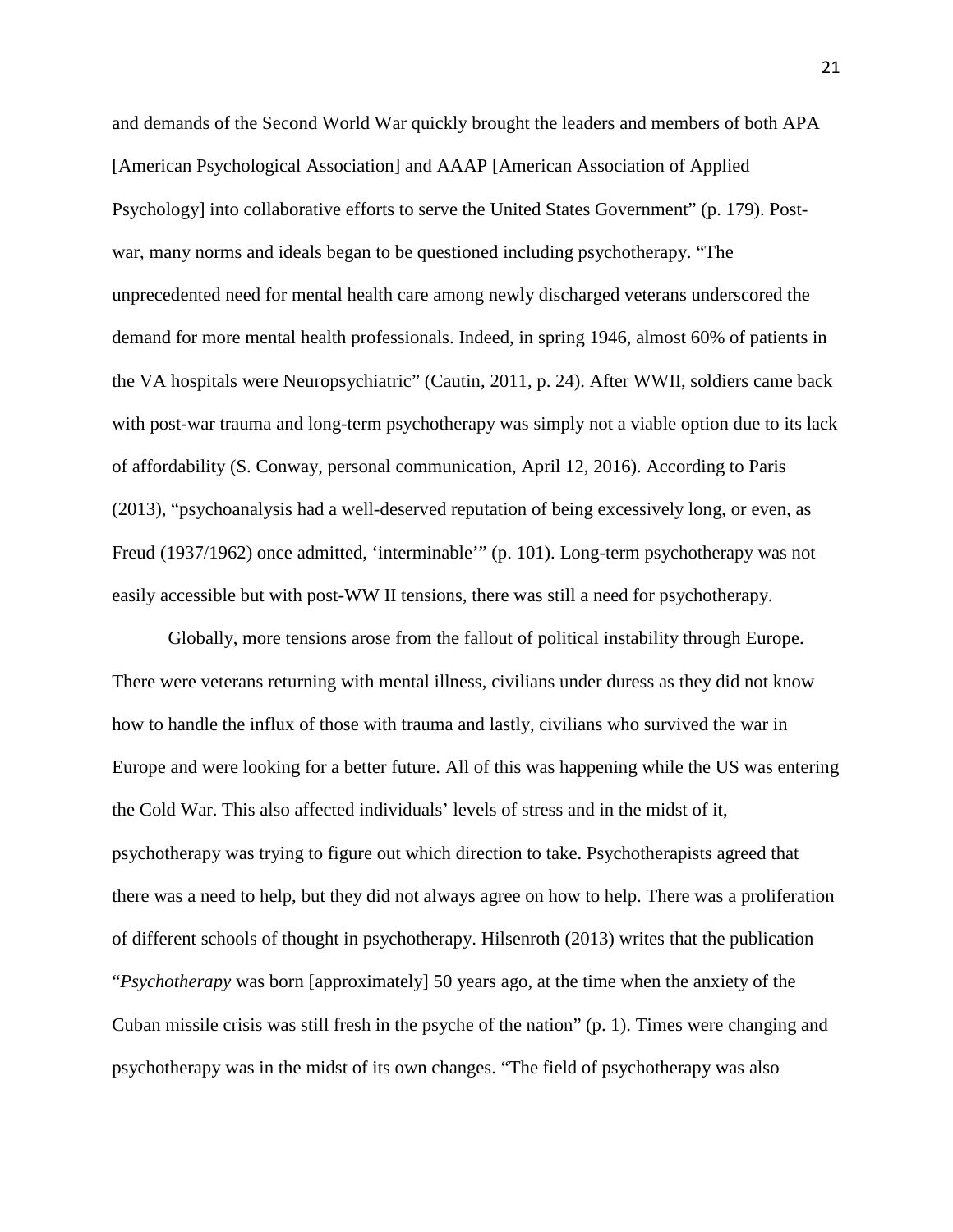experiencing its own 'Cold War' between different camps regarding issue of efficacy and outcome" (Hilsenroth, 2013, p. 1). Essentially, an evaluation was conducted to understand if psychotherapy was helping clients recover: some said yes and others no. In 1952, a review of over seven thousand psychotherapy cases was conducted by Eysenck (1952/1992) in which he found that psychotherapy did not facilitate therapeutic recovery (p. 662). This caused an uproar within the field of psychotherapy resulting in considerable debate and competition. A prominent figure opposing Eysenck's study was Hans Strupp, who questioned the efficacy of the 1952 study (Hilsenroth, 2013, p. 1). Hilsenroth (2013) states that Strupp contributed to the development of how studies are conducted in the field of psychotherapy (p. 1). The debate lasted for over a decade and would be an important contributor to the development of evidence-based psychotherapy.

Psychotherapists were forced to look at the efficacy of the length of treatment within their practices. Visser (2013) states that "psychotherapy usually took a long time and did not tend to be very pragmatic and goal-oriented" (p 10). At the same time "many psychotherapists were dissatisfied with the traditional views on psychotherapy" (Visser, 2013, p. 10). Seligman explained that problems "were thought to be hidden away deep in the psyche of the patient and were often related to unresolved problems in early childhood" (as cited in Visser, 2013, p. 10). This meant that only experts in psychotherapy would be able to unravel the problems associated with unresolved childhood issues and left the psychotherapist completely accountable for the client's treatment success or failure. As Visser (2013) writes, in order "to obtain that information, psychotherapists used techniques like dream analysis and interpretation, hypnosis, drugs, and different kinds of projective techniques" (p.10). However, in the 1950's, the focus changed from the psychotherapist being the expert over the client to the client being their own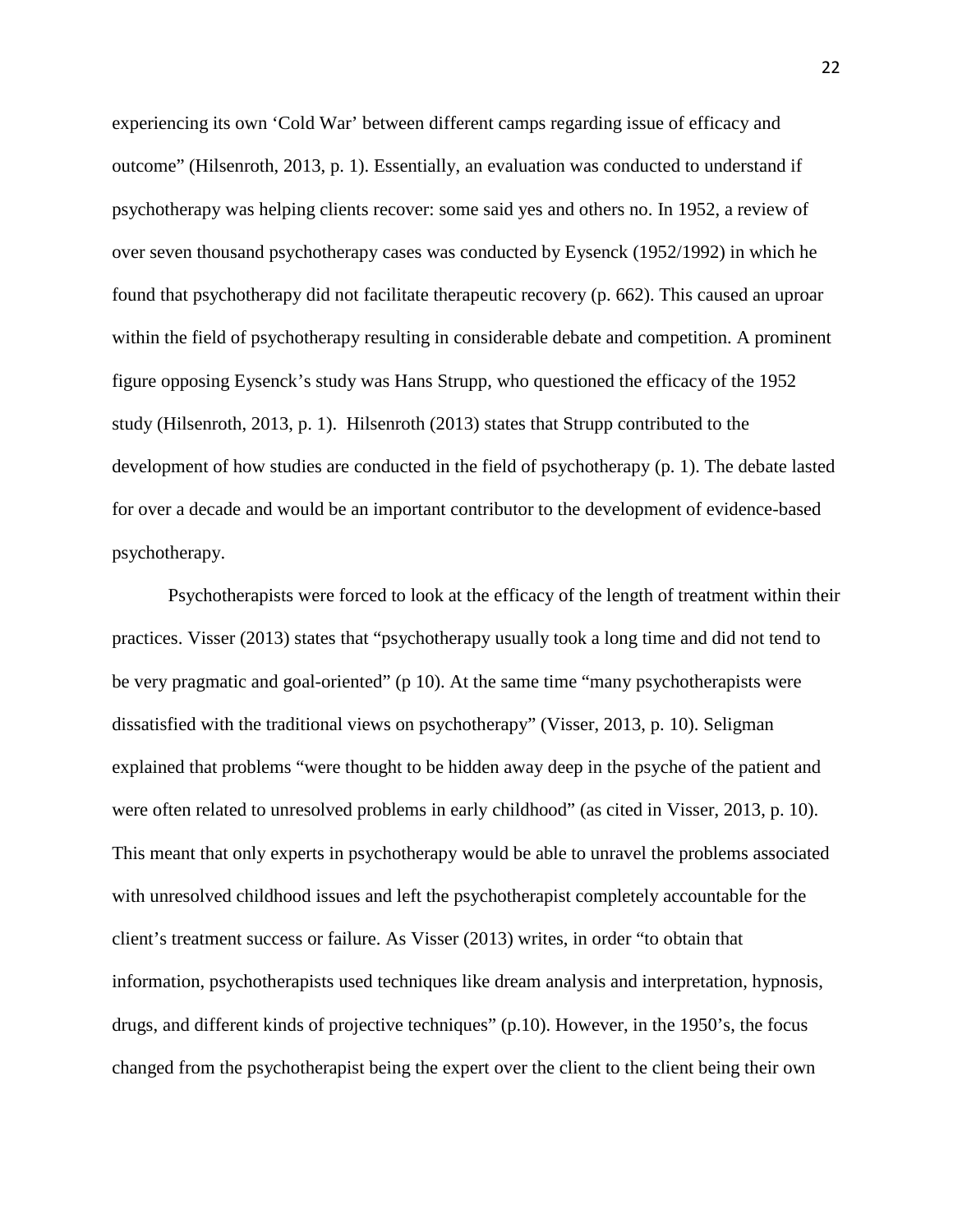expert. There was also a shift in gathering information from the client as it had been thought that most of the useful information came from the client's subconscious.

The idea of efficacy and outcome coupled with therapy duration brought about a shift in long-term therapy to what is currently known as Brief Therapy. Howard, Kopta, Karuse and Orlinksly conducted "research on dose response to psychotherapy [which showed] that for most patients, effectiveness peaks by 20 weeks and then flattens out rapidly" (as cited in Paris, 2013, p. 102). The shift to brief therapy has been significant as it has made therapists aware of their own accountability and made therapy more accessible to more people since it was less timeconsuming and less expensive. In effect, psychotherapy continues to evolve.

## **Through a Brief Therapy Lens**

In the previous century, from its humble beginnings, indeed right from psychotherapy's infancy, opinions differed on what type of theory or therapy would cure individuals. "Despite its increasing prominence, psychotherapy at this time consisted only of a collection of techniques that practitioners implemented in accordance with their own relatively disjointed theories" (Cautin, 2011, p. 6). Freud's theory of the suppressed sexual desires of his clients caused Jung to split from him and start a more humanistic approach to psychotherapy. According to Cautin (2011) "this [split] provides an important context within which to understand the subsequent development of the practice" (p. 6). Ultimately, it set the stage for the different branches that developed within psychotherapy.

Psychotherapy developed into different schools of thought, which reflected and continue to reflect the beliefs, needs and progress of society. Norcross, Freedheim & Vandenbos (2011) also added that "theoretical developments and clinical innovations are increasingly fueled by and a consequence of—economic considerations" (p. 749). The APA website identifies the major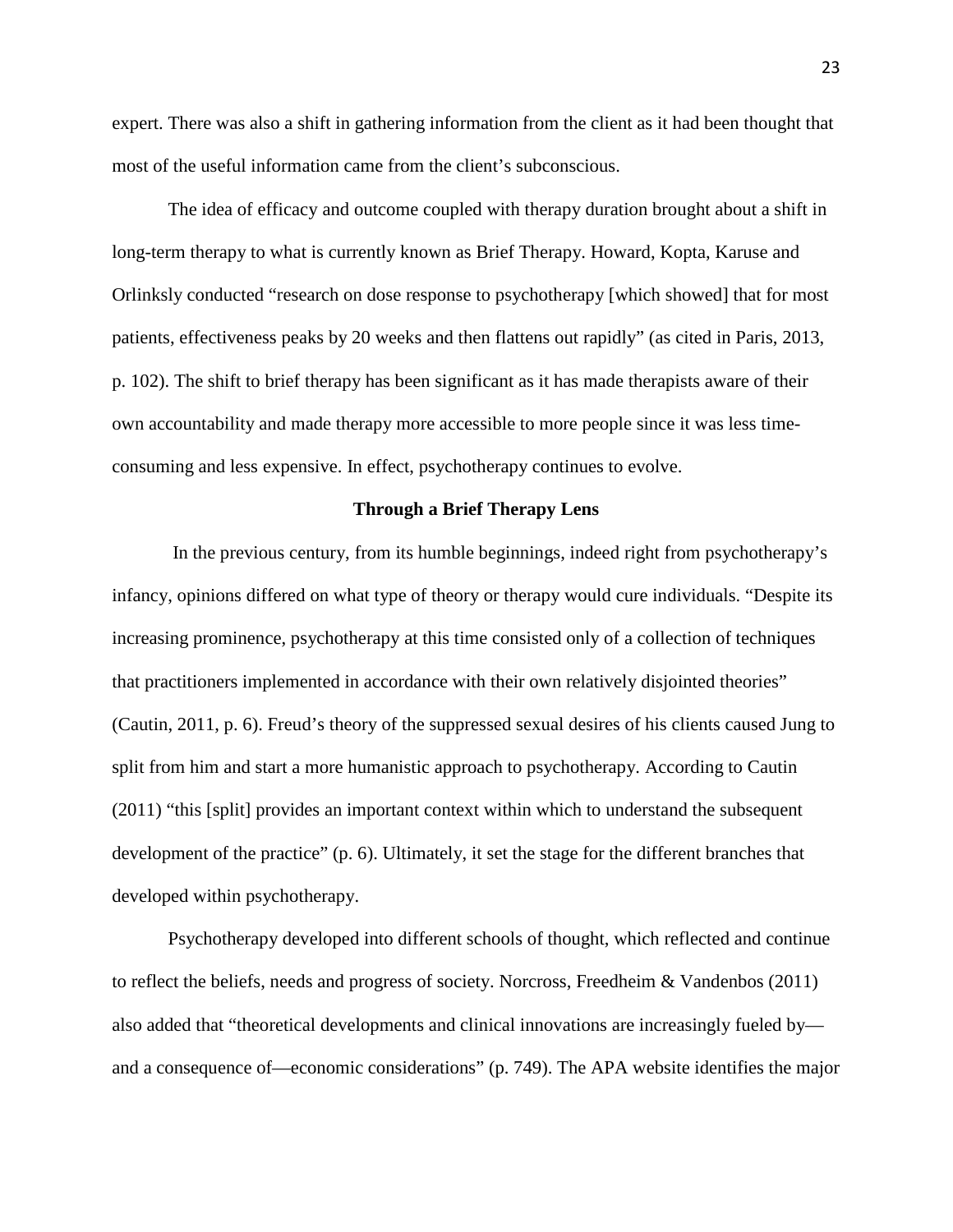schools of thoughts in therapy as: psychoanalysis and psychodynamic therapies, behaviour therapy, cognitive therapy, humanistic therapy and integrative holistic therapy (APA, "Different Approaches to Psychotherapy," para. 2). Each enjoyed some success at its inception and together have led the industry to where it stands today. Currently, a holistic approach to psychotherapy is being embraced by the counselling community. In other words, looking at individuals as different parts of a whole within their social context, rather than only focusing on the mind or behaviour. As there are too many psychotherapies to discuss for the purpose of this thesis, one focus will be on a solution-focused approach to psychotherapy. This approach is comparable to the solution-focused life coaching approach. The following reviews the history, assumptions and key concepts of solution-focused brief therapy.

### **Solution-Focused Brief Therapy**

**S**olution-focused brief therapy (SFBT) has been widely adopted from the middle of the 1980s and continues to be internationally developed. De Shazer and Berg, this approach's originators, enjoyed the collaborative process in therapy which invited contributions of ideas and findings from many other sources to continually improve SFBT (Visser, 2013, p. 15). In 1978, they founded the Milwaukee Brief Family Therapy Centre (BFTC), where the idea for SFBT evolved. The center was established "as a research and training-oriented therapy center" (de Shazer et al., 1986, p. 62). "[SFBT] originated in an interest in the inconsistencies to be found in problem behavior" (Ivenson, 2002, p. 149). These inconsistencies refer to the observation that the *problem behaviour* was not present all the time. There was usually an exception to the problem being present 100% of the time which contained the seed to client's own solution (Ivenson, 2002, p. 149). They realized that clients were coming in looking for changes in their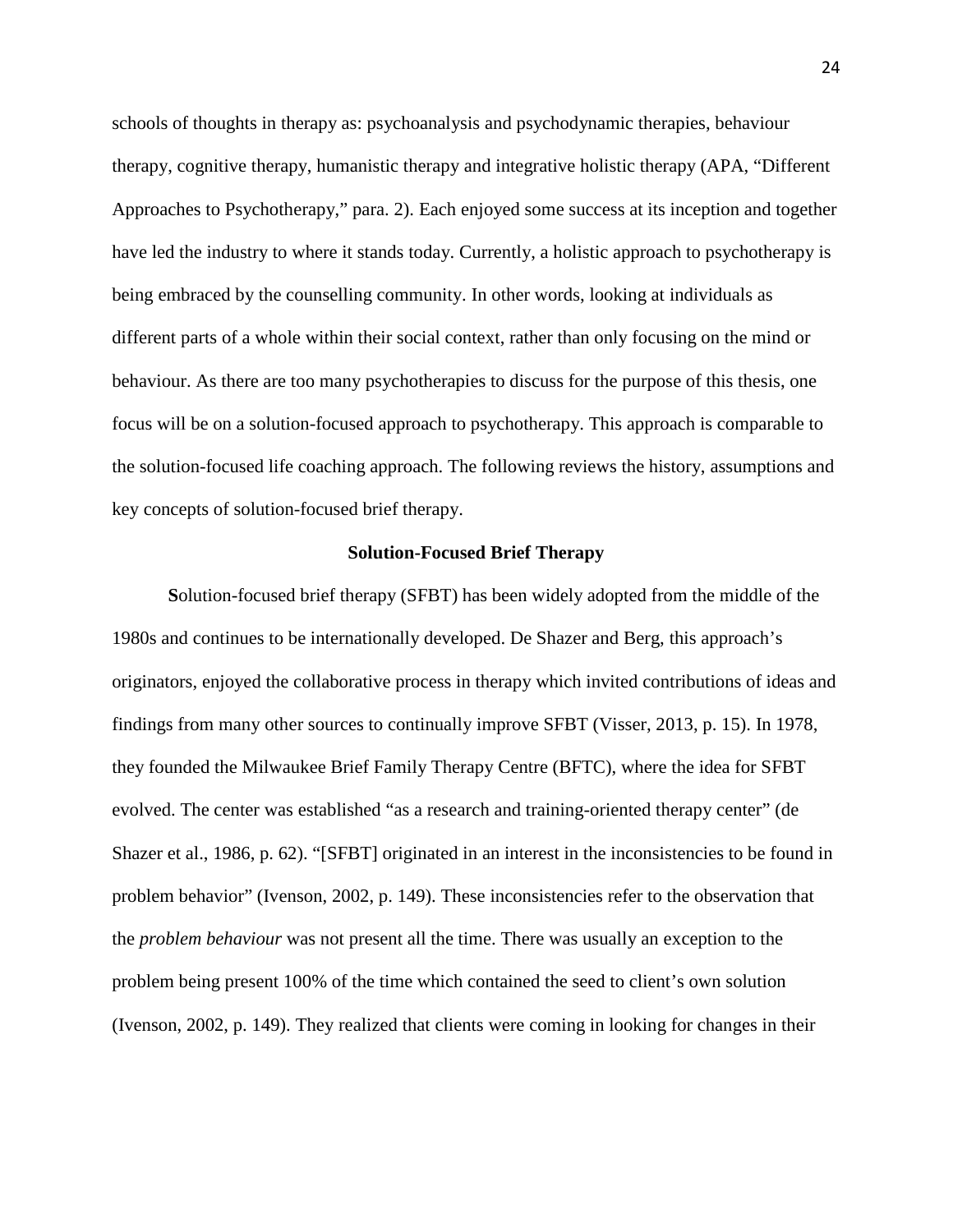lives and most of the focus was on the problem rather than a solution. According to Trepper, Dolan, McCollum, and Nelson (2006):

Solution-focused brief therapy is a future based, goal directed approach to brief therapy that utilizes questions designed to identify exceptions, solutions, and skills which are used both to measure the client's current level of progress towards a solution and revealed the behaviors needed to achieve or maintain further progress. (p. 134)

SFBT works on the premise that the client already has the solution needed to resolve the perceived problem. Grant (2003) summarizes this as "solution-focused therapy is a constructivist, humanistic approach that concentrates on the strengths that clients bring to therapy, and emphasizes the importance of solution construction rather than problem analysis" (p. 255). Essentially, this therapy focuses on the client as being the expert of their own life, shifting away from the idea of the psychotherapist as the expert. Trepper et al. (2006) write that de Shazer "held an abiding belief in clients' abilities to know what is best for them and to effectively plan how to get there" (p. 134). Consequently, the role of the therapist is to coach their client towards their goal by allowing the client to know their strengths and limitations relative to achieving their goal.

## **Assumptions and Key Concepts of SFBT**

According to Visser (2013), the BFCT group's "mission was to find out what worked in therapy" and to start removing elements of traditional therapy that did not work (p. 12). De Shazer and Berg also believed in the power of observation teams and the reflection these could give the therapist in developing an effective session (Stalker, Levene, & Coady, 1999, p. 470). One of the main concepts of SFBT is the belief that once clients made the appointment for therapy, a change was already starting to take place. This is a major assumption made by the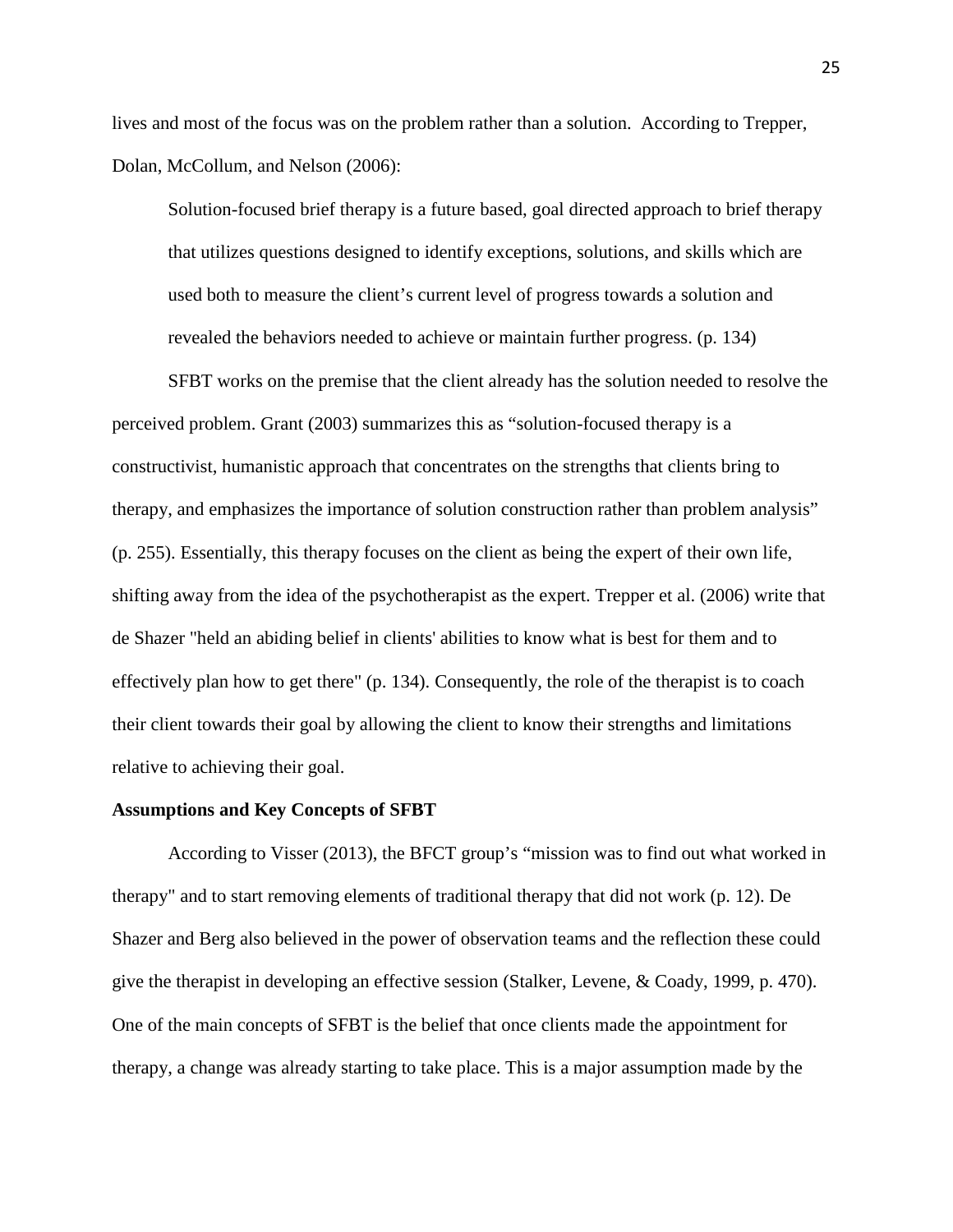BFCT team and they found that change was occurring because clients had started to find solutions prior to their arrival at the center. From this observation, the BFCT team assumed that clients wanted to make changes and had started to find solutions prior to their arrival at the center. Another assumption SFBT makes "is the idea that solutions do not need to have a lot in common with the problem" (Stalker et al., 1999, p. 470). De Shazer et al. (1986) hypothesized that "like a skeleton key, an intervention only needs to open the way to a solution, which can be done without knowing all the details of the complaints" (p. 53). This intervention would lead the client to the solution the problem. Bannik (2007) points out that "a basic assumption in SFBT is that no problem is always there to the same extent and that in order to solve it, *not a great deal about the problem needs to be* known" (p. 88). They also noted that only a small change is necessary to be successful so the client needs only a "small and reasonable goal" (Shazer, et al., 1986, p. 54). Any movement the client made towards the goal is an improvement over doing nothing.

Clients have a desire to change. De Shazer also claimed that clients were not resistant to changing. Rather, it was their reaction to the therapist that was at the heart of lack of change (as cited in Stalker et al., 1999, p. 470). These relationships were based on what de Shazer (as cited in Stalker et al., 1999) classified into three categories: visitor relationships, complainant relationships and customer relationships (p. 470). With the visitor relationship, the clients have been either sent by someone else and the problem lies with the *other person* not the visitor, so there is little incentive to change in the beginning. With the complainant relationship, the clients see themselves as the *victims* and they are suffering due to someone else's responsibility. In the customer relationship, the clients are not resistant to therapy and acknowledge that they are a part of the problem and want to be contributors to the solution (Bannik, 2007, p. 91).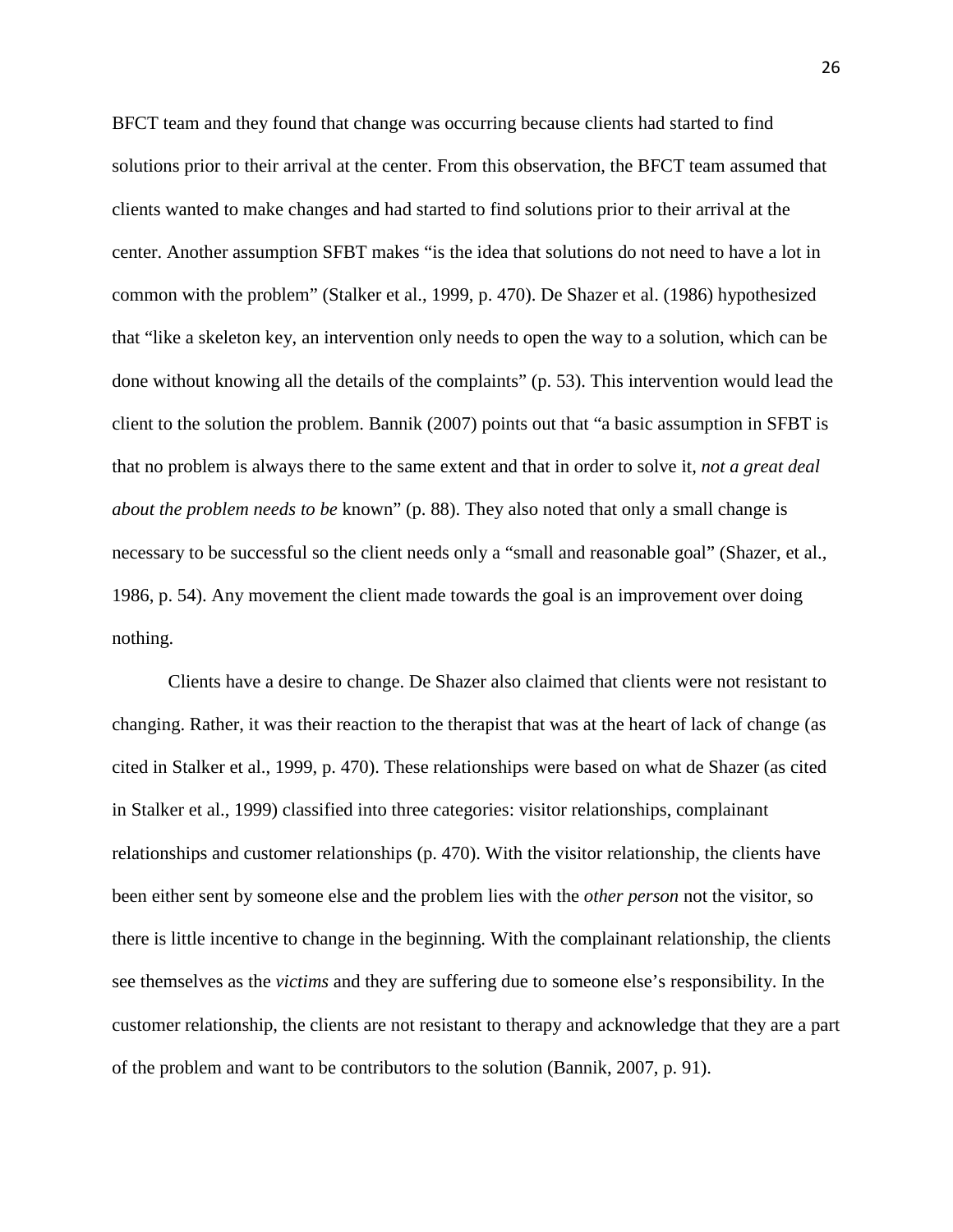Understanding how the client has come into therapy helps determine how therapists work with clients. SFBT works with the following key concepts: (a) looking at past successes and building on them; (b) setting clear and concise goals for the therapy; (c) looking for exceptions to the problem; (d) scaling questions (0 to 10 scale, with 10 being great) of how the client rates the week(s) preceding the present session and what prevented the client from rating it at a lower number; (e) coping questions and compliments allow the client to understand their own resources and the therapist to validate this knowledge; (f) the miracle question (Visser, 2013, p. 14). According to Visser (2013), the miracle question is the most well-known concept of SFBT as it is widely used, even by those unaware of the SFBT approach (p. 14). "The 'miracle question' commonly used in solution-focused therapy often stimulates creativity and the visualization of preferred future events" (Macdonald, 2007, p. 85). A therapist can ask the client: If you could have the perfect outcome to *the problem,* what would that look like? SFBT is future focused so very little time is spent on what did not work for the client, rather the client is asked to employ their imagination to visualize an improved future. Due to the future oriented outlook of SFBT, asking scaling questions guides the client to briefly look at the past in order to understand their measurement  $(0 - 10)$  scale) of the present. It is within this technique that the client can usually begin to find their own solutions towards achieving their therapeutic goal. The solution is usually found in the reason why the client does not report being at a zero. Lastly, the use of therapy treatment goals is important in that goals can help measure improvement, not only from the therapist's perspective but more importantly from the client's point of view. A goal also keeps the clients focused on looking towards the future, and having to look within to find solutions to achieve their goal. Therapeutic goals also help the clients focus on one thing they would like to achieve from counselling.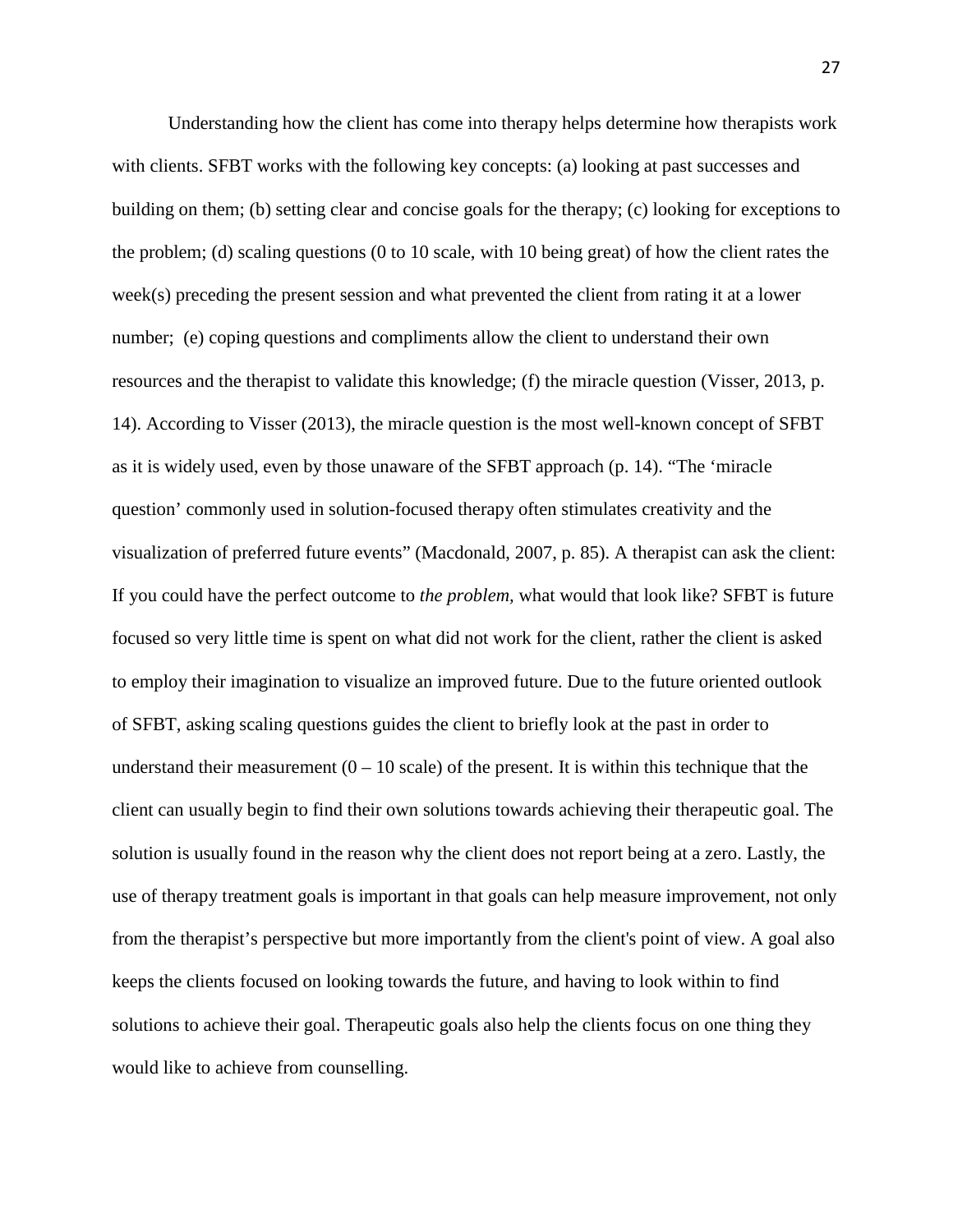#### **History of Life Coaching**

*A coach is someone who tells you what you don't want to hear, who has you see what you don't want to see, so you can be who you have always known you could be.*

## *~ Tom Landry*

The concept of a coach and coaching has been transformed various times throughout the last century. These transformations at times overlapped with the changing values of society at the time. Stec (2012) writes that "this evolution involves four stages; from an object to a concept involving status, to a character in sport, and finally to a management concept" (p. 335). From the 1500s until the mid-1800s, the first understanding of a coach was an actual vehicle, pulled by horses and driven around by a coachman, who would take their patrons towards their desired destination. This form of travel was for society's elite and the more opulent the coach, the more prestige was given to the owner. Once these vehicles increased in popularity, gentlemen wanted to drive the coaches. "In effect, gentlemen and admiring youth sought to be 'coached' by coachmen as they tried to emulate the four-hand method that was the style for managing a team effectively" (Stec, 2012, p. 338). This introduced the second transformation from an object to one of tutor and student. There was still a great disparity between the tutor and the wealthy student. However, with this evolution, the racing of coaches (vehicles) emerged. This created the overlap of a *sporting coach* to that of a *sports coach.* This idea of a sports coach is still present in today's sporting arenas. Spec's (2012) research illustrates this by stating that "the concept of coaching becomes firmly linked to athletic competitions via its association with [racing]" (Stec, 2012, p. 339).

In all three of the above phases, within the coach and coachee model, the power dynamics were that the coachee outranked the coach. In fact, hiring a coach was seen as a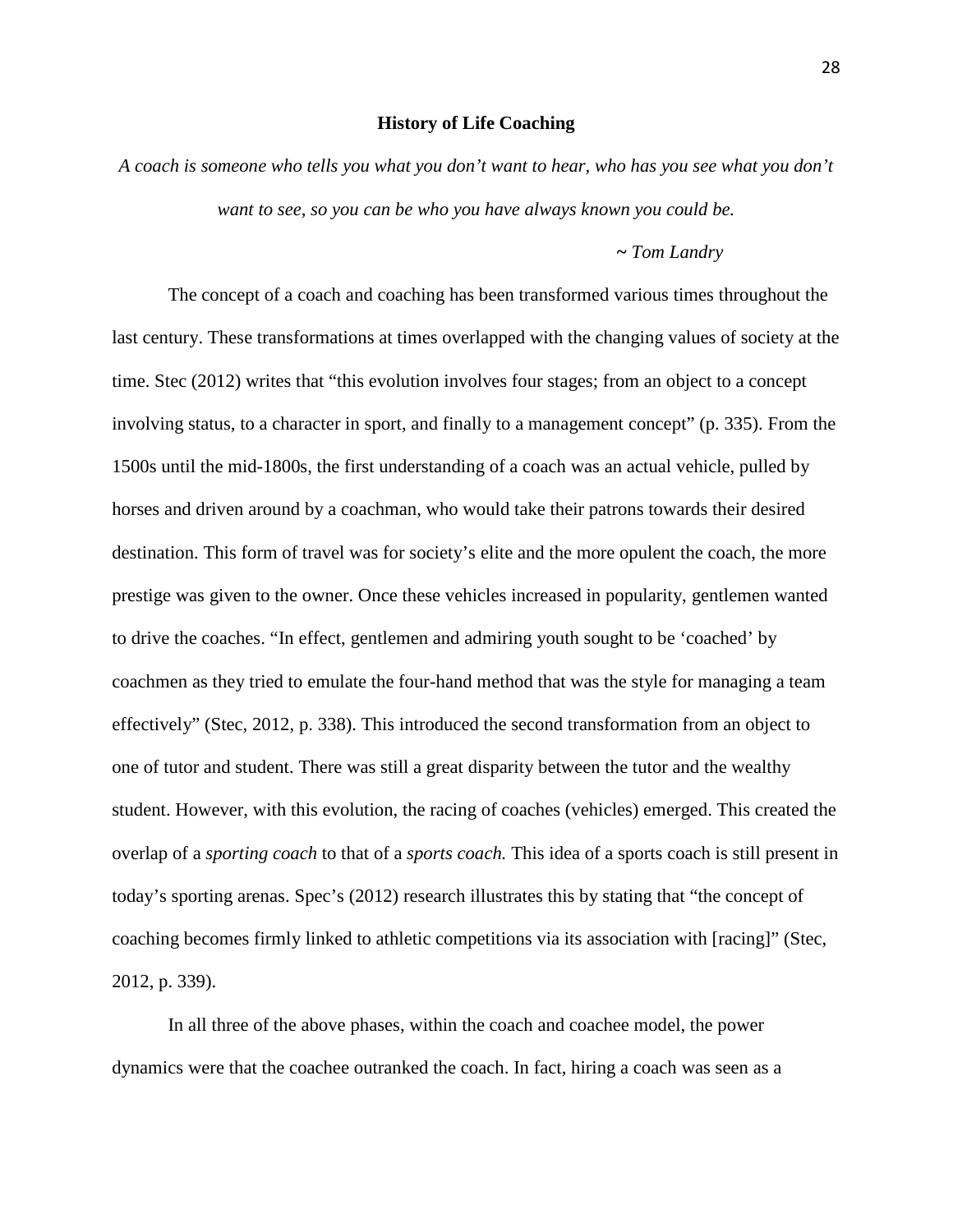prestige by the public due to the ability to afford this luxury. In North America, the power dynamics began to change when competition between schools necessitated the hiring of retired *professionals* to begin coaching their teams towards sporting victories in order to fill classrooms as well as stadiums, making this a financially viable career. The competition was so fierce that in the early 1900s, Harvard hired a football coach and paid him "\$7,000 a year, 30 percent more than Harvard's best-paid professor" (Guttmann, 2007, p. 144). This performance driven transformation was the precursor to the concept of using coaching towards business performance.

An executive or business coach is seen as someone who helps management within a company perform better within the business arena. Coaching as a management concept first appears in a peer-reviewed literature piece in the 1930s (Maynard, 2006; Passmore & Fillery-Travis, 2011). Maynard (2006) writes that this research "was a study by Gorby (1937) in which senior employees working under a profit sharing plan coached newer employees on how to reduce waste and increase profits" (p. 14), essentially turning managers into performance driven coaches. This idea formed the beginning of executive coaching where the coaches were initially drawn from within an organization and later, where executive coaches would be hired from outside companies. Throughout the next several decades, there was limited research of coaching as a management concept until the 1980s where "the professional use of non-athletic, nonacademic coaching began within the context of business with the first client population consisting of managers and executives" (Maynard, 2006, p. 15). Passmore and Fillery-Travis (2011) also support this and state that "the trail went cold ... and did not really start again until the 1990's [where it showed up in] the work of writers such as Kilburg, Diedrich, Lowman and others in *Consulting Psychology*, which has blazed the trail in this area of psychology practice"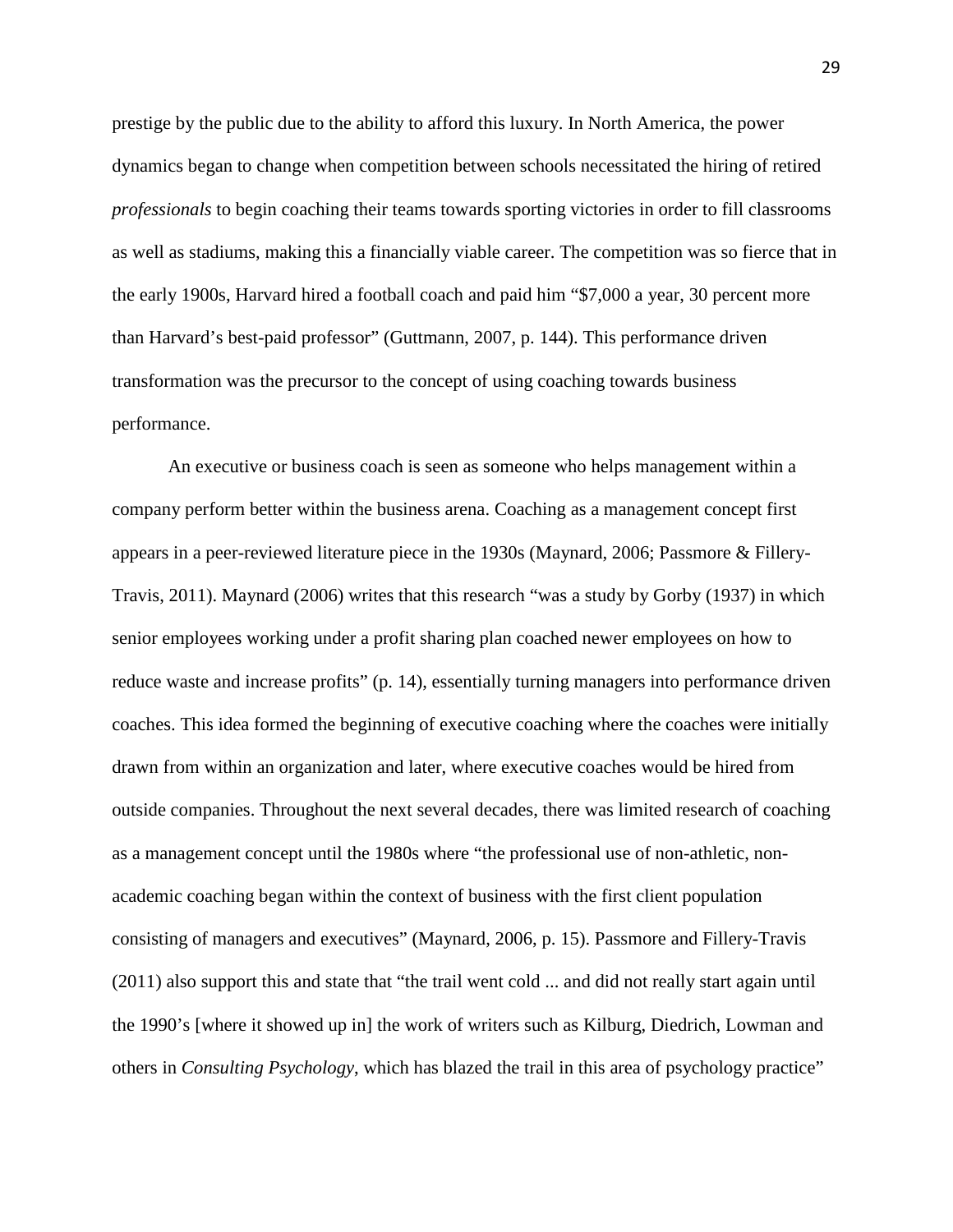(p. 70). Stec (2012) recounts that in the 1990s, Thomas Leonard, a financial planner who found himself being sought out by his clients for more than financial matters, quit his financial planning career to become a coach and in 1992 founded Coach University (p. 344). "In 1994, he founded the International Coaching Federation (ICF), a regulatory body that certifies programs offered by universities such as Columbia University in the USA and Queen's University in Canada" (Stec, 2012, p. 344). In their 2015 study, ICF found that "by combining the average annual income generated by coach practitioners with the number of coaches with active clients, the estimated 2015 global revenue from coaching was \$2.356 billion USD, representing a 19 percent increase over the 2011 [study]" (ICF, 2016, para. 6). This is a substantial increase in the coaching profession. Despite this amount of revenue success, life coaching still does not have strong empirical evidence as to why it works.

Evidence-based solution-focused life coaching peer reviewed research "is still in its infancy" (Visser, 2011, p. 10). There is limited literature from which to draw the evidence of its effectiveness. In fact, Grant and Cavanagh (2011) state:

There has been significant growth in the coaching literature in recent years, and the bulk of the literature on coaching is less than 10 years old. As of February 2009, there were more than 520 published scholarly papers or dissertations on coaching cited in PsycINFO, yet in the 62 years between 1937 and 1999 only 93 papers were published …. Between 2000 and February 2009, more than 360 peer-reviewed papers were published. However, of these papers, approximately 60 % have been articles, opinion papers, descriptive articles, or theoretical discussions and about 30 % empirical studies (20 % of all these have been PhD dissertations). (p. 296)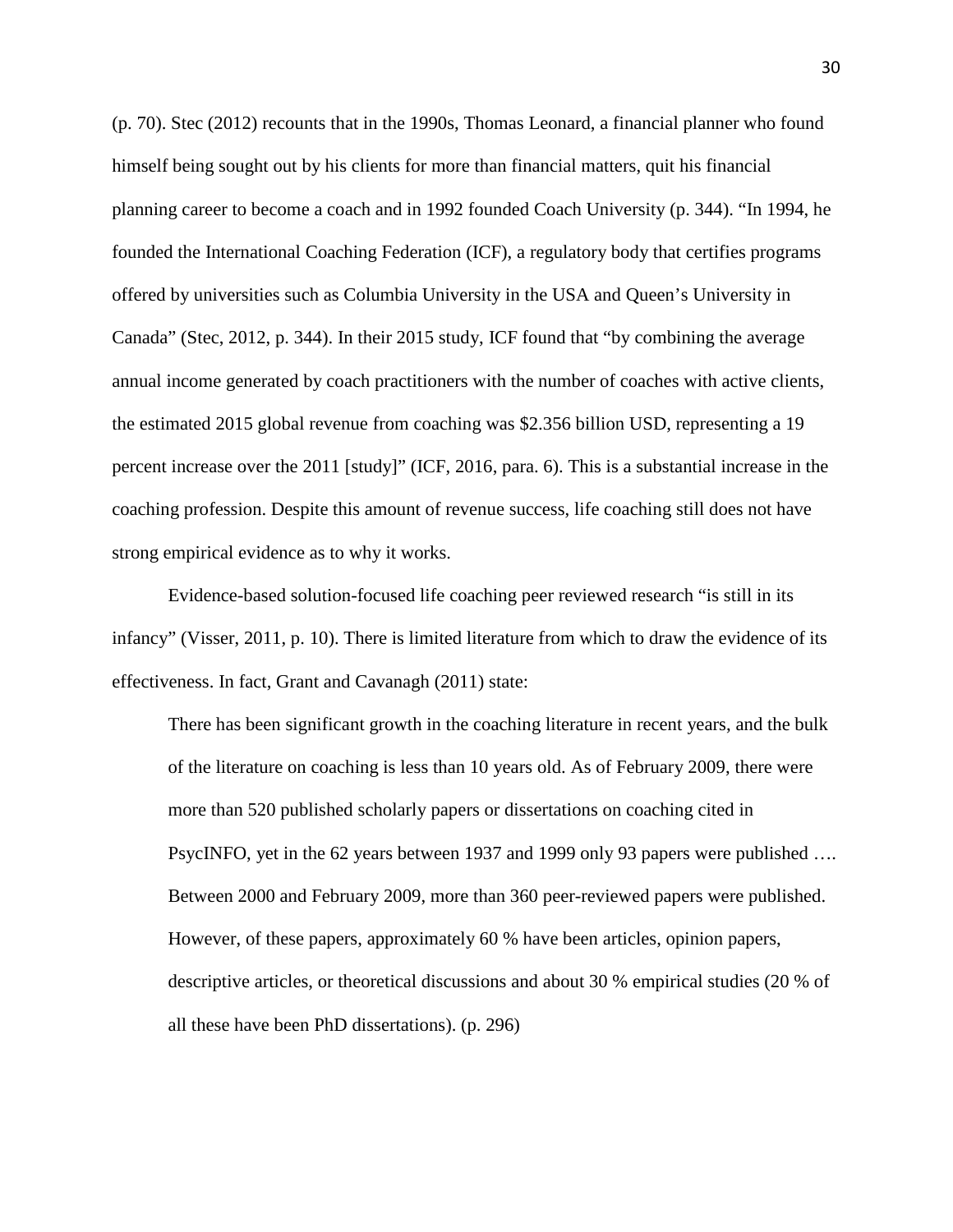This is of importance as only 30% of the evidence-based research is using quantitative or qualitative research methods, making the rest of the literature opinion or comparison based reviews. This truly showcases the need for more evidence-based research and more is being done to establish such research practice in life coaching. In 1999, the Coaching Psychology Unit (CPU) was established at the University of Sydney with "a mission to enhance the performance, productivity, and quality of life of individuals, organizations, and the broader community through excellence in education, research, and the practice of coaching psychology" (Grant, 2016, p. 105). From this, they have produced 150 publications that include "eight randomized, controlled outcome studies and nine between-subjects or within-subjects outcome studies" (Grant, 2016, p. 106). Cavanagh, Grant, & Kemp (as cited in Grant, 2016) assert that CPU is helping to "establish an evidence-based foundation for the emerging discipline of professional coaching" (p. 106). This once again highlights the early stages of an evidence-based practice in life coaching.

#### **Through a Solution-Focused Life Coaching Lens**

Life coaching has grown substantially from the 1990s to present day. It does not follow a medical model of treatment and in fact, it is not meant to treat any clients. According to Grant (2003), life coaching is "a collaborative solution-focused, result-oriented and systematic process in which the coach facilitates the enhancement of life experience and goal attainment in the personal and/or professional life of normal, nonclinical clients" (p. 254). Life coaching has its roots in people seeking support from a professional, in order to lead fulfilling lives. It is not meant to diagnose or treat mental illness and in most of the literature, the authors go out of their way to distance themselves from treatment. Williams (2003) boldly states that "coaching today embodies the superior purpose of psychology….it is not just about pathology, diagnosis, and the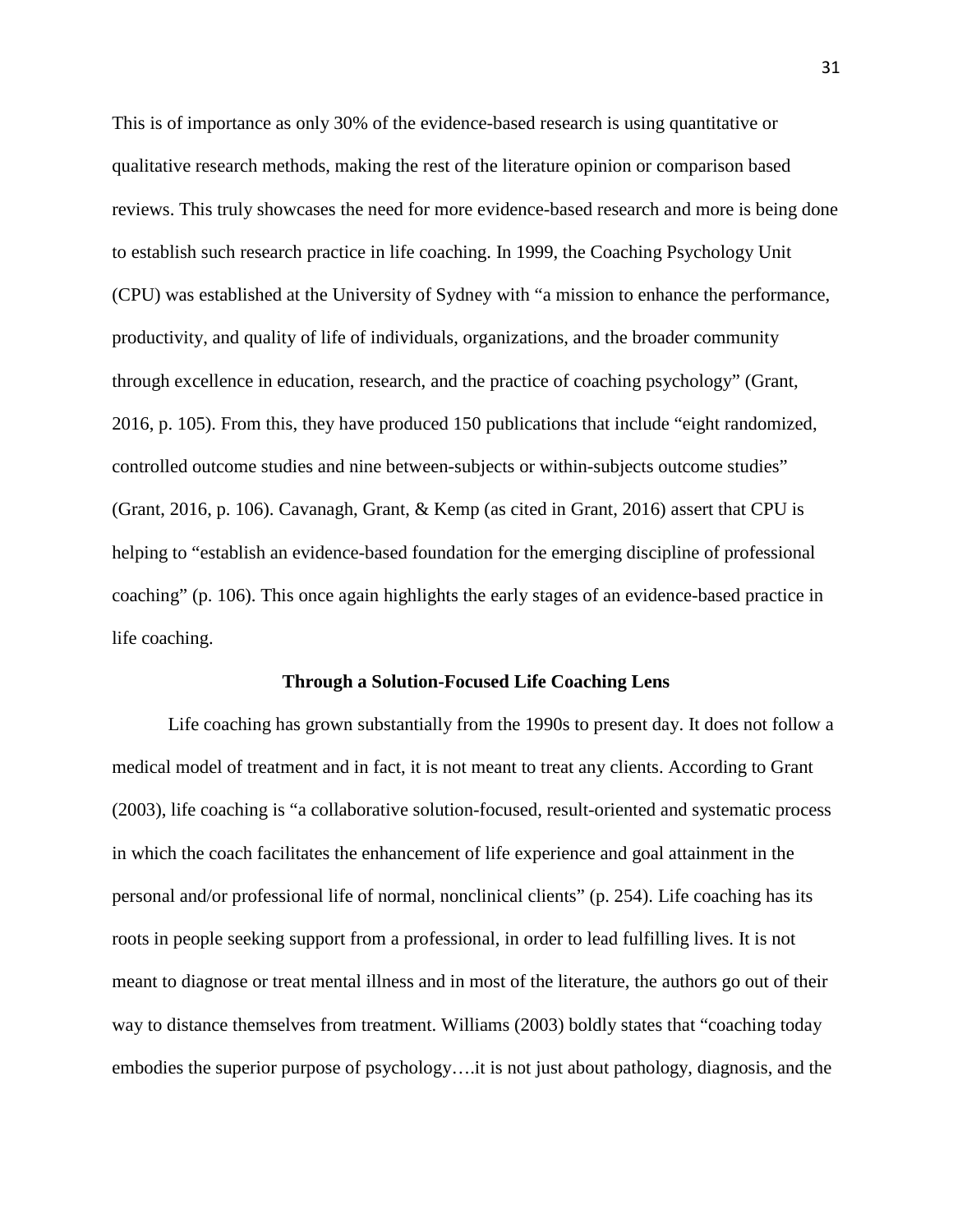treatment of human frailties" (p. 24). Because coaching does not pathologize, it "empower[s] people and help[s] them discover what they can do" leading to better mental health (Williams, 2003, p. 24). But this, ironically, would posit coaching as being better than psychotherapy when in actuality they both serve different needs for clients. Within the *modern* world, perceptions and understanding of the world are rapidly changing and "we live in a time where re-inventing oneself has become a commonplace expectation, even an ideal to effect in one's life" (Rotenberg, 2000, p. 654). So, if individuals are not happy with their lives, life coaching will help with this re-invention. The implication is that the non-pathologizing stance of life coaches is well-suited to help clients adapt to the fast, changing world around them.

Presently, individuals find themselves making significant changes in their personal as well as their professional lives. Throughout most of the  $20<sup>th</sup>$  century, people tended to stay within the same career and the divorce rate was relatively low. The nucleus of the family was generally kept together. As society evolved, the need to re-invent oneself has become a necessity to keep up with changes in personal and professional spheres. According to Fillery-Travis and Lane (2006) life coaching "takes a broader more holistic view often dealing with more intimate, personal and professional questions. This can involve the creation of a personal reflective space rather like what they call 'therapy for the people who don't *(sic)* need therapy'" (p. 25). But this may be crossing the boundary between being a life coach and being a therapist. Life coaches generally focus on "everyday concerns such as relationships, creativity, and parenting" (Biswas-Diener, 2009, p. 545). Managing or dealing with these *everyday concerns* supports the client in their re-invention. The coach is tasked with guiding the client in managing these everyday concerns and will usually have a theoretical framework that guides their coaching.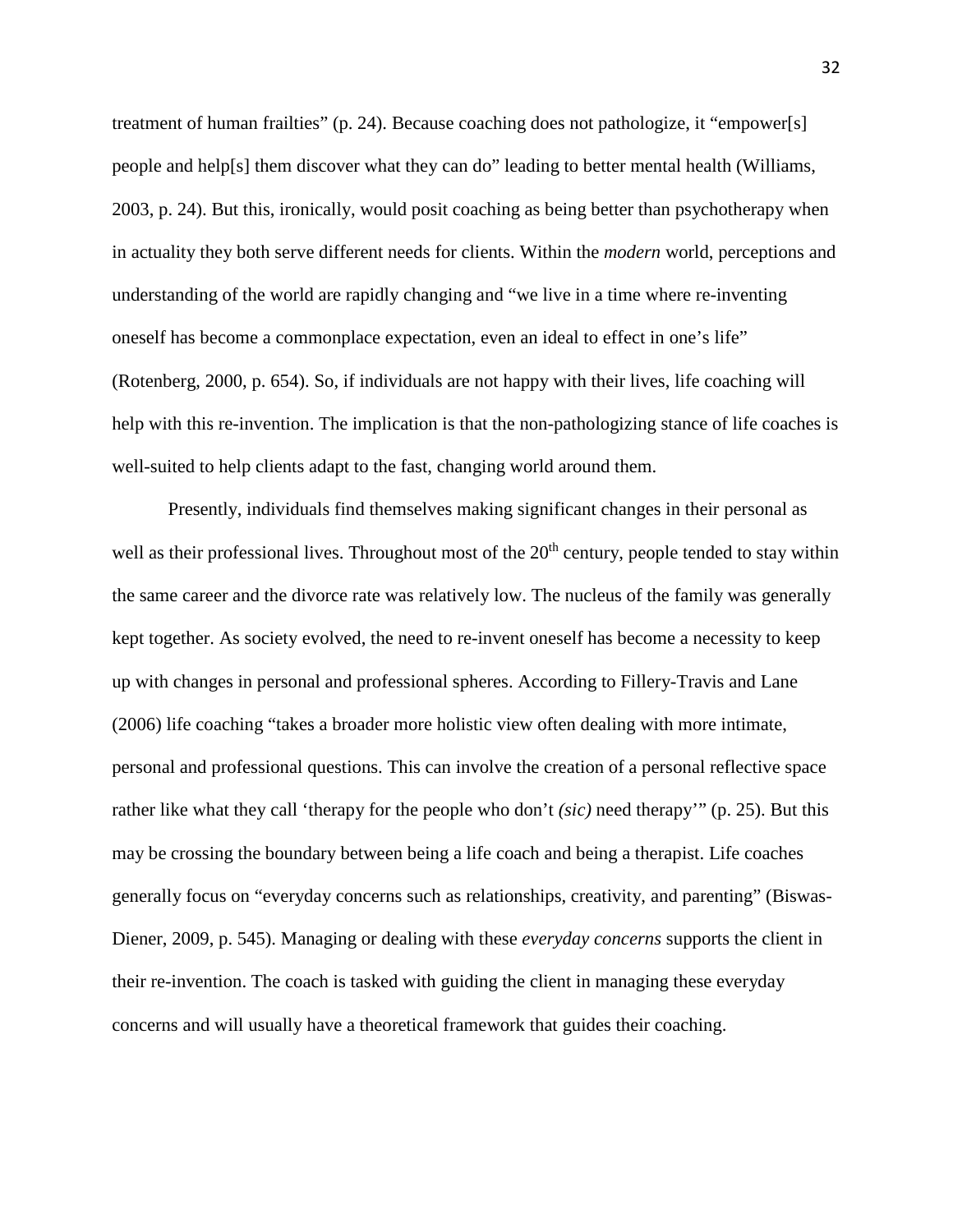In order for the process of life coaching to work, coaches generally have a theoretical stance. Trained life coaches have many techniques in common, regardless of the coaching model being used. The commonalities in techniques are active listening, asking open-ended questions, reframing self-limiting beliefs and thoughts, becoming the clients' cheerleader and maintaining accountability (Biswas-Diener, 2009, p. 545). Life coaching has gathered a lot of success stories that can be found in various websites, including in the ICF website. There is still a need to research the efficacy of the different life coaching approaches. Maynard (2006) points out that "despite the lack of peer-reviewed research studies on life coaching used to direct and educate professionals on empirically sound principles in life coaching practice, a comprehensive business plan template designed specifically for life coaching can be found in the literature" (p. 33). This could be interpreted as the reason that the coaching business does not have more empirical studies. If the business plan works there is no need to validate it.

**Solution-focused life coaching.** Solution-focused life coaching has its origin in SFBT. This life coaching approach has "gained popularity in coaching over the last decade" (Visser, 2011, p. 11). "A fundamental belief in solution-focused coaching is that people are more likely to change and achieve their goals quickly when they tap into their own resources and solutions" (O'Connell, Palmer & Williams, 2013, p. 14). The underpinning principles of solution-focused life coaching are: (a) do not pathologize the client's problem, instead explore solutions; (b) the coach does not need to know or understand the problem; (c) you get a better outcome when you focus or have hope of the future; (d) change occurs in small increments rather than trying to reach for quantum leap; (e) obtain coherence: client and coach understand the desired goal and are both in agreement about the measurement and attainment of the goal; (f) look at what currently works in the client's life and use more of it, and if it is not working, do something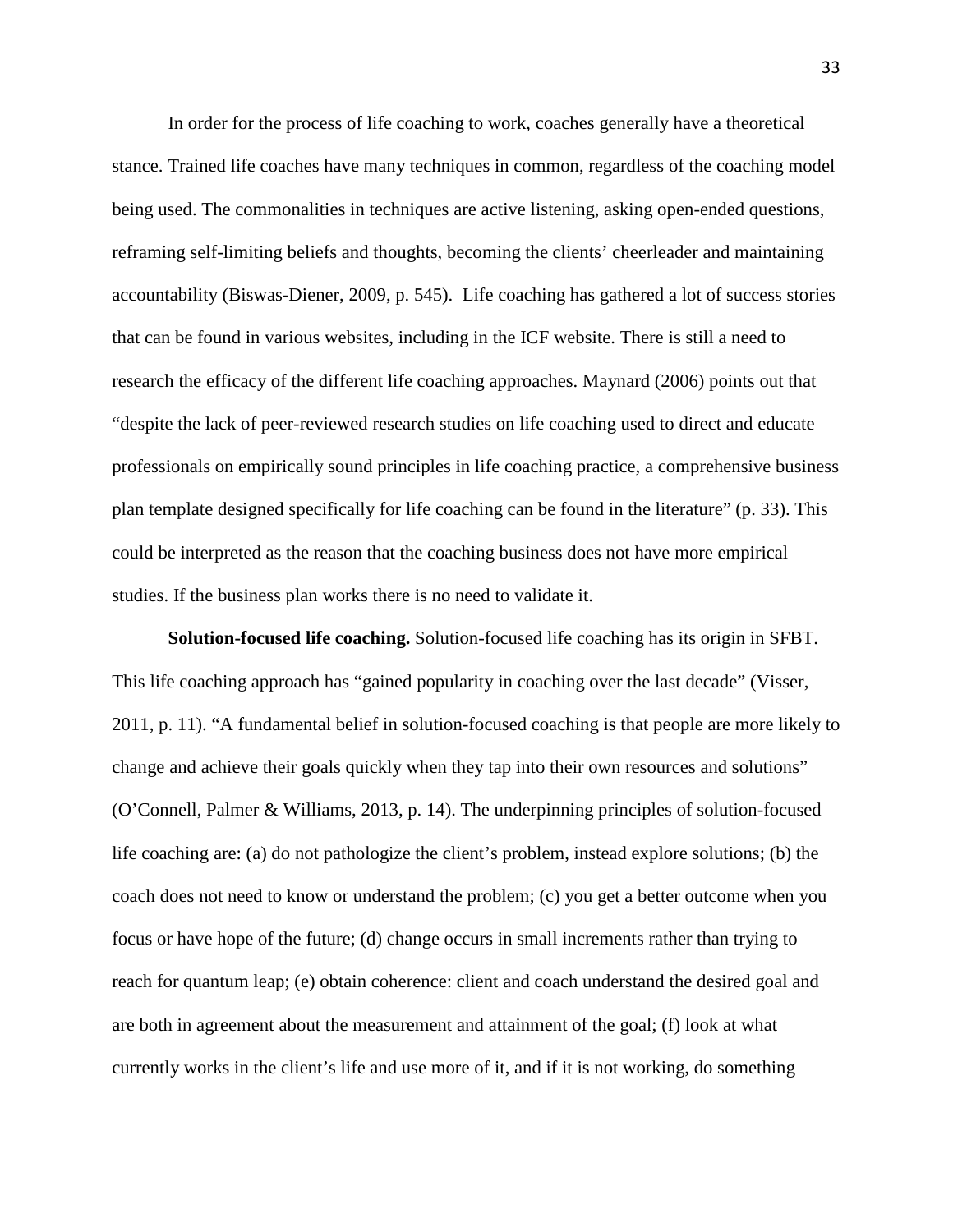different; g) stop overthinking and get moving (Hicks & McCracken, 2010, p. 62; Grant, 2011, p. 100; O'Connell et al., 2013, p. 15).

In addition, solution-focused life coaching seems build strong relationships that can bring about change in a short period of time. O'Connell, Palmer and Williams (2013) reference the lasting changes clients in SFBT have achieved in three to five sessions and liken solutionfocused coaching as having the same main features (p 23). During the coaching session, the coach and coachee will focus on the here and now, they will construct "clear, specific and attainable goals", the coach will be confident, professional and establish a trusting relationship with the coachee, the coach is engaged and lastly, the coachees commit to working on their goals in between calls or meetings (O'Connell et al., 2013, p. 23). Within this coaching approach, trust must be established between the coach and coachee. It is essential that the coachees trust their coach, both to hold them accountable, and to trust the process that the coach is asking them to follow. "The coach must also trust that the coachees can use [the coachee's] expertise to achieve their goals. Their 'inside' knowledge is crucial to achieving outcomes" (O'Connell et al., 2013, p. 23). Hicks and McCracken (2010) claim that solution-focused life coaching works because it is "an evidence-based approach to helping others identify and make meaningful progress toward achieving their goals" (p. 64). But the research has yet to prove this powerful statement. In fact, since solution-focused life coaching piggybacks on SFBT principles, most of the literature of this coaching approach reviews SFBT studies rather than its own.

#### **Life Coaching in Popular Culture**

As previously noted, life coaching's precursor was executive coaching. Life coaching has experienced rapid growth in the coaching sphere and it is important to note the popularity of certain famous life coaches such as Anthony Robbins and Brian Tracy. They have catapulted life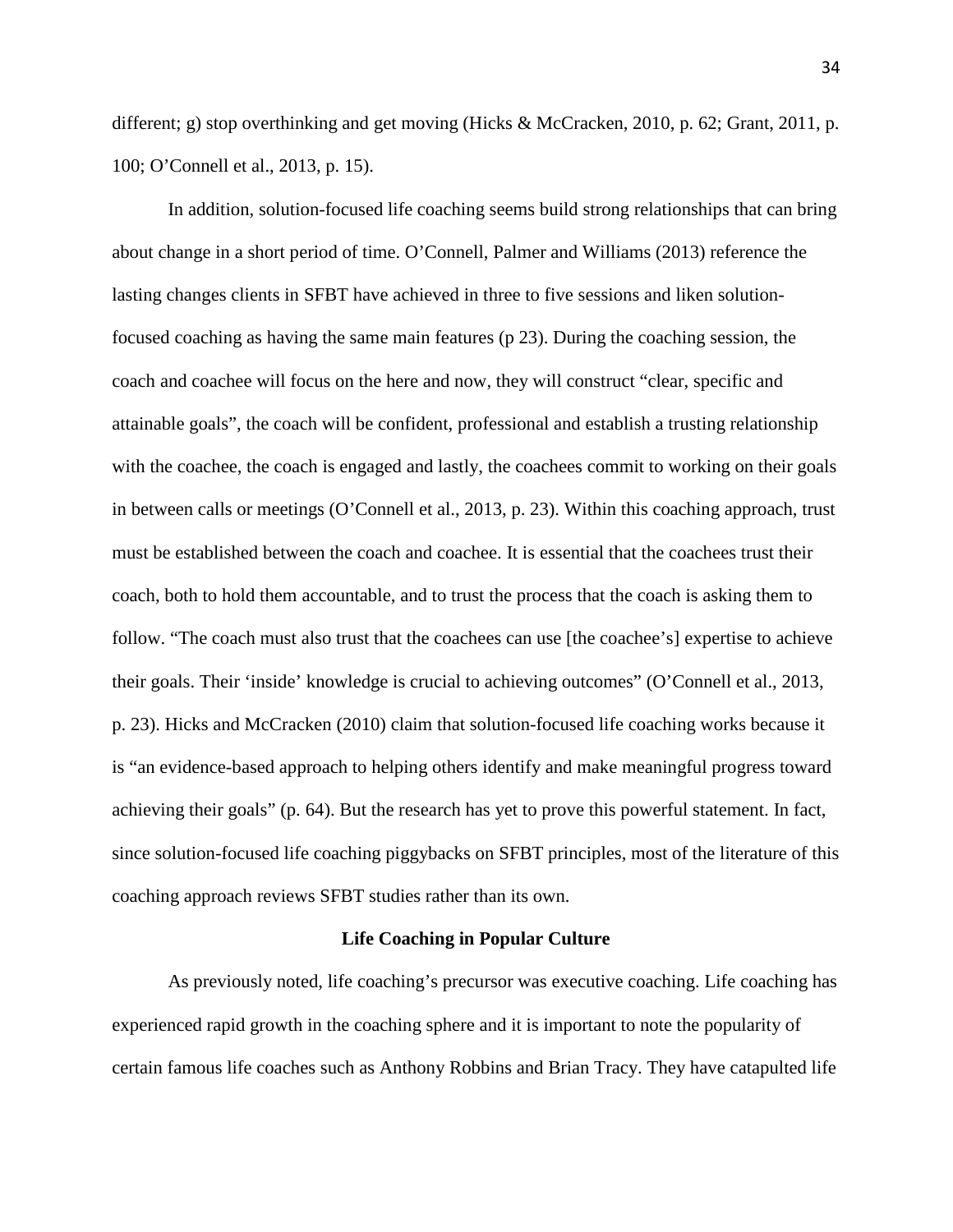coaching in popular culture to become a *must-have* for those wanting to be successful in business and life. Senior (2007) believes that life coaching could have also grown out of the popularization of humanistic psychology in the 1950s, on which the human potential movement was founded (p. 19). It has been argued that within this movement, "it is possible to facilitate an individual's movement towards self-actualization" (Senior, 2007, p. 19). The focus is on the development of the individual to be their *true* and *full* self.

Individuals do not live on their own and are often reacting to the sociocultural environment around them. Therefore, equally important is to understand that individuals are affected by their environment and self-actualization is not a stand-alone concept. Individuals live within the broader scope of society and culture, both of which affect self-actualization. Culture influences how individuals conceptualize their sense of self and what works with some clients does not necessarily work with others. As well, depending on how well their basic needs are met, clients will have different levels of understanding their self-actualization.

#### **Literature Summary**

In this chapter, the review of the literature on the history of psychotherapy and life coaching revealed certain patterns in SFBT and solution-focused life coaching. Multiple sources were gathered to get a coherent and comprehensive understanding of potential patterns to be able to compare and contrast these approaches. Their roots are distinct and yet lead towards a common goal of supporting people into living better lives. In the following chapter, a critical analysis will be done of the literature, what is missing and how to move forward.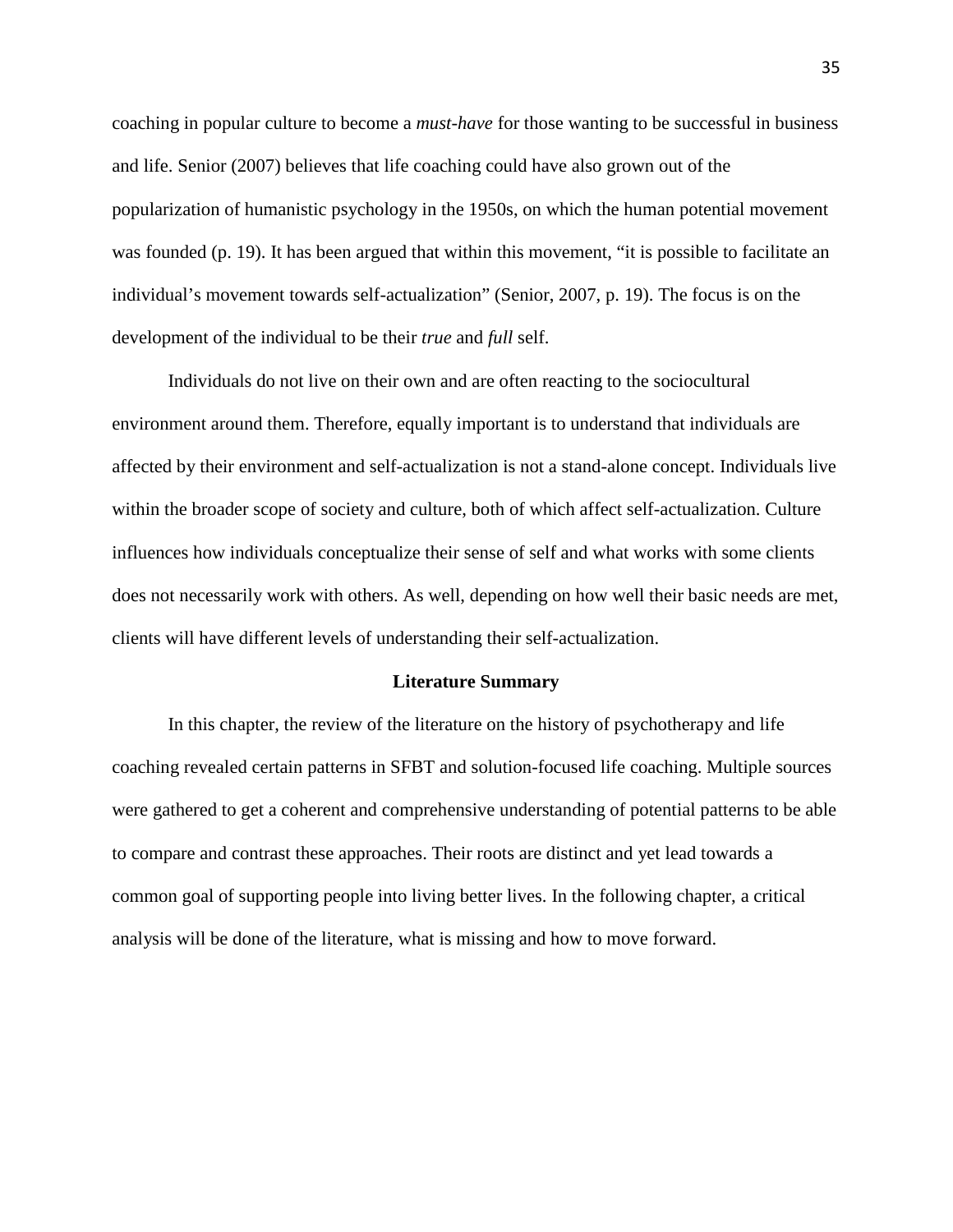#### *Chapter 3: Critical Analysis*

## **Introduction**

This chapter incorporates a critical analysis of the literature review conducted in Chapter two. The critical analysis will be broken down as follows: (a) compare and contrast study of psychotherapy and life coaching; (b) employment of the lens of solution-focused brief therapy and solution-focused life coaching; and (c) to identify the gap between the two disciplines. Psychotherapy and life coaching appear to have grown out of individual's desire to lead a better life. Throughout the last century, many of North American societal norms started to be shaken to their foundations. This fluidity meant change, and with these changes, many faced psychological distress. Two factors appear to be the key changes to North American society that may have contributed this change:

- 1. The veterans who came back from  $20<sup>th</sup>$  century wars
- 2. The cultural shift in male and female roles

Many helping professions arose as an answer to this societal change. The development of psychotherapy and life coaching, although sometimes interwoven, bears some similarities resulting as they are from the cultural shifts of the 20<sup>th</sup> century. Both of their beginnings are a response to the different time periods as well as a reaction to what was happening within society.

## **Psychotherapy and Life Coaching**

## **Historical Similarities**

The historical building blocks that formed psychotherapy and life coaching were similar. The foundational goals are that "they both seek to help the individual" (Williams, 2003, p. 21). Their premise is for people to live healthier and fuller lives. However, both had difficulty in gaining acceptance as reliable methods for supporting clients and have taken a fairly long time to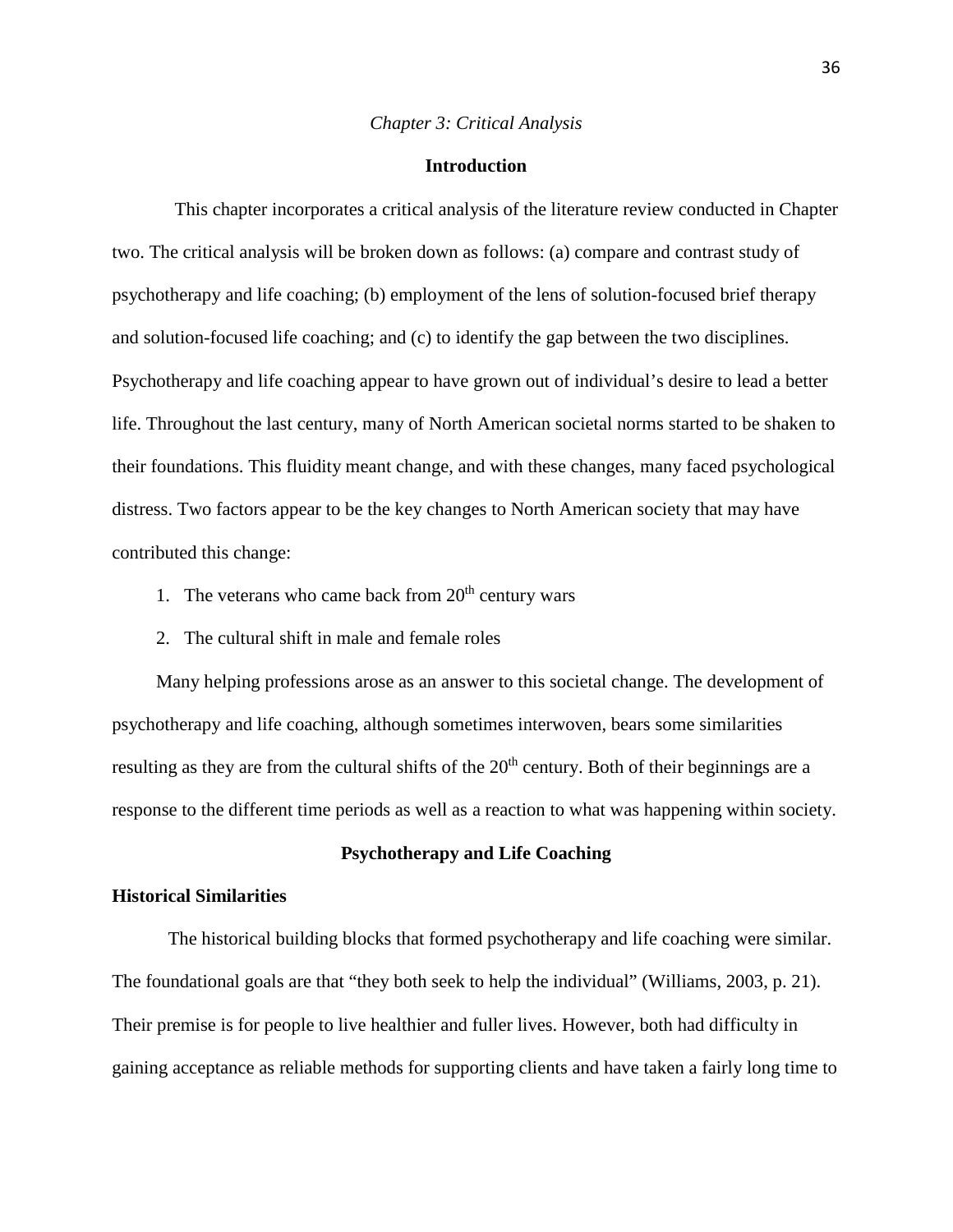become accepted by the general public. Psychotherapy and coaching as people management practices have evolved several times, most notably in the 20<sup>th</sup> century.

Early in its history, psychotherapy was seen as the dominion of psychiatry, an off-shoot of medicine. However, psychotherapy *exploded* after WWII. "Following World War II, the psychotherapy marketplace would change dramatically, as professional psychology would flourish and psychiatry would lose its dominion over psychotherapy practice" (Cautin, 2011, p. 4). Life coaching and/or coaching as a people management concept also took some time before exploding as an industry. "The coaching industry, and particularly life coaching, has grown substantially since at least 1998" (Grant, 2003, p. 254). It took both disciplines almost 60 years, psychotherapy from the 1890s to 1950s and life coaching from 1930s to 1990s, to become accepted in mainstream society. Life coaching seemed to follow in the historical footsteps of psychotherapy. If this is the case, life coaching could have the advantage in growth potential as it piggybacks on psychotherapy. However, up to now, it appears that the discipline of life coaching will continue to evolve alongside psychotherapy, and researchers do not need to look at the latter's past to gain insight into life coaching's future.

Life coaching is also seen as an off-shoot of psychology and the personal development field which itself has had many contributions from the field of psychology (Grant, 2003, p. 254). Currently, these two disciplines are quite widely accepted. In fact, Norcross et al. (2011) state that "the number of professions conducting psychotherapy increases steadily. Recent entries hail from life coaches and executive coaches" (p. 745). But it must be remembered that life coaching is not psychotherapy and did not originally posit itself as part of the mental health field. Life coaching is seen as a performance enhancer. In contrast, psychotherapy, from its inception,

37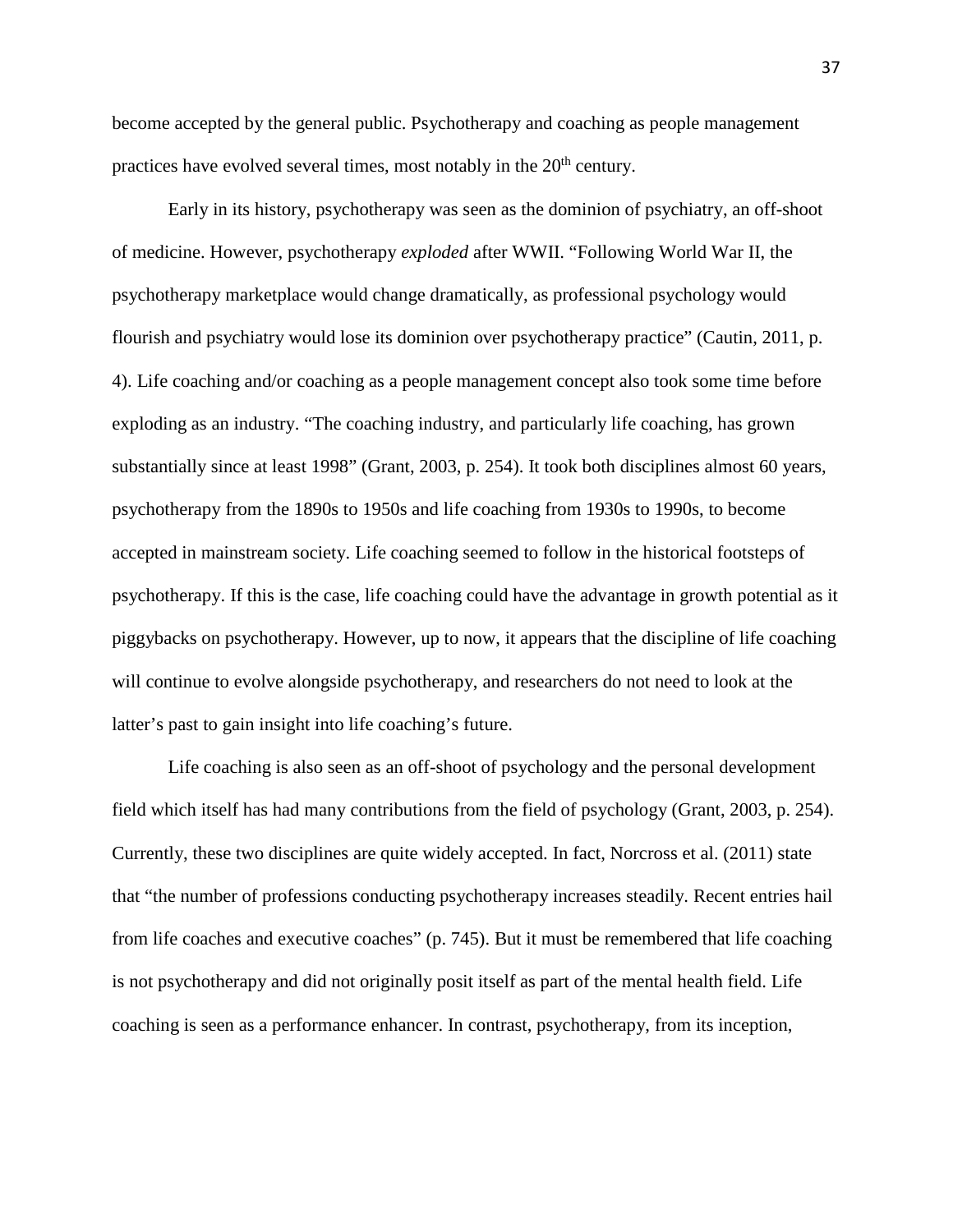posited itself as a way to *help* clients understand and get relief from their suffering through treatment.

## **Different Schools of Thought**

In both fields, the theoretical stance is the premise of why and how the theory works. These different schools of thought encompass how practitioners in either psychotherapy or life coaching chose to practice. The history of psychotherapy is divided into "schools of thought, starting with Freud, and the dissident views of some of his followers, followed only later by newer methods such as cognitive–behavioral and interpersonal therapy" (Paris, 2013, p. 100). Life coaching has followed a similar path. It is also divided into different schools of thought. "Like many other emerging disciplines, coaching has struggled with problems of definition" (Ives, 2008, p. 100). It is as if there is a constant push and pull as people decide which direction to take in trying to make life coaching more consistent in its practice. As noted in Chapter two, in either psychotherapy or life coaching, the approaches professionals use are grouped according to theory. For the sake of comparison, SFBT and solution-focused life coaching were reviewed. Cavanagh and Grant (2014) assert that "like many of the recognized approaches to coaching, the SF approach has its roots in therapy" (p. 52). Both are solution-focused rather than problemsolving focused; meaning neither the therapist nor the coach wants to know much about the history of the problem.

The focus is on the future. "The solution-focused approach posits that coaches [or therapists] should spend most of the time asking questions that elicit thoughts from the [client] about *how* to best attain their goals, rather than asking 'why' questions that explore causality" (Grant & O'Connor, 2010, p. 103). This approach to either psychotherapy or life coaching does not look at the past to understand the present behaviour of the client. This could be the reason the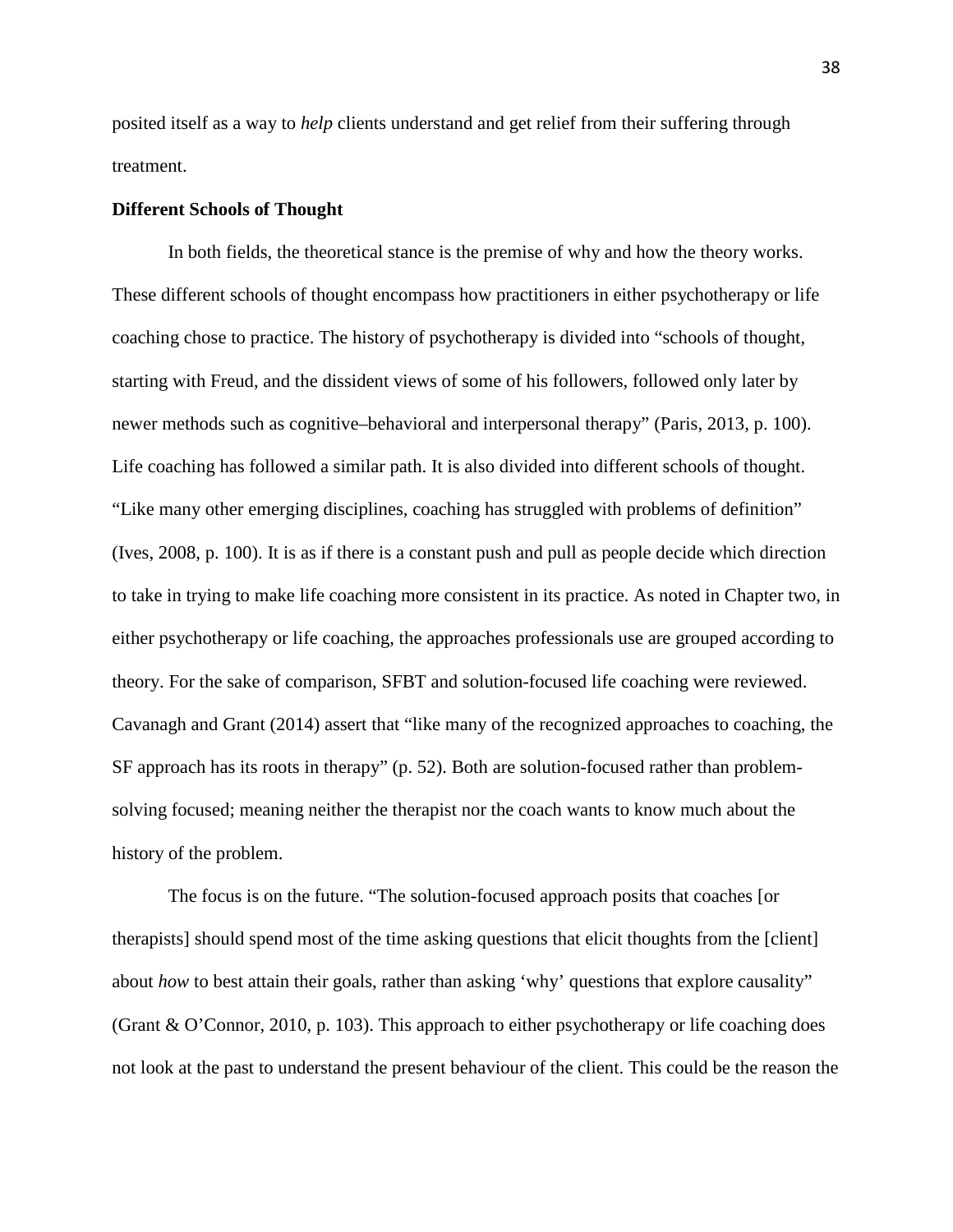solution-focused approach works well in both settings. But what would be more challenging and practical to discern in the client's mind is the actual difference between SFBT and solutionfocused life coaching.

## **Differences**

Life coaching is not psychotherapy nor should it be perceived as a different form of psychotherapy. There is a great deal of overlap between psychotherapy and life coaching. "[One of] the most important trends in the coaching profession has been an increased synthesis with psychology" (Biswas-Diener, 2009, p. 545). However, as Williams (2003) points out, "therapy is about recovering and uncovering, while coaching is about discovering" (p. 25). According to this latter statement, therapists focus on the clients' pasts to support them in gaining understanding of how their past affects their present and how, if they do not link the past to the present, their future may be in peril. Psychotherapy rose out of a medical model as a way to cure the client. In sharp contrast, within the paradigm of life coaching, clients are seen as discovering their full potential. Life coaching rose out of the human potential movement as a way lead a fulfilled life. The human potential movement is in part credited to Carl Roger's "monumental book, 'Client Centered Therapy', which shifted counseling and therapy to a relationship in which the client was assumed to have the ability to change and grow" (Williams, 2003, p. 23). According to Williams (2003), "this shift in perspective was the precursor to what today is called coaching" (p. 23). This fits in with the idea in the solution-focused approach that the client already has the willingness to change.

## **Psychotherapy or Life Coaching**

Despite the goal of life coaching, a lack of understanding or fusing the mental health field with coaching can do a lot of harm to the client. Psychotherapists train to understand the client's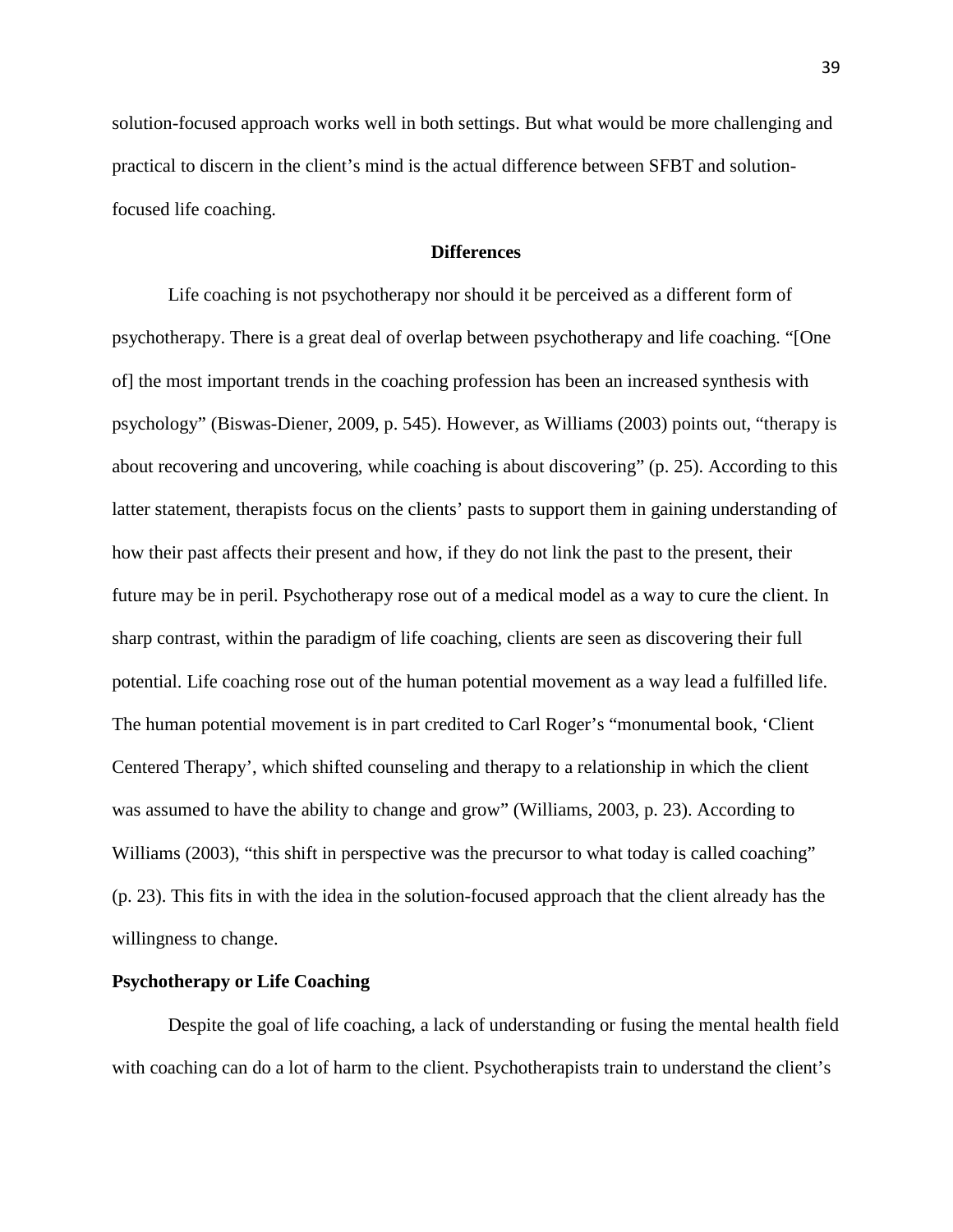psychological suffering whereas the life coach is more concerned about goal attainment. This is not to say that the therapist is not concerned with the client's goals, but it forms a part of the relationship, not the whole of it.

Williams (2003) separates life coaching into four different groups:

- 1. Coaches with therapy backgrounds
- 2. Coaches without therapy backgrounds
- 3. Clients needing therapy, but seeking to avoid the *stigma* of therapy by being coached
- 4. Legitimate coaching client with therapeutic needs (p. 32)

The four groups have potential dangers for the coach that do not apply to the therapist. The following gives an example of a possible life coaching scenario.

**Scenario 1.** A coach with a therapy background has a client who does not complete any action steps for several coaching sessions. Using the solution-focused life coaching approach, the coach and the client understand the goal and are in agreement as to how the coach and the client will know when the goal is attained. The client then proceeds to miss action steps. In life coaching, the life coach does not explore *why* the client is not completing actions steps, instead asks questions that focus on solutions. If a step is missed, a good question to ask could be: how can you, the client, get back into integrity with yourself so that you can either change the next step or complete the agreed upon one? The wording of this question does not ask for a reason as to why the action step was missed, instead, it focuses the client on their own accountability. The client's accountability within this scenario is to take ownership of not completing the step without justification or excuses. Williams (2003) points out that "a therapist may add coaching skills to his or her practice, but a coach never engages in therapy" (p. 28). A therapist adding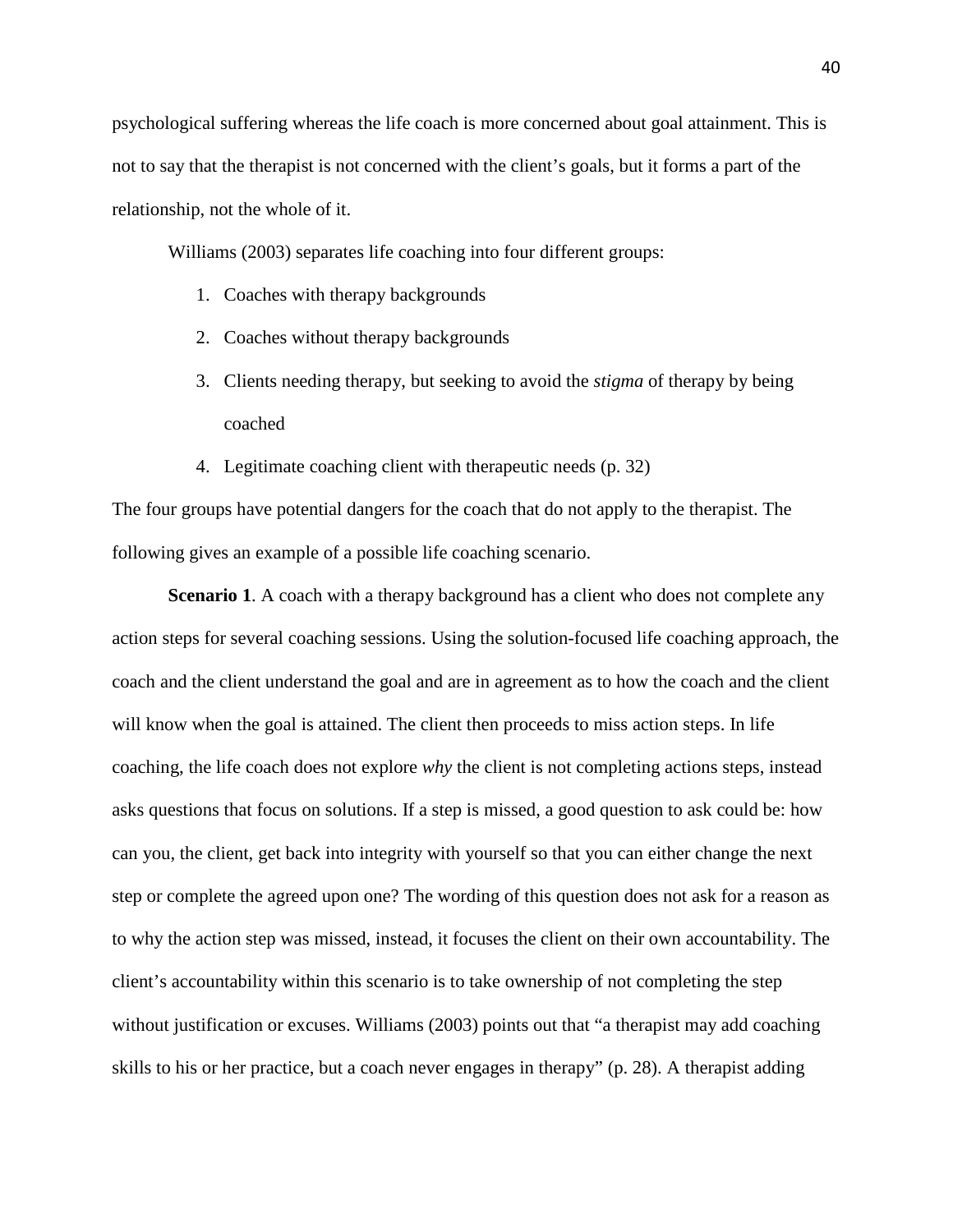another skillset to their therapeutic practice already has the foundation to understand psychological distress. In contrast, a coach who has only been trained as a coach, may not have the same understanding and can cause psychological harm to their client. The coach who does not appreciate the potential therapeutic implications at play may be tempted to turn the session into a therapy session which is generally not recommended. This is in direct contrast to Norcross et al.'s (2011) belief that life coaching is entering into the psychotherapy field (p. 745). Life coaching is still in the midst of forming its philosophy and as pointed out previously, struggles with defining itself.

Coaches without a therapy background may not understand the actual difference between psychotherapy and life coaching, and inadvertently cross this boundary. This can be harmful to the very person the coach is trying to assist. "Without a clear understanding of the differences between therapy and coaching, the potential exists for the client to present therapeutic symptoms, and the untrained coach to fall into the trap of treatment without the benefit of professional training and licensing" (Williams, 2003, p. 29). Cavanagh (2005) gives an example of this as:

**Scenario 2.** One example of where coaching may cause harm is the case of depressed clients. Coaching involves goal-setting, often using stretch goals. However, depressed clients face significant difficulties in initiating and maintaining goal-directed behaviour. The coach can unknowingly encourage them to set goals beyond their current capability – indeed, such clients may seek to set such goals unprompted, hoping this will help them overcome their lack of energy and motivation. Failure to achieve these goals can further entrench a sense of despair and hopelessness, and these clients can leave coaching significantly worse off. If their depression and hopelessness are severe enough, failure in coaching could even be life-threatening. (p. 22).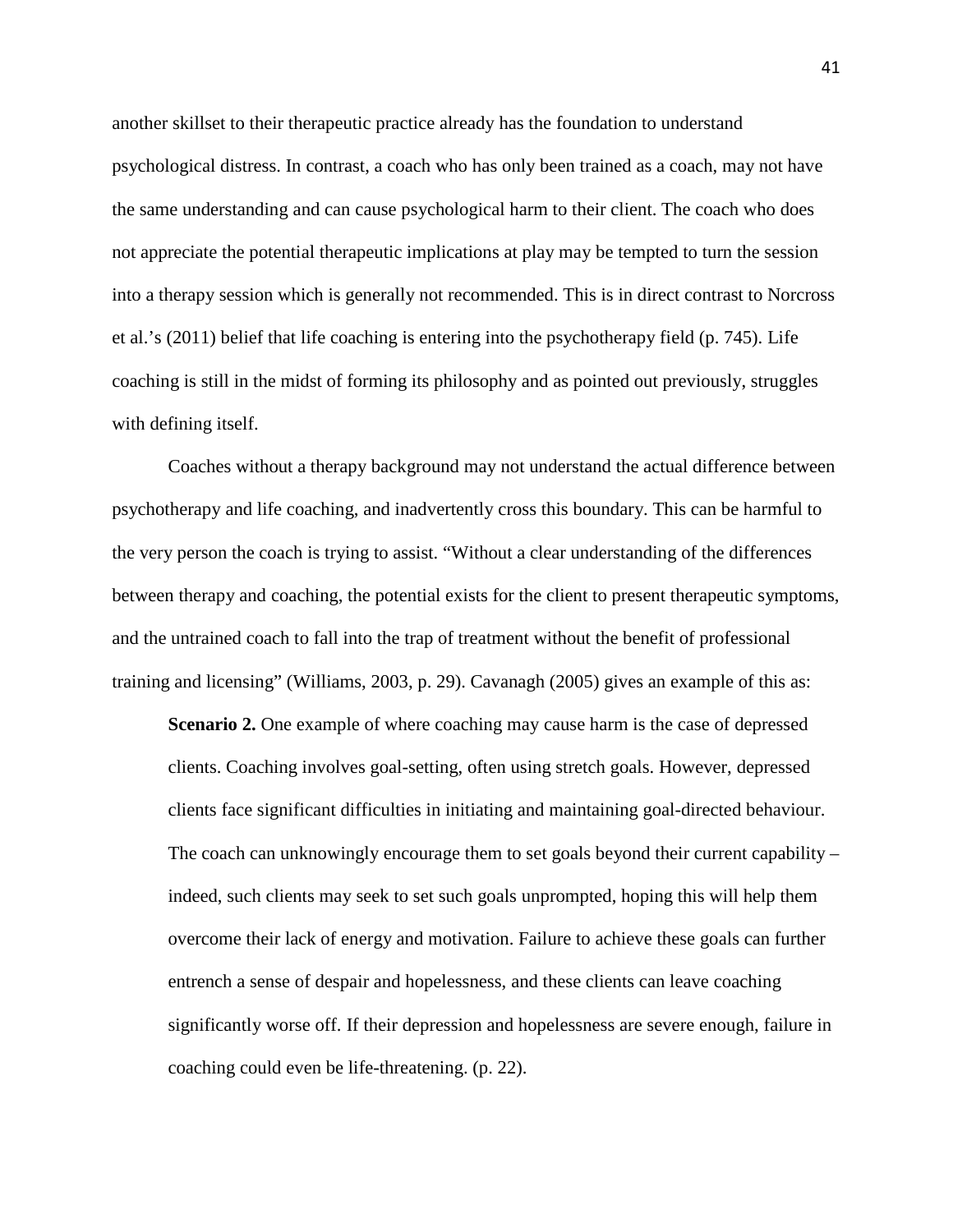Also, clients who do not want the stigma associated with psychotherapy, may seek a life coach as a way to deal with their problems. This can present a challenge to the life coach as there is a caveat for the coach not to diagnose or pathologize. Although the client believes it may be an easier way to deal with therapeutic problems, there exists the possibility that the life coach may not recognize the mental health symptoms or risks and could potentially harm the client (Williams, 2003, p. 31).

## **The Solution-Focused Approach**

During the literature review of Chapter two, there were key concepts underpinning the solution-focused approach in psychotherapy and life coaching. The similarity between these two disciplines is that both, the therapist and life coach, seek to co-create clear and concise goals with the client. It is important that both the helper and the client know and understand the goal and how its attainment will be measured. SFBT and solution-focused life coaching focus on the future and little to no attention is paid to anything that happened in the past. The *miracle* question supports both disciplines in looking towards the future. Both value the client's understanding of their own strengths. In addition, both counsel their clients to continue doing what has been successful up to now. Lastly, both do not need to know or understand the origins of the problem in order to work with the client towards goal attainment.

The difference is that solution-focused life coaching does not pathologize. Some coaches, however, will have training and are alert to some potential mental health concerns. These usually tend to be coaches with proper training and experience. Trained coaches generally have a good awareness of the different mood disorders, such as depression and anxiety, that can support them in their decision to work with a client (Cavanagh, 2005, p. 23).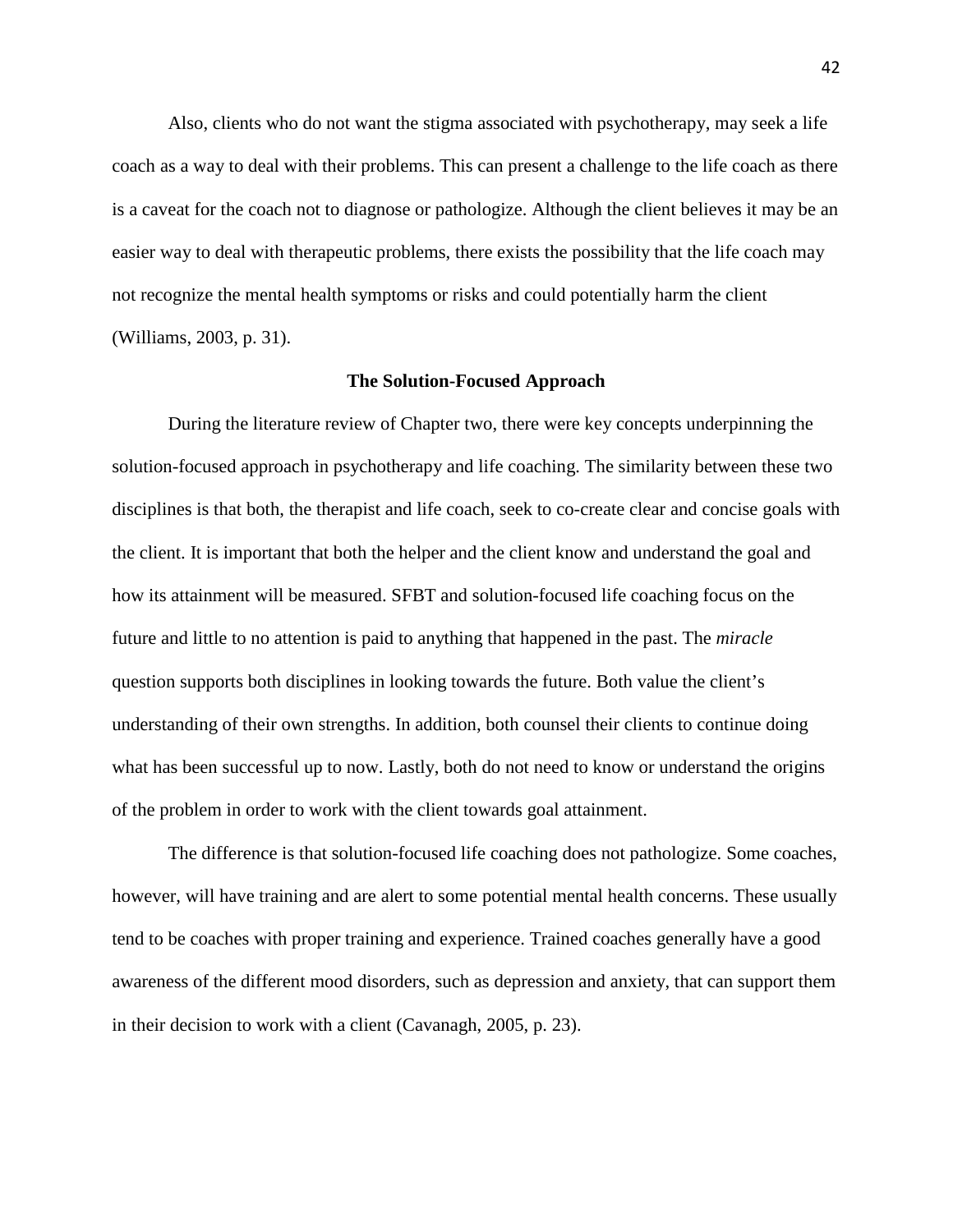### **Relationship Building**

There appears to be a similarity in the client/psychotherapist or coach relationship. Williams (2003) states that "they both seek to support the individual" (p. 21). "They both involve two people working together, a client … and a therapist or coach" (Rotenberg, 2000, p. 655). The services they offered are delivered in similar ways "through 'face-to-face' or phone sessions….both work to take a person from the place they are now, to a place they want to be" (Williams, 2003, p. 21). The relationship that is developed by either the psychotherapist or the coach is paramount to the client's success. Lambert and Barley (2001) reviewed the importance of the client-therapist relationship and found 30% of positive client outcome was due solely to the relationship (p. 358). The other factors were 15% due to the therapeutic techniques, 15% due to expectancy and 40% was due to client changes outside of therapy (Lambert & Barley, 2001, p. 358). As for life coaching, Wales (2002) states that "the quality of the relationship is crucial to the outcome, providing the container, stimulus and support for the changes that result from coaching" (p. 282). Stelter (2014) discusses other similarities within therapeutic and coaching relationships, as they have "common factors" (p. 50). He argues that:

There is research evidence that the presence of such factors as empathy, positive attention and congruence/authenticity on the part of the therapist have a crucial impact on the client's benefit from therapy. Despite the lack of research evidence in the coaching field, the kinship between psychotherapy and coaching may justify the assumption that 'common factors' also apply to coaching. (p. 50)

Due to the close ties between psychotherapy and life coaching, even if these *common factors* are assumptions, the life coach must also build a relationship with the client based on understanding the client's struggles with the goal. The life coach will also want to be fully present with the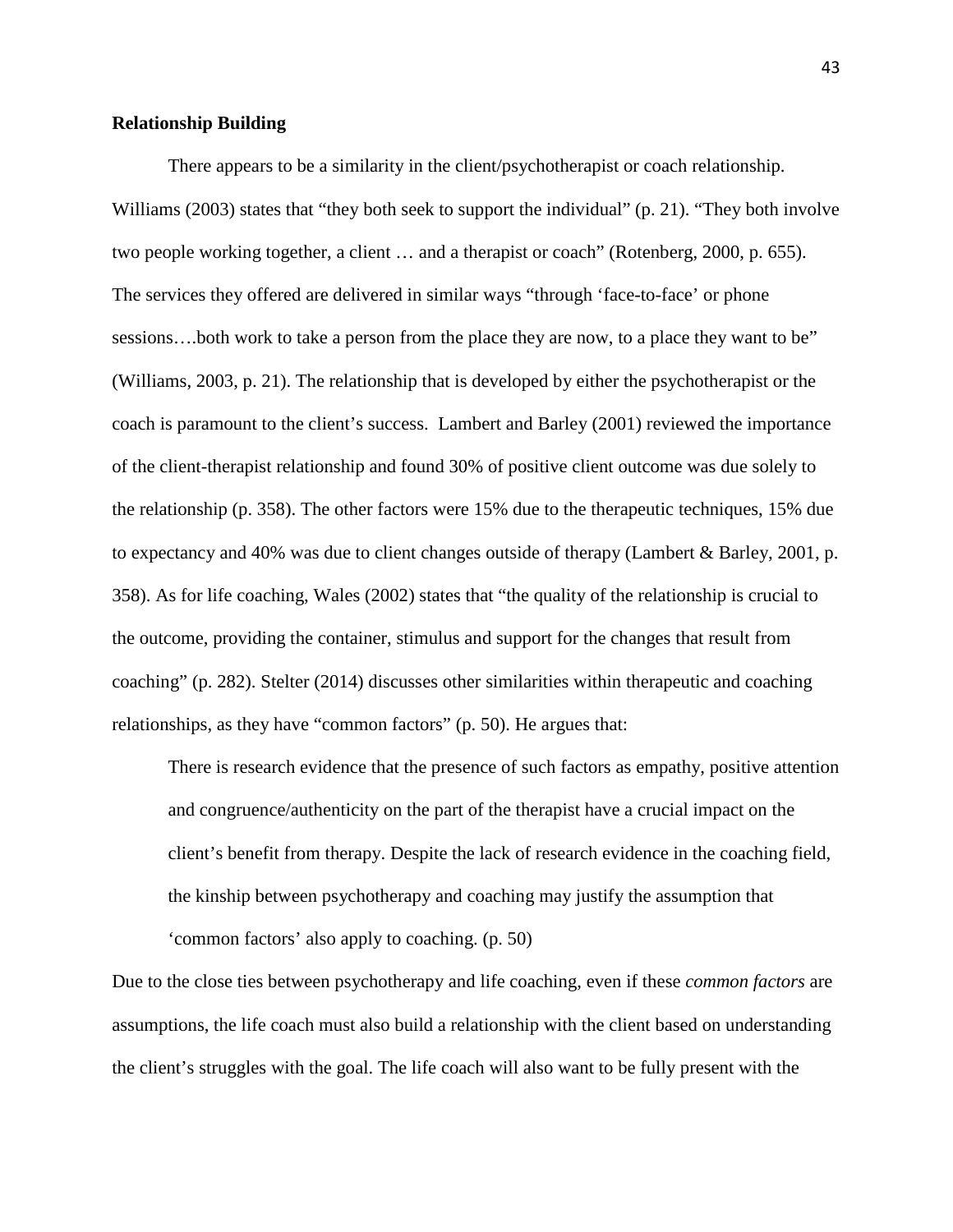client as well as be authentic in the support that is offered to the client. One way the psychotherapist and the life coach develop this relationship is by continually creating verbal exchanges to solidify the relationship. Stelter (2014) believes that during a coaching session, the dialogue between the coach and the client is "a process of relational knowledge production and [is] an opportunity for the coachee to acquire greater self-comprehension and self-insight; something that is achieved exactly through the verbal discourses that the coach and coachee are mutually involved in" (p. 49). Likewise, a therapist will support a client in acquiring selfcomprehension and self-insight by asking relevant questions that lead the client to understand their cognitive dissonance. Cognitive dissonance occurs when there is a mismatch between what the client is feeling, doing and saying. Part of creating strong relationships is to build a safe environment where, for instance, the therapist or life coach may ask probing questions that support the client in activating their own sense of agency.

However, there appears to be a void in the life coaching literature acknowledging the power dynamics present within the coach/client relationship. The type of relationship that is being created by a therapist or a coach, although similar in nature, serves a different purpose. A life coach is building a relationship of trust in order to support clients towards goal attainment. The path towards goal attainment is where clients can reflect and grow. In contrast, a psychotherapist creates a relationship of trust to support clients in therapeutic healing. Pope and Vasquez (2016) state that psychotherapists "study human behavior and the factors that affect motivation, decision, and action. [Psychotherapists] learn methods to bring about change" (p. 61). Therefore, clients trust that psychotherapists know how to help them. This giving of trust results in a power dynamic within the therapy session, whether intended or not: the client perceives the therapist as the *helper*. A therapist must be aware of this power differential. "The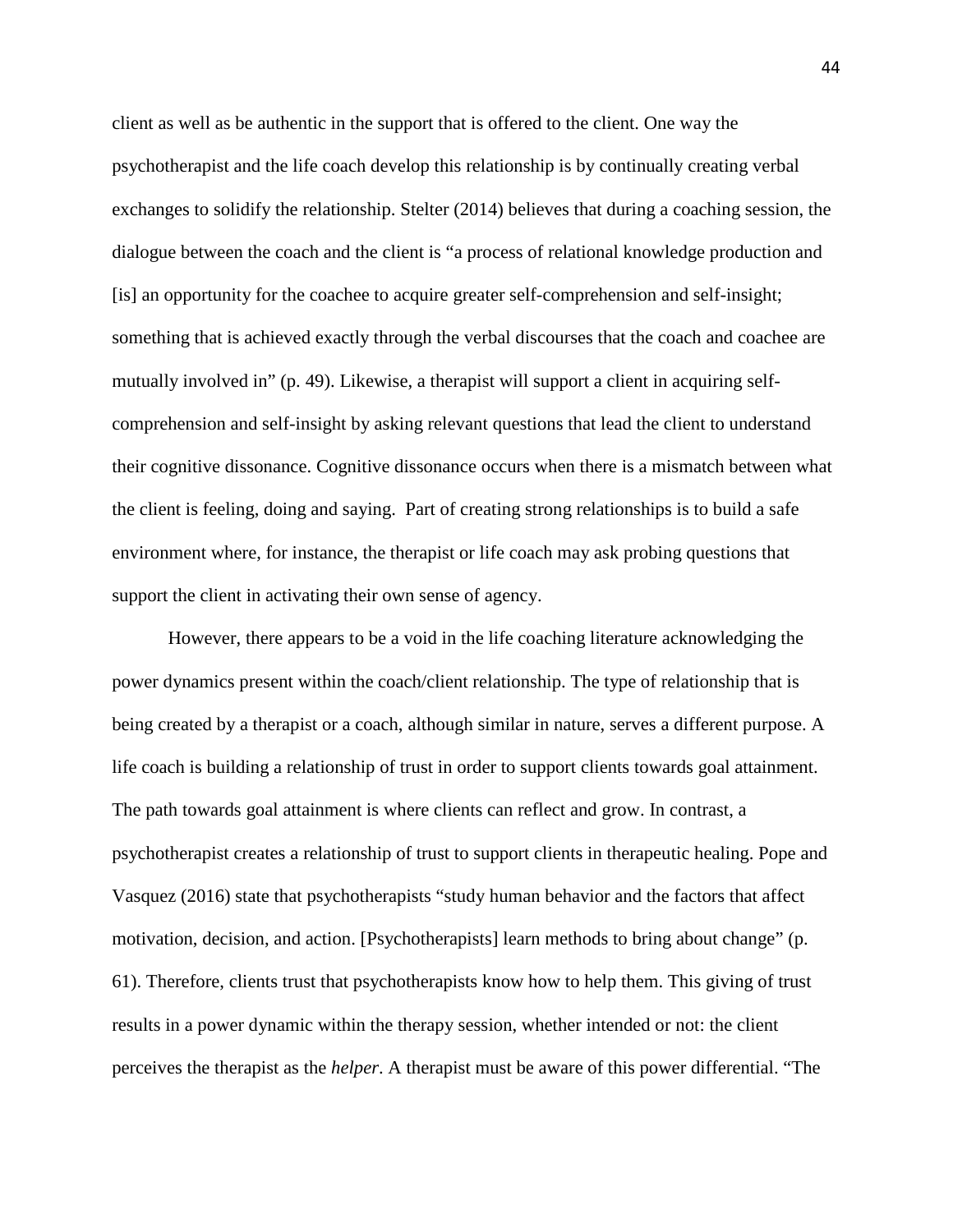power differential is inherent in psychotherapy" (Pope & Vasquez, 2016, p. 63). As Pope and Vasquez (2016) note, "a defining attribute of the professional is the recognition, understanding, and careful handling of the considerable power- and the personal responsibility for that powerinherent in the role" (p. 63). Therapists position themselves as professionals in their field which leads to certain expectation by their clients. What seems to be missing in the life coaching relationship is the acknowledgement that this differential also exists. The coach/client relationship stresses goal attainment more so than addressing factors such as power dynamics that exist within the relationship. Acknowledging the power dynamic within the relationship is significant because as Pope and Vasquez (2016) state, "both the individual client and society recognize the diverse powers of the professional role and place their trust in [the professional] to use those powers to help – never to harm or exploit"  $(p, 63)$ . This power differential certainly exits in the coach-coachee relationship and a coach may influence the client in enhancing their life or in making harmful or destructive choices. it can be destructive. The coach must ensure that the client makes choices based on their own situation, not that of the coach. "The role of the coach is to stimulate ideas and action and to ensure that the goals are consistent with the client's main life values an (*sic*) interests, rather than working on helping the client to adjust her values and beliefs" (Ives, 2008, p. 102).

In psychotherapy, the therapist is trained to understand the process of transference and countertransference in the therapeutic relationship. Transference is when "clients transfer feelings, attachments, or styles of relationship associated with figures from their past, such as parents, onto the therapist" (Pope & Vasquez, 2016, p. 62). Countertransference is the same process happening to therapists where they transfer these feeling onto their clients. The possible danger in not understanding this process, for the life coach and even the therapist, is that they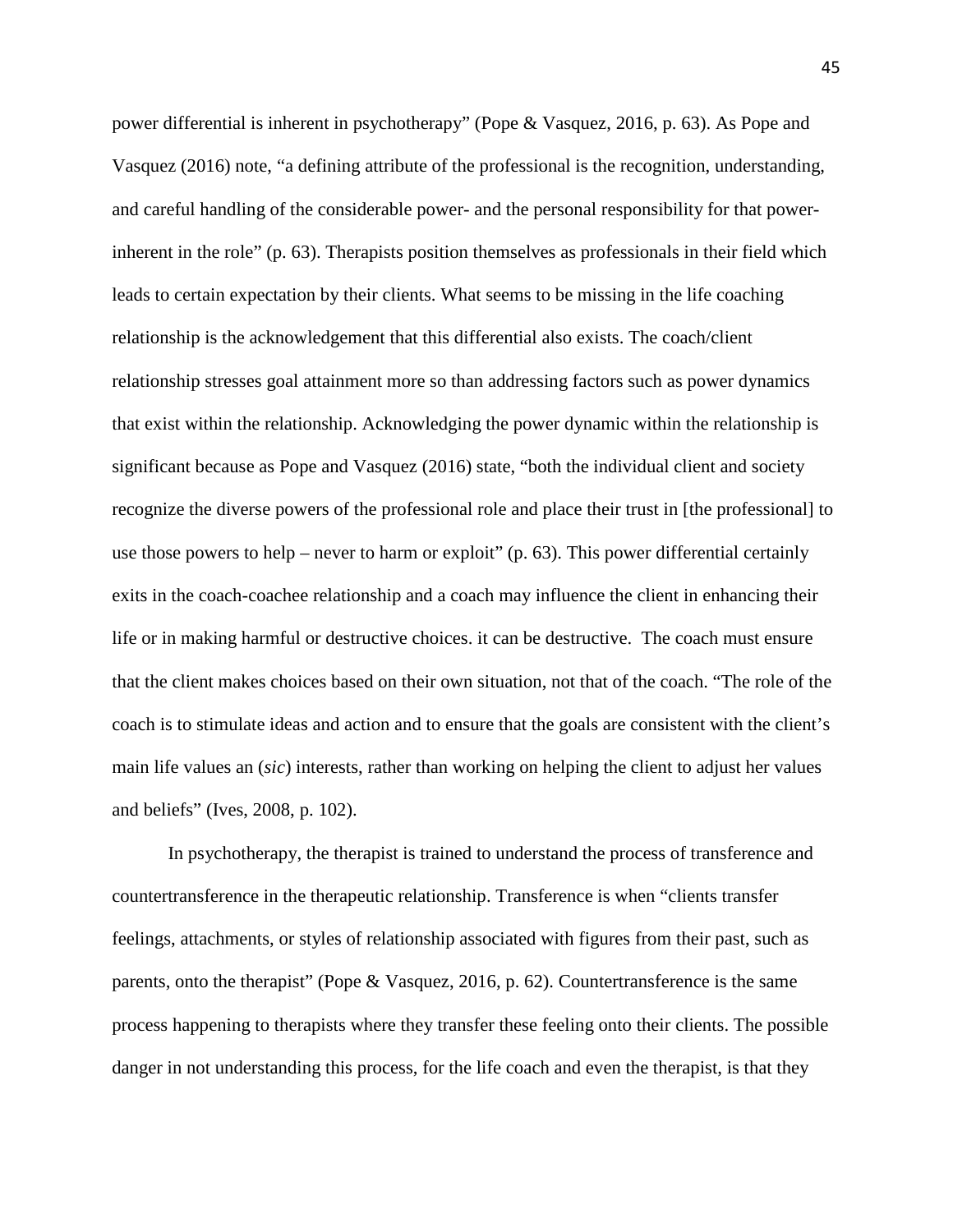will miss something of importance that the client is conveying. When not understood, it can potentially distort the relationship.

## **Evidence-Based Practice**

As noted in Chapter two, life coaching is at the infancy of developing its evidence-based approach. Within the life coaching field, there has been some debate about the meaning behind evidence-based practice. An evidence-based approach is rooted in the research practice of conducting double-blind studies to find efficacy of whatever was being tested or measured at the time. But because life coaches do not consider themselves psychotherapists, they believe that "coaching engagements are not considered medical interventions that follow prescribed regimes" (Grant, 2016, p. 75). There was limited research done in life coaching and most of the evidence that proved efficacy derived from personal success stories. Perhaps because the practice of life coaching is not seen through a medical lens, but rather seen as a business, there was no drive to have an evidence-based practice. The field of life coaching is at its infancy in conducting research to understand how and why it works.

## **Professional Standards**

## **Ethics**

*The first step in the evolution of ethics is a sense of solidarity with other human beings. ~ Albert Schweitzer*

A pressing issue that emerged, and that both disciplines have in common, is the necessity for mandatory ethical guidelines. In BC, several regulatory bodies exist that guide the conduct of psychotherapists. Some examples of these in BC are the College of Psychologists of British Columbia, the BC Association of Clinical Counsellors or the Canadian Counselling and Psychotherapy Association. These provide ethical guidelines and expectations for certified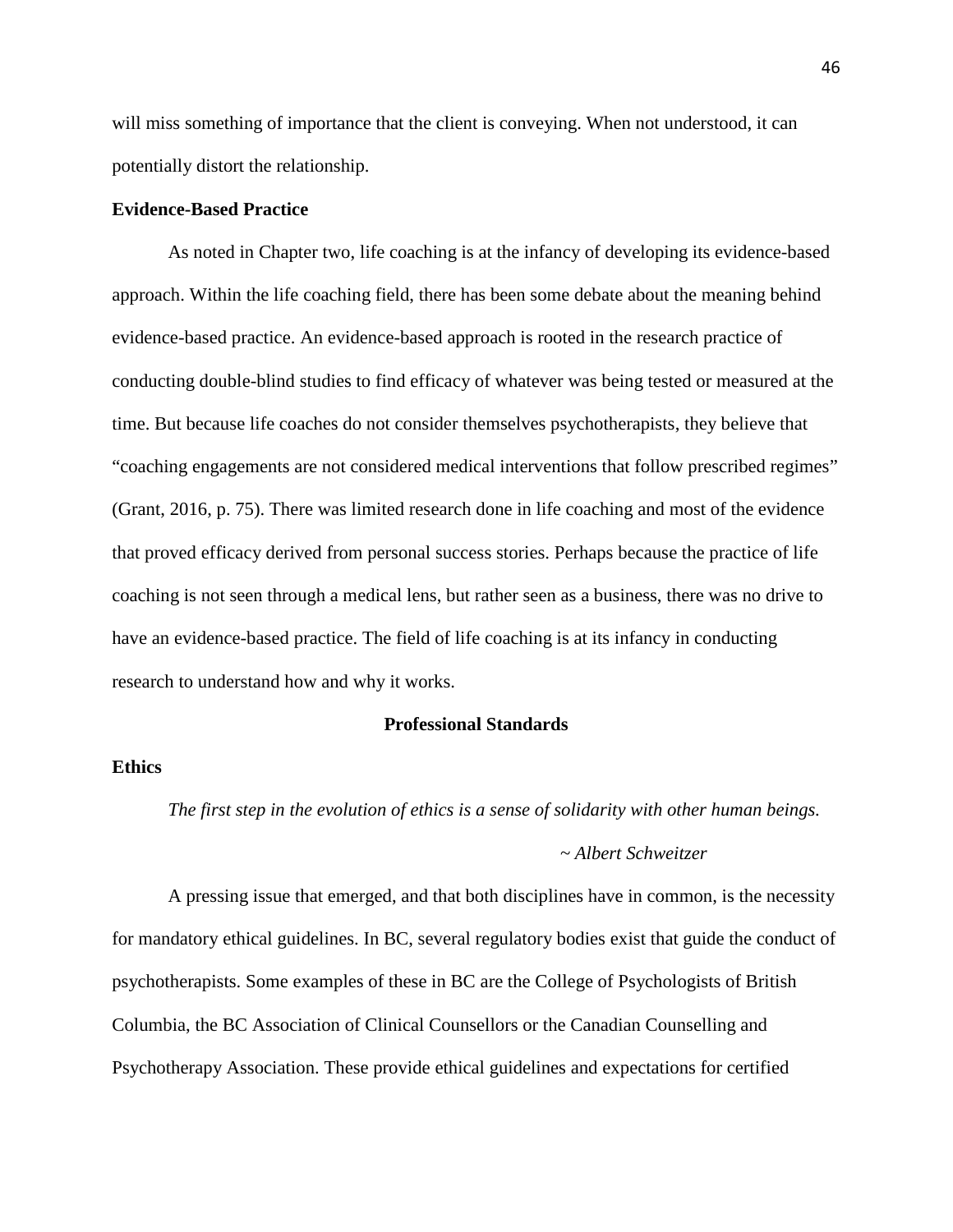therapists when serving the public. Similarly, life coaches can receive accreditation through the International Coaching Federation (ICF) in order to become a Certified Coach or through the Association of Coaching to receive accreditation for professional coaching. Currently, in BC, individuals pursuing either professional practice do not have to become a member of any of the above mentioned regulatory bodies. However, both fields seek legitimacy by having regulatory entities validate their professionalism. They also seek to standardize the practice of psychotherapy and life coaching to ensure the ethical protection of their clients. As R. Sommers-Flanagan and Sommers-Flanagan (2006) stated:

Both ethics and morals refer to behaviors that some collective of human beings has agreed to be good, or right ways of being. Ethics tends to be the term used when professionals of some sort describe how 'good' practitioners behave. Morals tends *(sic)* to be the term used more generally to describe good or right human behavior. (p. 4) Having ethical standards and guidelines sets a foundation for these fields in how they deliver service to their clients.

## **Professional Accountability**

In psychotherapy, a registered therapist is accountable to the clients and their "therapeutic welfare", a professional board and the public. The limits of confidentiality include harm to self, harm to others and harm to a child (Rotenberg, 2000, p. 655). In those cases, the therapist is legally obligated to report threats to the potentially affected parties. In life coaching, the coach is similarly accountable to the client, including confidentiality. "The professional standards are different [from psychotherapy], however, in that there are few generally agreed upon professional standards for coaching" (Rotenberg, 2000, p. 655). The risk Passmore (2009) warns about is that "coaching with its facilitative approach is seen as a low risk activity compared with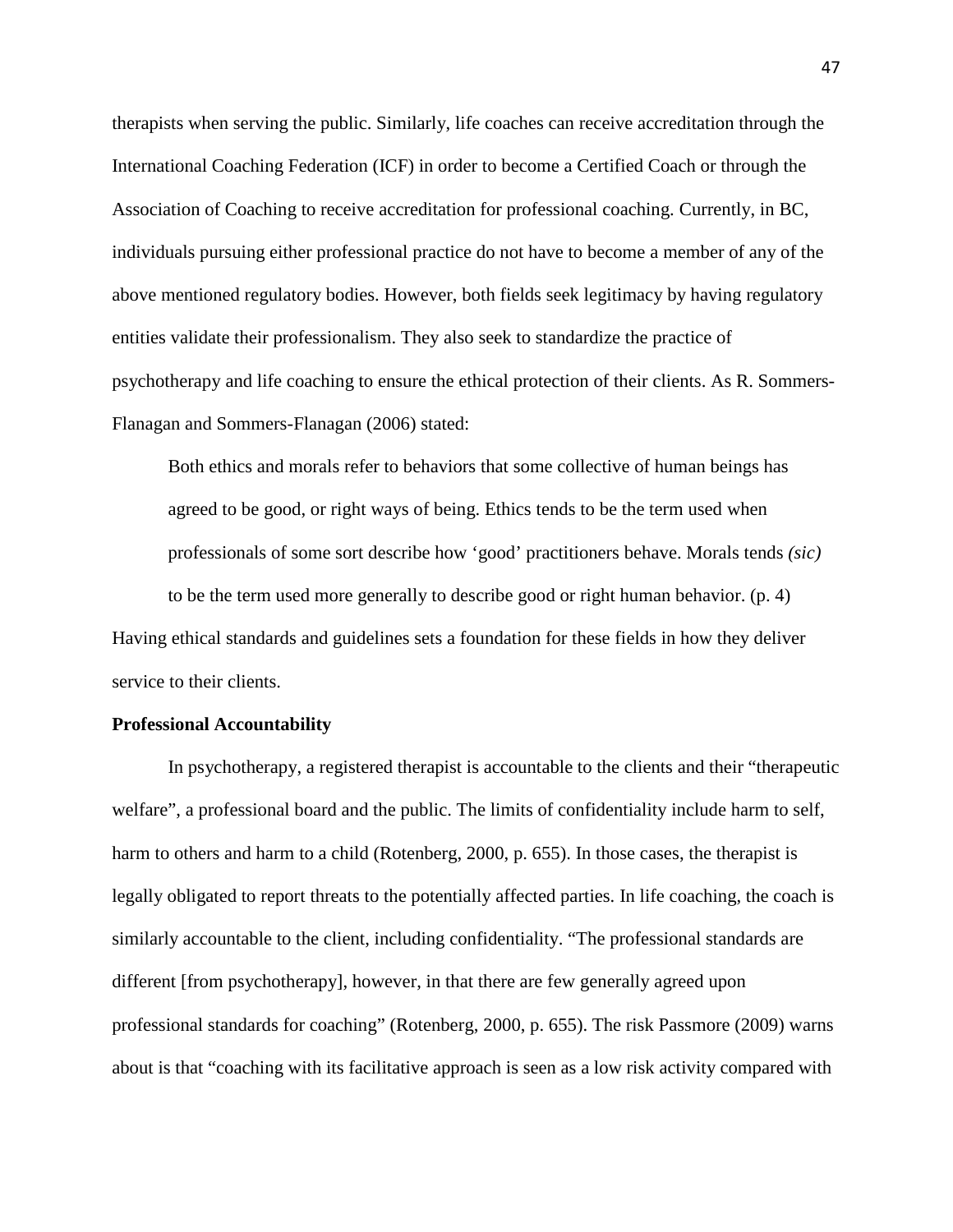other consulting activities" (p. 7). This may explain why there is little regulation in life coaching as it is seen as a low risk activity. Perhaps this also explains why there is less agreement on a code of ethics for coaching. An argument can be made that coaching is, in fact, a risky activity because the coach can cause harm to a client by unintentionally facilitating the client into a goal that could harm their mental state as noted in the example about clients with depression. The coach can miss the signs of depression and/or in not understanding the severity of the depression, facilitate the client into a feeling of despair leading to serious consequences for the client.

In BC, FACTBC has been lobbying the government to ensure that all therapists require accreditation in order to protect the public and the therapist. Sorfin and Collett (2017) wrote that "in B.C., anyone can call himself/herself a counsellor and begin billing patients. There is no disciplinary body to set standards and regulate behaviour" (para. 3). FACTBC has been working toward this goal for the past 20 years. Grigg (2016) sums up this effort by affirming:

A college protects British Columbians from harm while promoting availability and high standards. A college will set a code of ethics and standards of practice. It can issue orders, hold hearings, do audits, hold inspections and compel the cooperation of anyone claiming to be a counselling therapist. It can investigate complaints and mete out disciplinary measures. (para. 12)

In Canada, Ontario, Quebec, Nova Scotia and New Brunswick require mandatory regulation. In the USA, all states require regulation. BC and other provinces continue to work towards changing the system of voluntary regulation.

In life coaching, ICF promotes the need for regulation. "The development of codes of ethics and practice are crucial to the development of a profession" (Dexter, Dexter & Irving, 2011, p. 152). ICF's (n.d.) website has an area that discusses reasons to become a member*.* They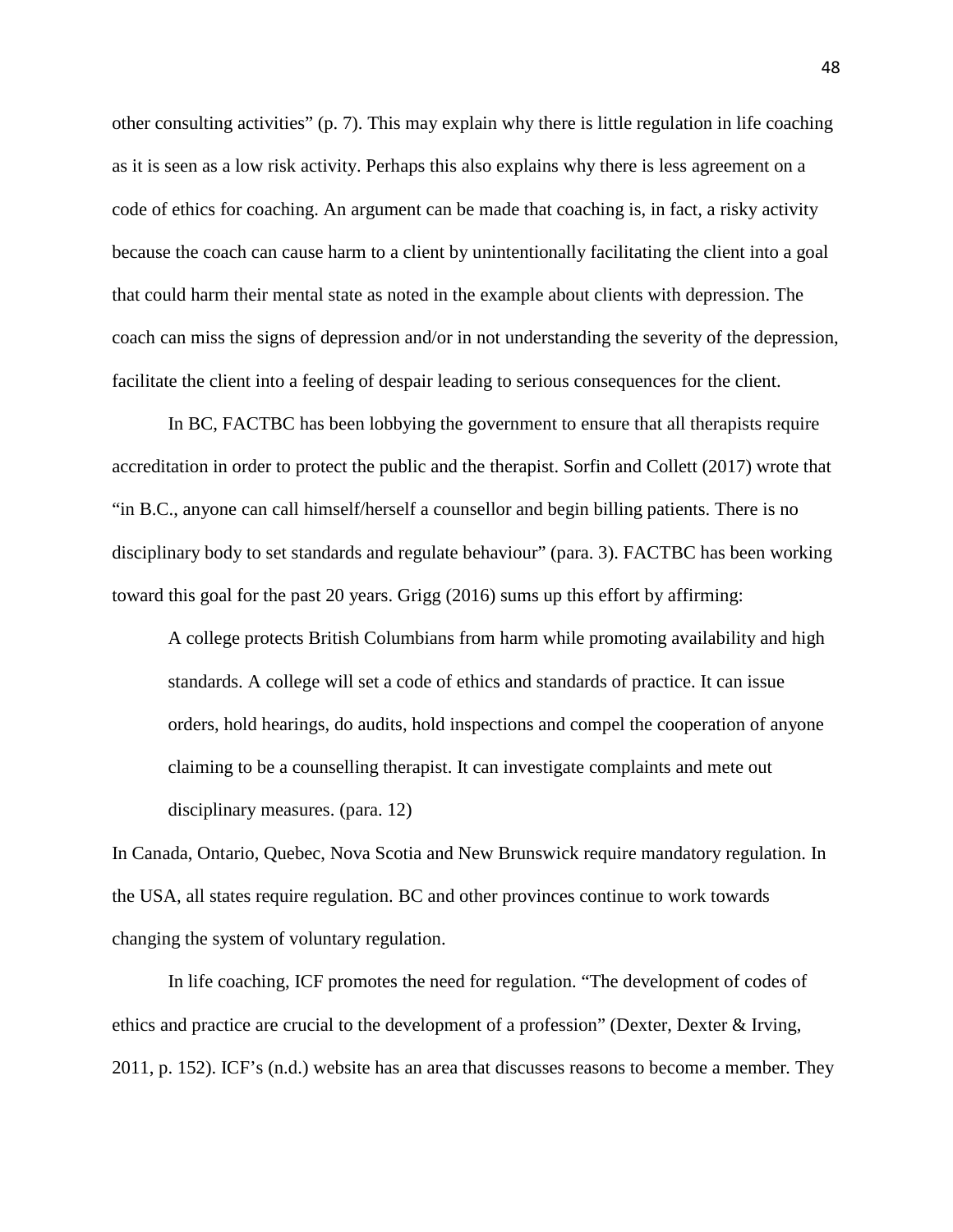have identified four main reasons to join: enhanced credibility, a local and global connection, lifelong learning and professional development, and cutting-edge insights (ICF, Value of Membership, para. 1). The site also discusses ethical standards and core competencies that their members should practice. However, there does not appear to be a unified movement towards mandatory regulation. A possible reason for this is that ICF is an international professional board which may make it difficult to reach consensus regarding ethical and legal ramifications for local jurisdictions. As it is international, there may also be issues with standardizing the practice of life coaching due to cultural beliefs and acceptance by the public. This may leave the clients vulnerable to negligence or abuse.

#### **Summary**

Psychotherapy and life coaching are both professions that support the individual to live a richer and fuller life. While this is true for both, there are differences in how each achieves their objectives. It may have taken decades for these disciplines to gain entry into mainstream society and they are here to stay. Coincidentally, the histories of each indicate that it takes approximately the same amount of time to be popularized and become accepted as legitimate *helper* practices. For those using the solution-focused approach in their practice of psychotherapy or life coaching, there are more similarities, as life coaching borrowed a fair number of concepts from SFBT. The psychotherapist/coach to client relationships also have similarities in that both emphasize the importance of the relationship towards positive outcomes for their clients.

However, there needs to be a separation between psychotherapy and life coaching. Psychotherapy is about *helping* another heal; life coaching is about *helping* the other attain goals. The lines may become blurred for therapists wanting to do both and it is easy to understand why these boundaries can get crossed. Therefore, having ethical principles to guide the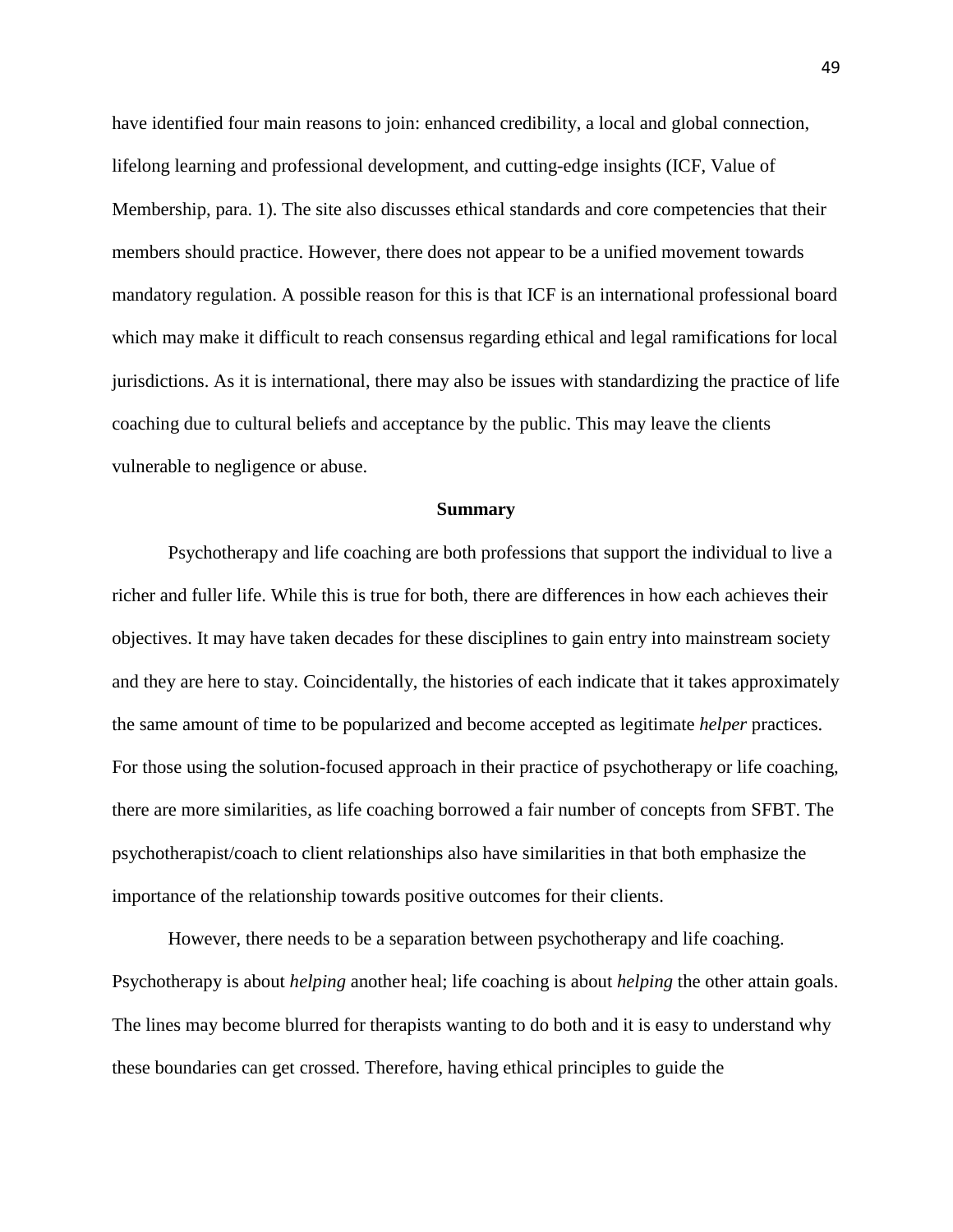psychotherapist's or life coach's practice is essential for the success and well-being of both, the practitioner and the client. Since both disciplines are dealing with human psychology, whether recognized as doing such or not, it would protect the therapist, the life coach and most importantly the client from harm.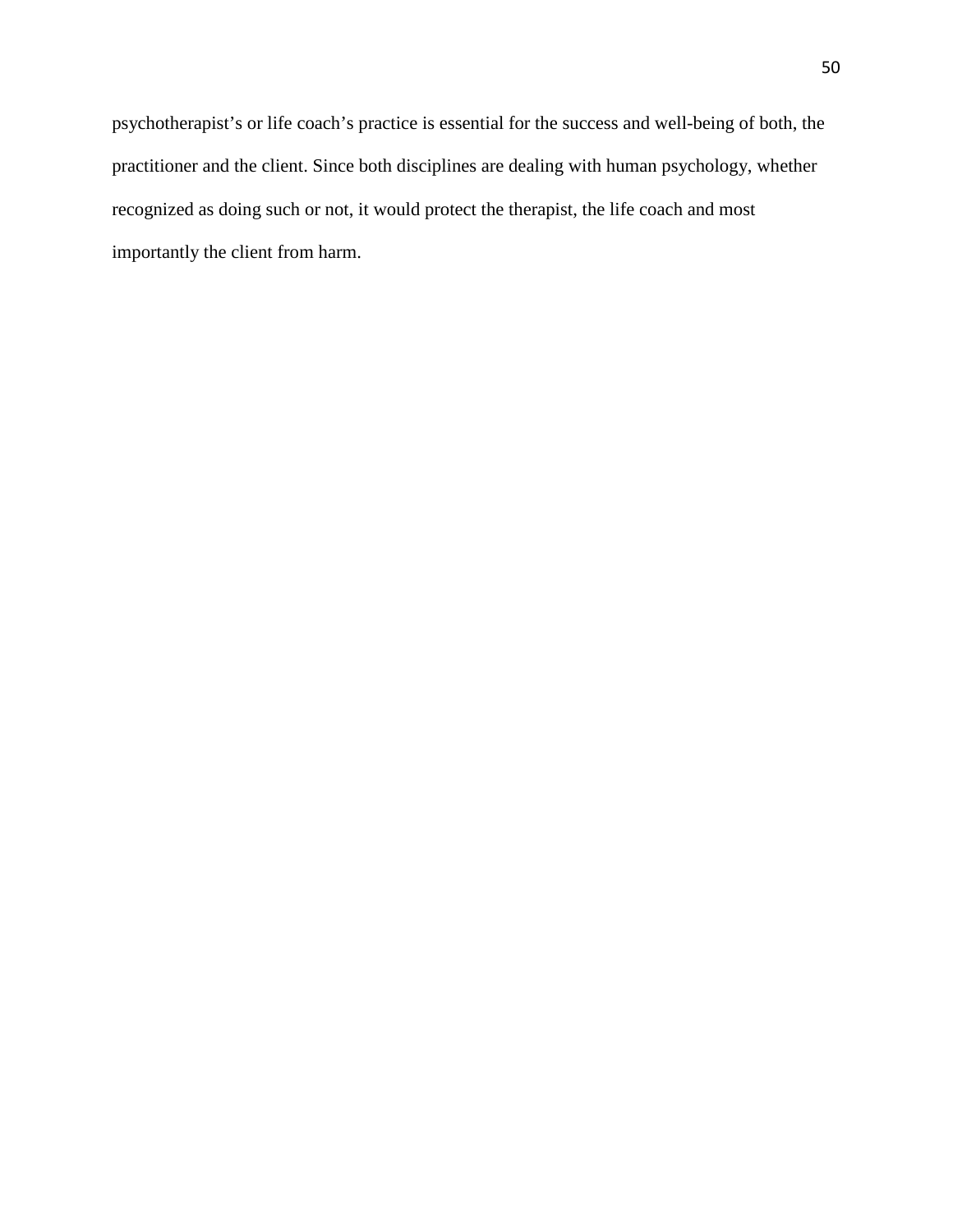#### Chapter 4: Discussion

## **Introduction**

This literature review reflected on various similarities and differences found between psychotherapy and life coaching and understanding the development of each of these practices to where they are today. There will be an overview highlighting the purpose of the literature review followed by a critical analysis and conclusions that have been reached based on that analysis. Throughout this chapter, the implications of the research findings are discussed along with the significance of the development of these two disciplines.

## **Brief Overview**

The literature review was conducted to find the commonalities between psychotherapy and life coaching, where they diverge, and to identify any gap within the practices. The historical foundations of psychotherapy and life coaching were reviewed to understand the context in which these two disciplines operate today. The two practices are different and as such, provide different services to clients. However, there may be some confusion as to what these differences are since they also closely resemble each other and some of the developments in life coaching have in fact come from therapeutic theories.

Psychotherapy evolved through a series of phases as a response to what was occurring in the world at the time. Around the beginning of the  $20<sup>th</sup>$  century, the medical community ignored psychological treatments due to the fact that mental illness was seen as an ailment of the body. According to Cautin (2011) "certain aspects of psychotherapy were rooted in mind-cure and American spiritualism, both of which were incompatible with the scientific paradigms of the medical field" (p. 3). Then WWII set the stage for a change in this perspective. Veterans were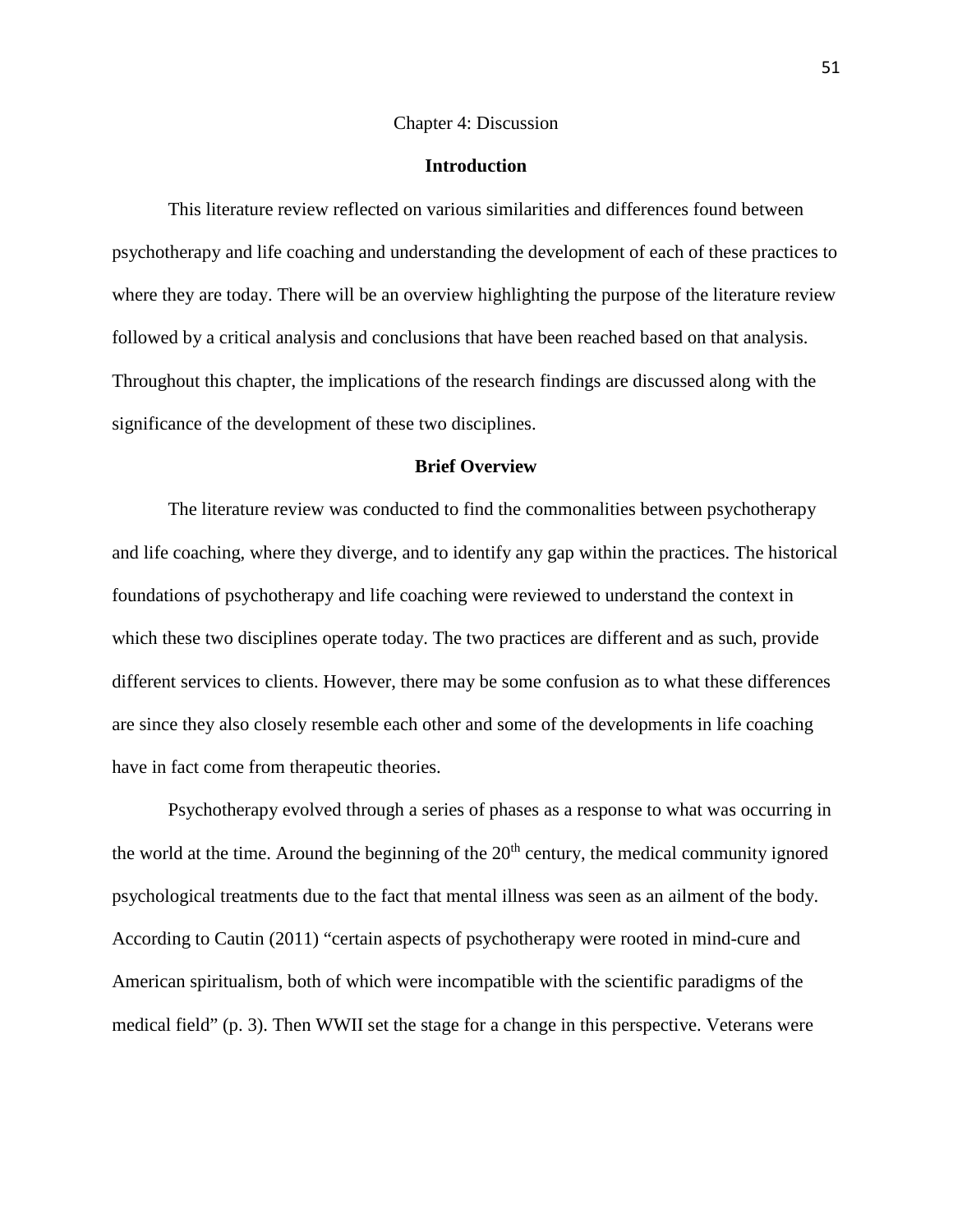coming back with psychoses that could not be explained away by the somatic point of view, which led to the idea that the explanation of these psychoses was to be sought elsewhere.

Prior to WWII dominating the consciousness of the world, coaching was germinating as a people management concept within the business world. The idea was to enable executives to be effective managers and raise productivity. Still, during the tumultuous years that followed WWII in North America, the idea of *performance* coaching did not grow much more until the 1990s, when executive and life coaching exploded into the collective consciousness of North Americans. This type of coaching began to borrow heavily from the field of psychology in order to establish effective and efficient approaches to coaching. However, life coaching "is still searching for uniqueness in a seemly oversubscribe *(sic)* therapeutic arena" (Senior, 2007, p. 19). While some consider that it is dangerous to have life coaches be part of the mental health field, others argue that it is already happening.

One of the ways in which these fields intersect is in the use of the same type of approaches. The approaches that were compared were the SFBT and solution-focused life coaching. Both of these approaches are seen as futuristic as they do not focus on the past, rather they look for solutions for the future. SFBT is thought to have begun out of the humanistic orientation that focused on human development which "presented positive, growth-oriented accounts of human behaviour" (Spence & Grant, 2005, p. 144). Senior (2007) speculates that life coaching similarly grew out of humanistic psychology (p. 19). This intersectionality has led both disciplines to shift the focus of the professionals being the experts to a recognition that clients have their own resources, it is a matter of guiding them to discover the solutions to any problem.

Psychotherapists and life coaches strive to build strong relationships with their clients. This *helping* type relationship is one of the main points that may create confusion for the public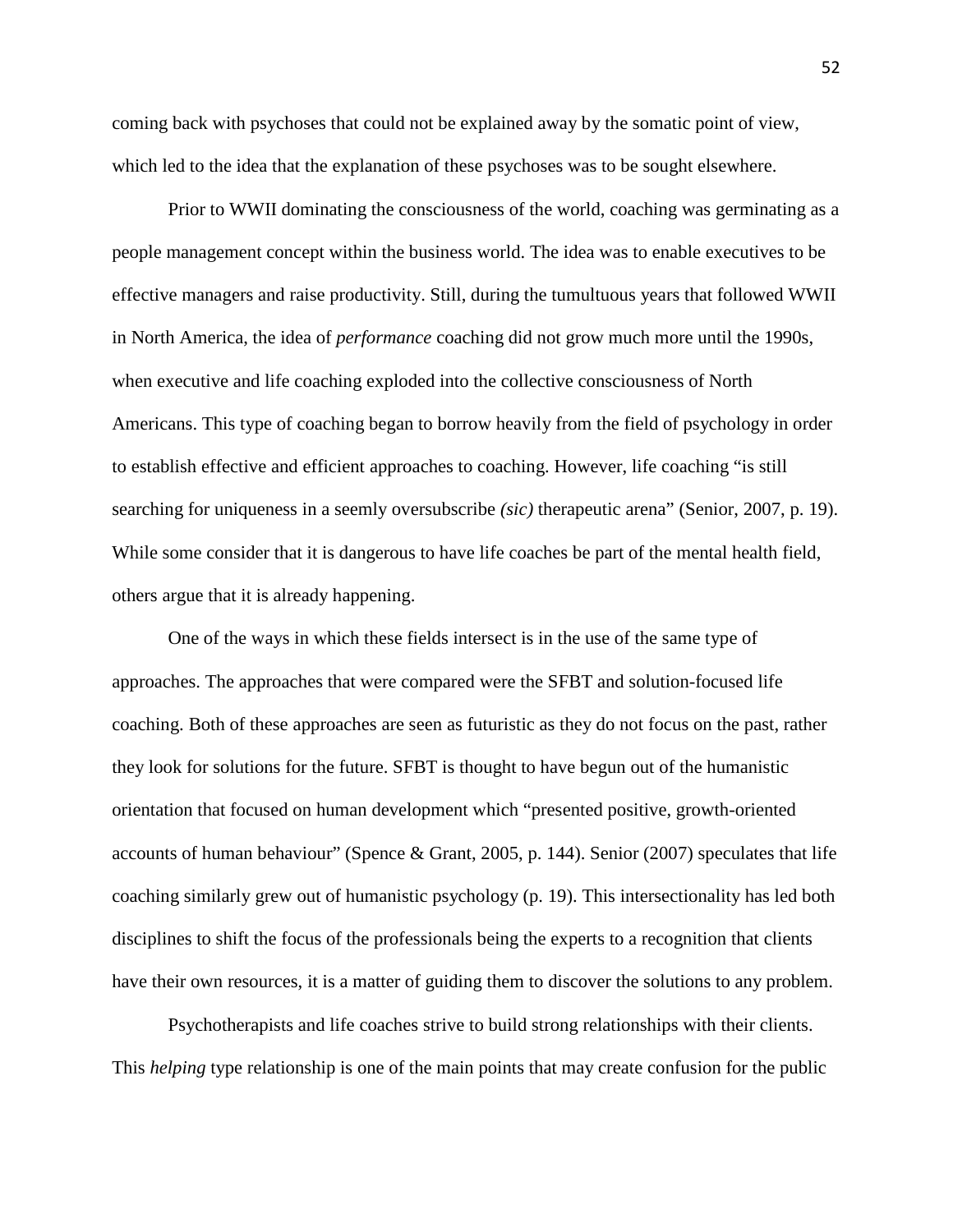the in understanding the differences. The development of the therapeutic/life coaching and client relationship shares commonalities such as one-on-one sessions, the exercise of empathy, and the building of trust. In using the solution-focused approach to psychotherapy and life coaching, the similarities are obvious as the focus is on goal attainment. Relationship building is an area of intersectionality where the intention of the relationship is subtlety different. Therapy "implies that there is movement from a not so good state to a better state, which may to some extent be considered as a 'normal' range of responses and behaviours" (Dexter et al., 2011, p. 15). Dexter, Dexter and Irving (2011) believe that:

In coaching, there is a specific thrust towards higher levels of performance, which tends to bring with it a shift from a 'normal' to optimal state of being…. an individual does not have to be suffering in some way to benefit from coaching, although they may be at a transition point, while people seeking counselling will likely begin from a position of some unhappiness, dissatisfaction or suffering. (p. 15)

The public may need guidance in understanding these subtle differences as one strives to heal and the other strives to achieve goals

#### **Implications for Further Research**

**A case for regulation.** Ethics are essential when dealing with individuals. They guide the practice of a psychotherapist and life coach. During the review, it became apparent that there is a need for professional standards. In the US, all states have mandatory regulatory participation for counsellors. In Canada, only some provinces have mandatory regulation. The provinces that are not mandated to regulate have entities such as FACTBC which continue to work with the provincial governments to make the case for mandatory regulation. In contrast, life coaching is in its infancy and although there are some regulatory boards, there is no international mandate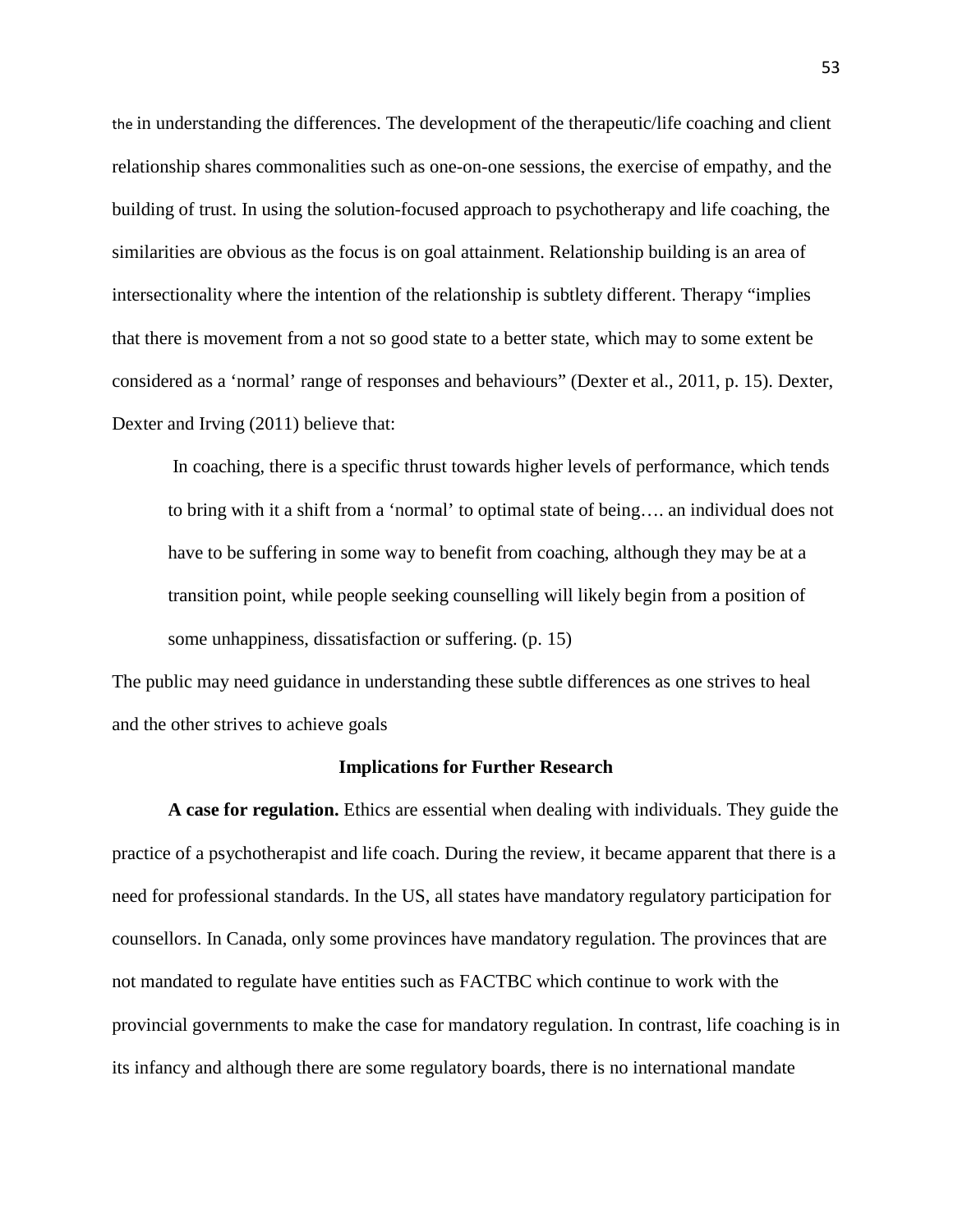anywhere for it to become regulated. What this means to the public is that they should adopt a *buyer beware* attitude when hiring a life coach.

Membership in a professional college may become mandatory for therapists in the near future in Canada, due to the awareness being drawn to the need for regulation by various advocacy groups. Although this is not an assurance, it is much more likely to happen for psychotherapists than for life coaches. It appears that little effort for further research is being made to make life coaching regulation mandatory. A recommendation would be to do a benefits analysis as to how regulating this discipline can support and protect life coaches and clients.

Not having mandatory regulation for the life coaching industry, has the potential of disastrous consequences for individuals. As mentioned in Chapter three, being unaware of ethical standards and practices, exposes the client and the coach to serious risks. Of course, this criticism is not meant for coaches who voluntarily join a professional board, as they are more likely to be aware of and follow a set of ethical guidelines. "It is argued that the market for life coaching exists *without* the public fully understanding what it is, perhaps in part influenced by an increased in media attention" (Senior, 2007, p. 21). Further research needs to be undertaken to understand the risks and benefits to clients and life coaches alike.

**Understanding historical practice.** In understanding the history of the practice of coaching as a whole, including sports and business coaching, we understand that the original development of coaching was to improve the performance of the individual. While coaching has borrowed and aligned itself with coaching psychology, its premise is clearly performance driven. This can be a positive strength and a limitation at the same time. Life coaches are seen as people who provide a limited service to the client in order for the client to improve their quality of life. But if it is performance driven only, then there might be areas, such as mental or physical health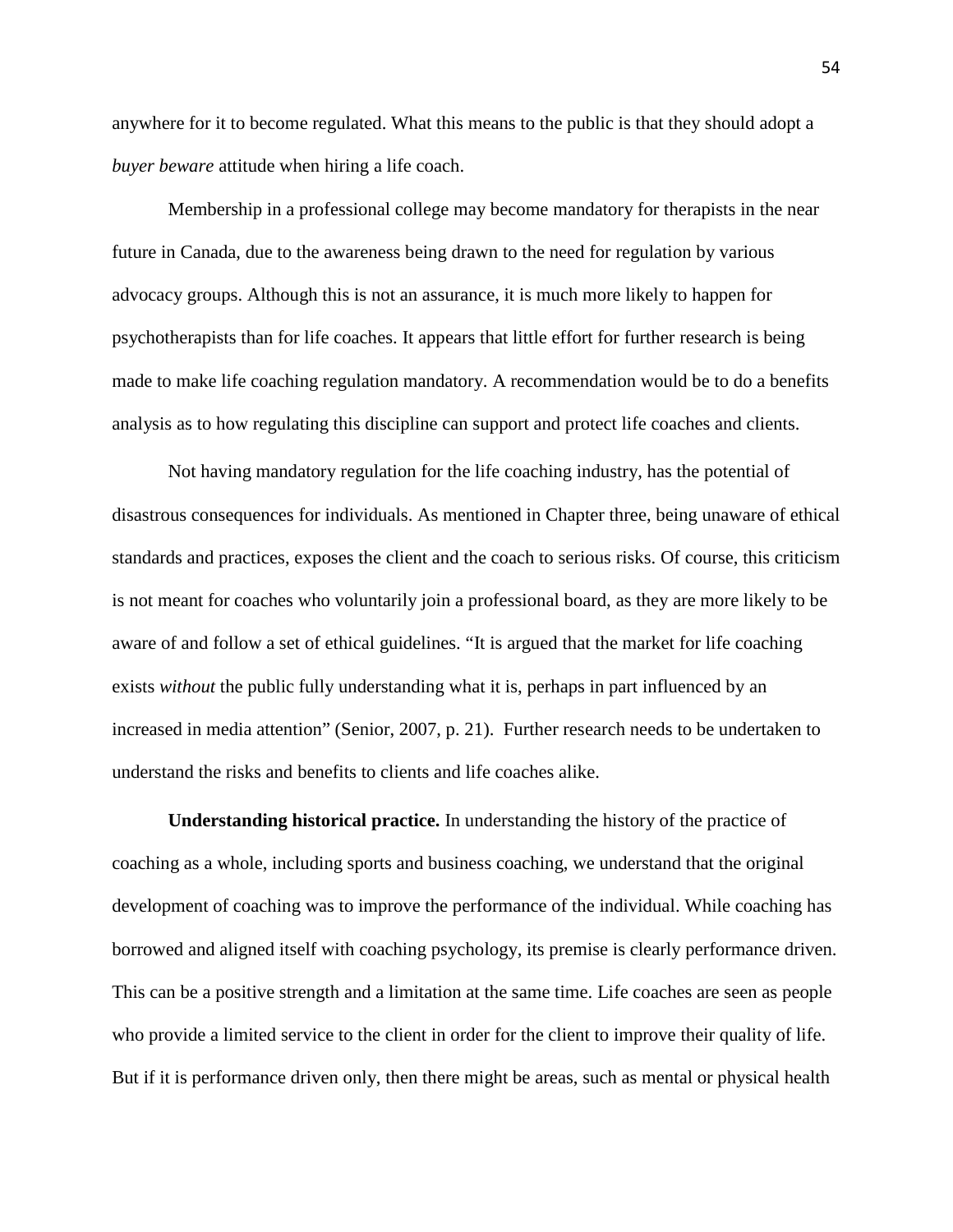disorders, in which the life coach cannot help the client. Likewise, psychotherapy has had defining moments in its history that have caused paradigm shifting from psychoanalysis through to holistic approaches. Using psychotherapy as an example, could serve as a source of guidance to strengthen this discipline

**Looking at stigma.** In understanding the similarities and differences between the two disciplines, there is a prevailing idea that clients may choose life coaching instead of psychotherapy due to the stigma attached to counselling. This may lead some to view life coaching as a way of doing therapy without going to a therapist, thereby avoiding any perceived stigma attached to therapy. Vaughan Smith (2006) states that "counselling and psychotherapy can carry associations with mental ill health, which similarly carries shame in our society" (p. 49). The practice of life coaching has done something right in its positive portrayal to the public as it is seen as advantageous to have a life coach evidenced by the popularity of life coaching in mainstream culture. Psychotherapy would do well to research this broad acceptance.

## **Recommendations for Further Professional and Scholarly Action**

**Empirical research is needed**. Psychotherapy has made a concerted effort to conduct evidence-based studies to incorporate into its practice. Concern for evidence-based approaches in mental health began at the onset of psychotherapy (APA Presidential Task Force on Evidence-Based Practice & APA, 2006, p. 271). Near the end of the  $20<sup>th</sup>$  century, federal, state and provincial governments, began to seek more evidence-based approaches to try to control their spending due to concerns of rising healthcare costs (DeLeon, Kenkel, Garcia-Shelton & Vandenbos, 2011, p. 48). This culminated in the APA (2006) assigning the Presidential Task Force on Evidence-Based Practice, to create guidelines for evidence-based practice that was defined as follows: "*evidence-based practice in psychology* (EBPP) is the integration of the best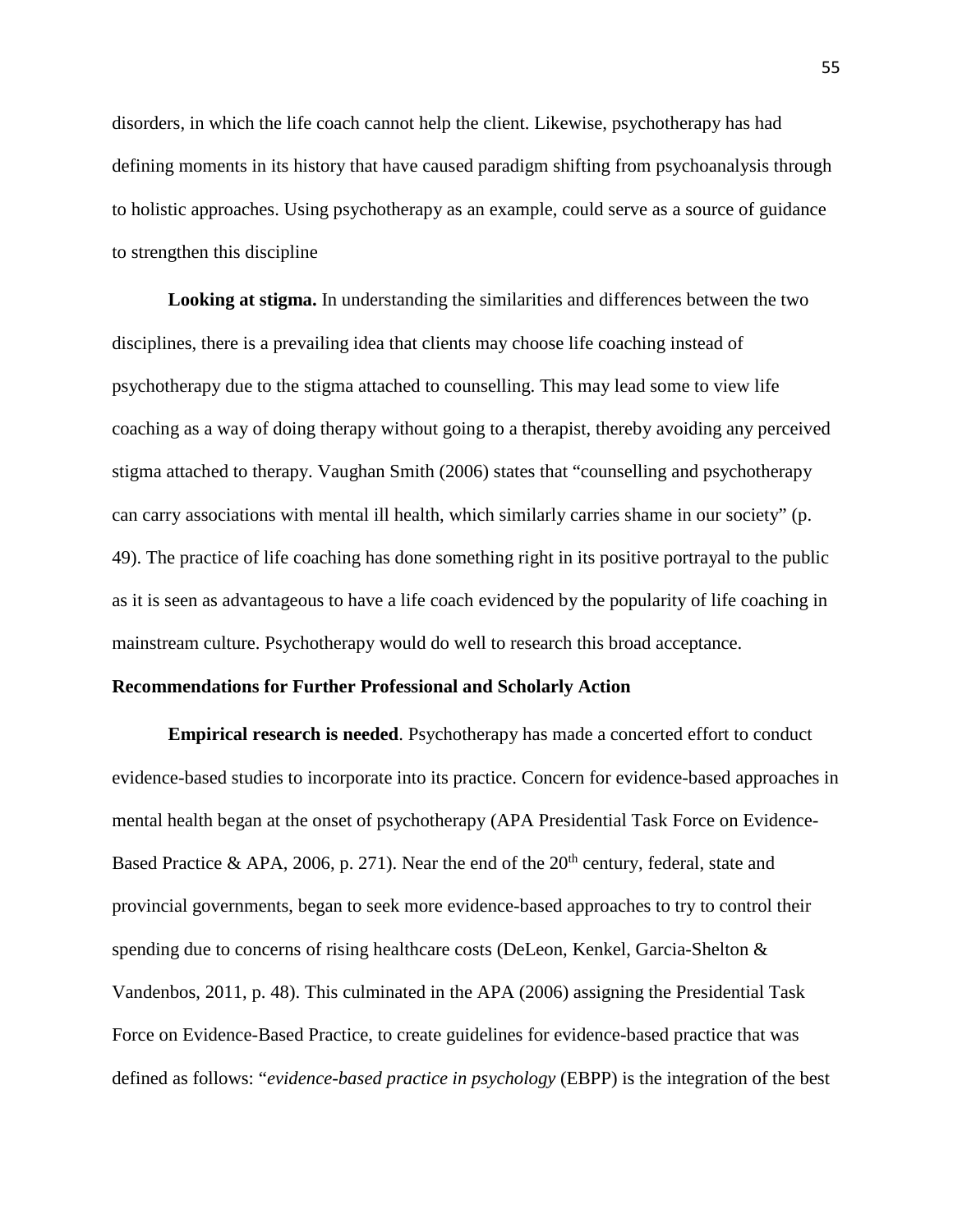available research with clinical expertise in the context of patient characteristics, culture, and preferences" (p. 271). The significance of such guidelines is the potential improvement of standards of practice and the filling in of theoretical gaps in order to show efficacy to governments and the public.

Life coaching, on the other hand, has yet to catch up to this practice as most of their evidence-based information comes from psychology. A large portion of the efficacy literature in life coaching is based on personal success stories attributed to life coaching. Currently, only 30% of the studies conducted in life coaching are evidence-based. It would benefit this field to continue to conduct peer-reviewed studies to highlight the effectiveness of coaching. However, debate is ongoing regarding the definition of evidence-based research in life coaching and as Cox states, "such [a] debate makes a significant contribution to helping coaching as a discipline not to be confined within the rigid boundaries of (say) a medical or reductionist paradigm" (as cited in Grant, 2016, p. 75). However, because of wanting to distance itself from psychotherapy, life coaching as an evidence-based practice continues to struggle in defining how to categorize or design its research (Grant, 2016, p. 82).

Life coaching may want to piggyback on psychotherapy's established research. As those in the life coaching field move away from the scientific model of researching, they will continue to struggle in setting firm research guidelines. Maynard (2006) points out that there is quite a bit of discrepancy between evidence-based life coaching research and the pace in which the discipline is growing (p. 98). Evidence-based life coaching practice will need to catch up to the practice of life coaching. Smither (2011) makes a case to link psychotherapy research to executive coaching research and that this link serves as a guide for coaching research (p. 137). As life coaching and executive coaching serve to improve the performance of the individual, one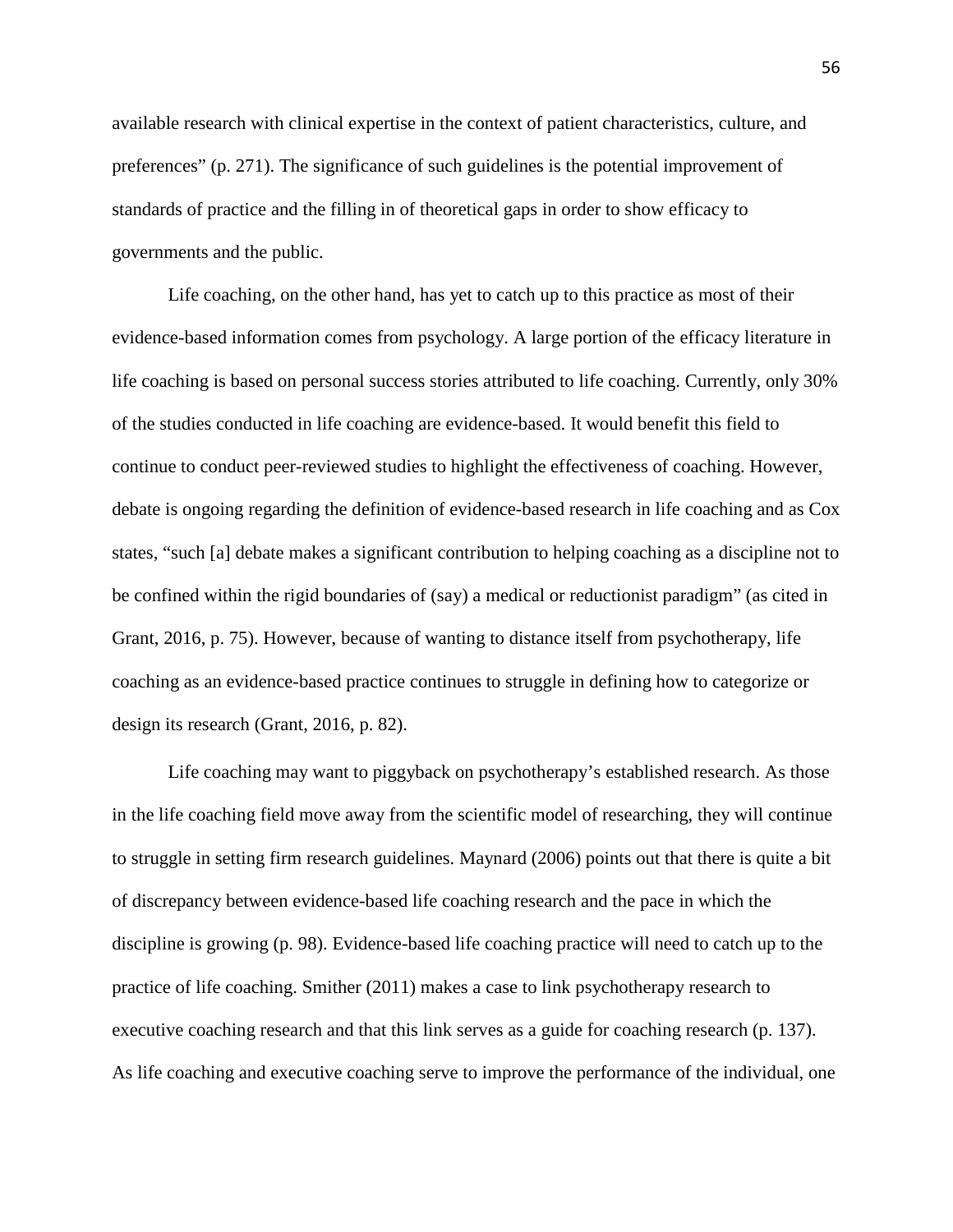in the personal sphere and the other in the business world respectively, it may be advisable to make the leap to link life coaching research to psychotherapy research. Psychotherapy already has a well-established research base that can steer life coaching research. Ultimately, more research needs to be undertaken by the discipline of life coaching to provide a comprehensive evidence-based practice.

## **The Limitations of the Literature Review**

The limitations of this thesis include the limited amount of evidence-based research that was available regarding life coaching. A major component to the lack of evidence-based research is that due to its beginning stages, there are limited contributors (i.e. Williams, Grant, Cavanagh, Kilburg to name some) to life coaching research. This makes it challenging to do a full analysis to compare and contrast the two disciplines. Another limitation was the choice to focus on one theory to compare—that of a solution based approach. However, this decision seemed best in order to limit the comparison of one approach that is used in the two different disciplines.

#### **Conclusion**

Psychotherapy and life coaching are different disciplines but the boundaries may be blurring. They may appear similar or even interchangeable to the public, and there are plenty of similarities between the two practices to warrant a further look. Psychotherapy has its roots planted within the medical field as a way to heal an individual. Life coaching has its roots planted in a competitive, performance-enhancing behaviour market. Although foundationally different, they both serve a somewhat similar purpose, which is to *help* people. A review of the literature of psychotherapy and life coaching serves to highlight important similarities and differences plus the need for mandatory regulation in both industries.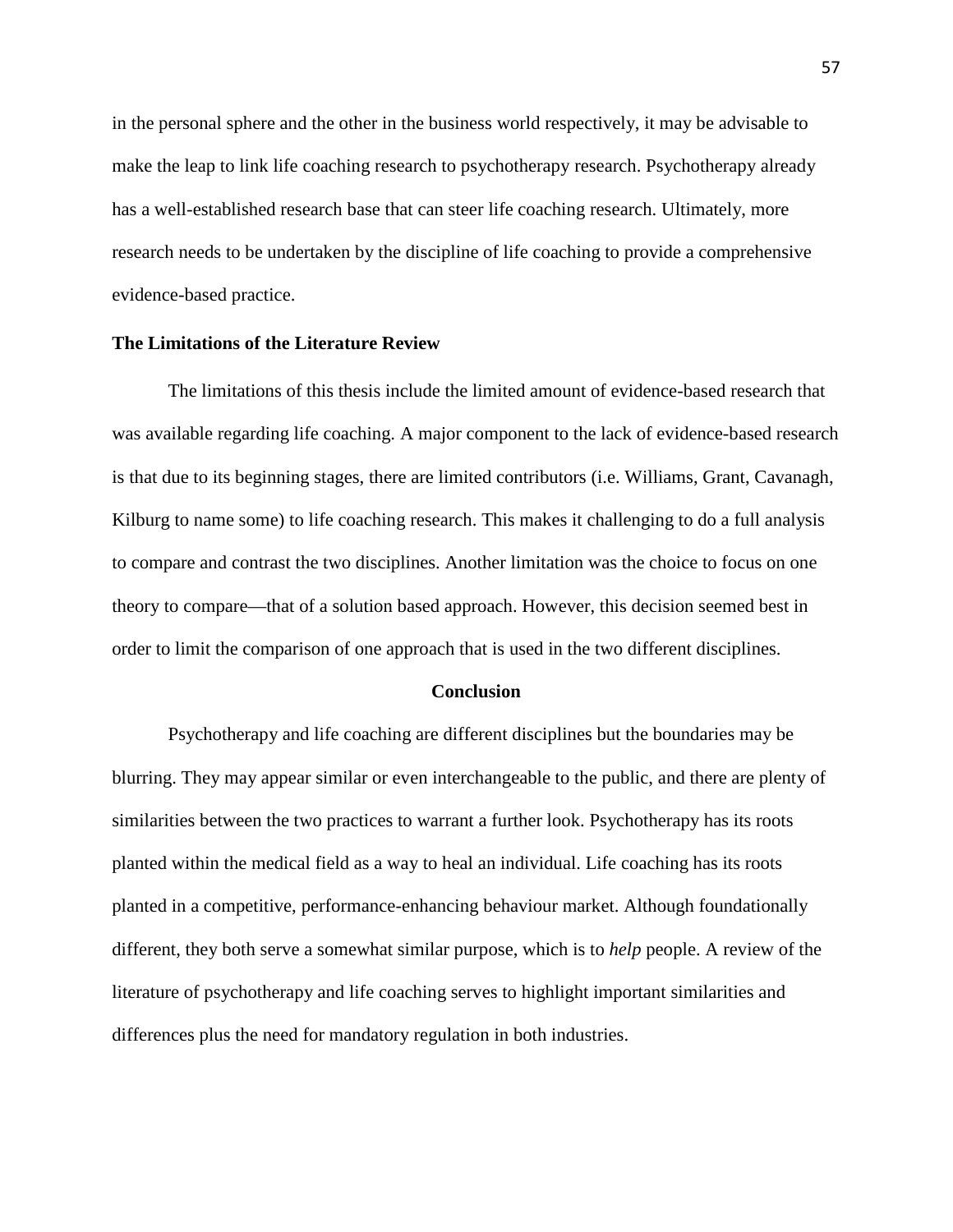### **References**

- Accountability. (2017). In Merriam-Webster.com. Retrieved October 25, 2017, from https://www.merriam-webster.com/dictionary/accountability
- American Psychological Association. (n.d.). In *Different approaches to psychotherapy.* Retrieved from http://www.apa.org/topics/therapy/psychotherapy-approaches.aspx
- APA Presidential Task Force on Evidence-Based Practice, & American Psychological Association. (2006). Evidence-based practice in psychology. *American Psychologist, 61*(4), 271-285.
- Bannik, F. P. (2007). Solution-focused brief therapy. *Journal of Contemporary Psychotherapy, 37(2)*, 87-94.
- Biswas-Diener, R. (2009). Personal coaching as a positive intervention. *Journal of Clinical Psychology*, *65*(5), 544-553.
- Brent, D. A., & Kolko, D. J. (1998). Psychotherapy: Definitions, mechanisms of action, and relationship to etiological models. *Journal of Abnormal Child Psychology*, *26*(1), 17-25.
- Cautin, R. (2011). A century of psychotherapy, 1860–1960. In Norcross, J. C., VandenBos, G. R., Freedheim, D. K., & American Psychological Association (Eds). *History of psychotherapyy: Continuity and change* (2nd ed.) (pp. 3-38). Washington, DC: American Psychological Association. doi:10.1037/12353-000
- Cavanagh, M. (2005). Mental-health issues and challenging clients in executive coaching. In Cavanagh, M., Grant, A., & Kemp, T. *Evidence-based coaching Volume 1: Theory, research and practice from the behavioural sciences* (1<sup>st</sup> Ed.) (pp. 21-36). Bowen Hills: Australian Academic Press.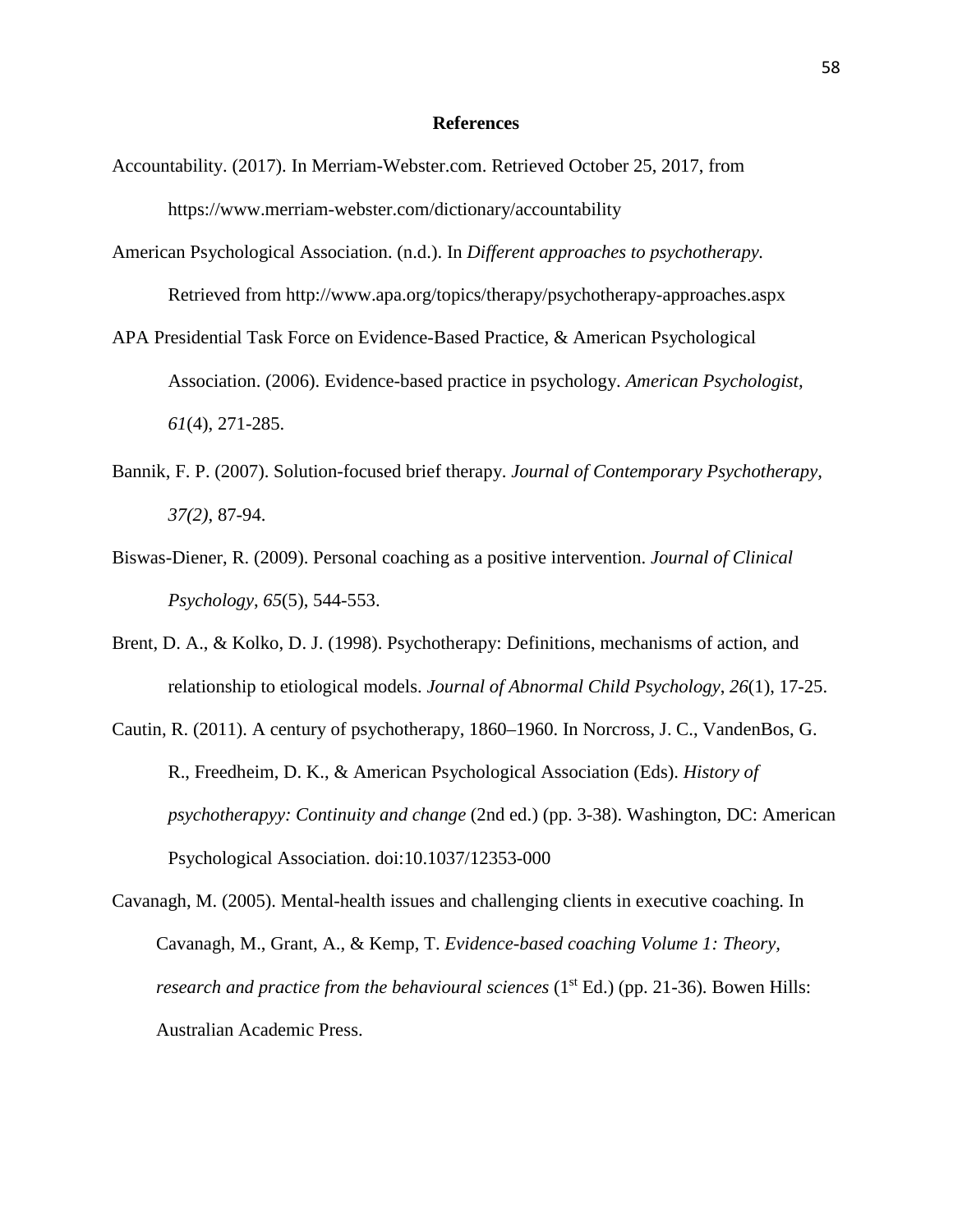- Cavanagh, M. & Grant, A. (2014). The solution-focused approach to coaching. In Cox, E., Bachkirova, T., & Clutterbuck, D. A. (Eds.). (pp. 51-64). *The complete handbook of coaching*. London, GB: Sage Publications Ltd.
- David, O. A., & Breitmeyer, A. (2016). Life coaching: An introduction to the special issue. *Journal of Evidence - Based Psychotherapies, 16*(1), 1-2.
- DeLeon, P. H., Kenkel, M. B., Garcia-Shelton, L. & VandenBos, G. R. (2011). Psychotherapy, 1960 to present. In Norcross, J. C., VandenBos, G. R., Freedheim, D. K., & American Psychological Association (Eds). *History of psychotherapy: Continuity and change* (2nd ed.) (pp. 39-62). Washington, DC: American Psychological Association. doi:10.1037/12353-000
- De Shazer, S., Berg, I. K., Lipchik, E., Nunnally, E., Molnar, A., Gingerich, W., & Weiner-Davis, M. (1986). Brief Therapy: Focused Solution Development. *InterAction, 2*(2*)*, 50- 76.
- Dexter, J., Dexter, G., & Irving, J. (2011). *An introduction to coaching*. London, GB: Sage Publications Ltd.
- Eysenck, H. J. (1992). The effects of psychotherapy: An evaluation. *Journal of Consulting and Clinical Psychology, 60*(5), 659-663. (Reprinted from *The Journal of Consulting Psychology,* 1952, Vol. 16, pp. 319-324.)

FACTBC. (n.d.). In *About us*. Retrieved from<http://www.factbc.org/about-us/>

- Fillery-Travis, A., & Lane, D. (2006). Does coaching work or are we asking the wrong question?. *International Coaching Psychology Review*, *1*(1), 24-36.
- Grant, A. M. (2003). The impact of life coaching on goal attainment, metacognition and mental health. *Social Behavior and Personality*, *31*(3), 253-264.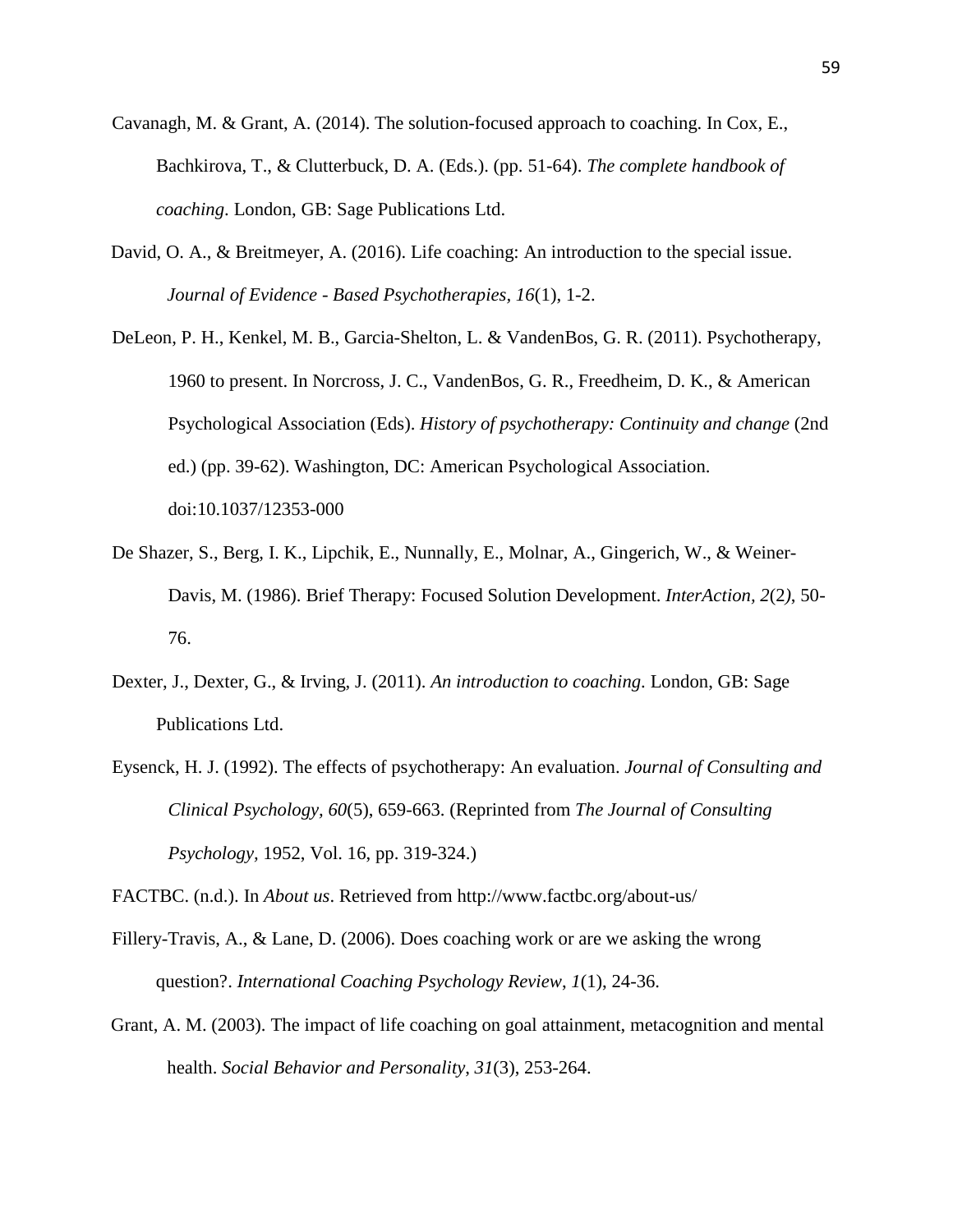- Grant, A. M. (2011). The solution-focused inventory: A tripartite taxonomy for teaching, measuring and conceptualising solution-focused approaches to coaching. *The Coaching Psychologist, 7*(2), 98-106.
- Grant, A. M. (2016). What can Sydney tell us about coaching? Research with implications for practice from down under. *Consulting Psychology Journal: Practice and research, 68*(2), 105-117.
- Grant, A. M. (2016). What constitutes evidence-based coaching? A two-by-four framework for distinguishing strong from weak evidence for coaching. *International Journal of Evidence Based Coaching and Mentoring, 14*(1), 74-85).
- Grant, A. M. & Cavanagh, M. J. (2011). Coaching and positive psychology. In Sheldon, K. M., Kashdan, T. B., & Steger, M. F. (Eds.). (2010). *Designing positive psychology: Taking stock and moving forward*, (pp. 293-309). Oxford University Press.
- Grant, A. M., & O'Connor, S. A. (2010). The differential effects of solution-focused and problem-focused coaching questions: A pilot study with implications for practice. *Industrial and Commercial Training*, *42*(2), 102-111.
- Grigg, G. (2016, May 1). Opinion: We need a B.C. college of counselling therapists. *Vancouver Sun*. Retrieved from https://www.vancouversun.com

Guttman, A. (2007). *Sports: The first five millennia.* University of Massachusetts Press.

- Hicks, R., & McCracken, J. (2010). Solution-focused coaching. *Physician Executive,* 36(1), 62- 64.
- Hilsenroth, M. J. (2013). Introduction to the 50th anniversary special issue on psychotherapy outcome: A return to the beginning. *Psychotherapy, 50*(1), 1-2.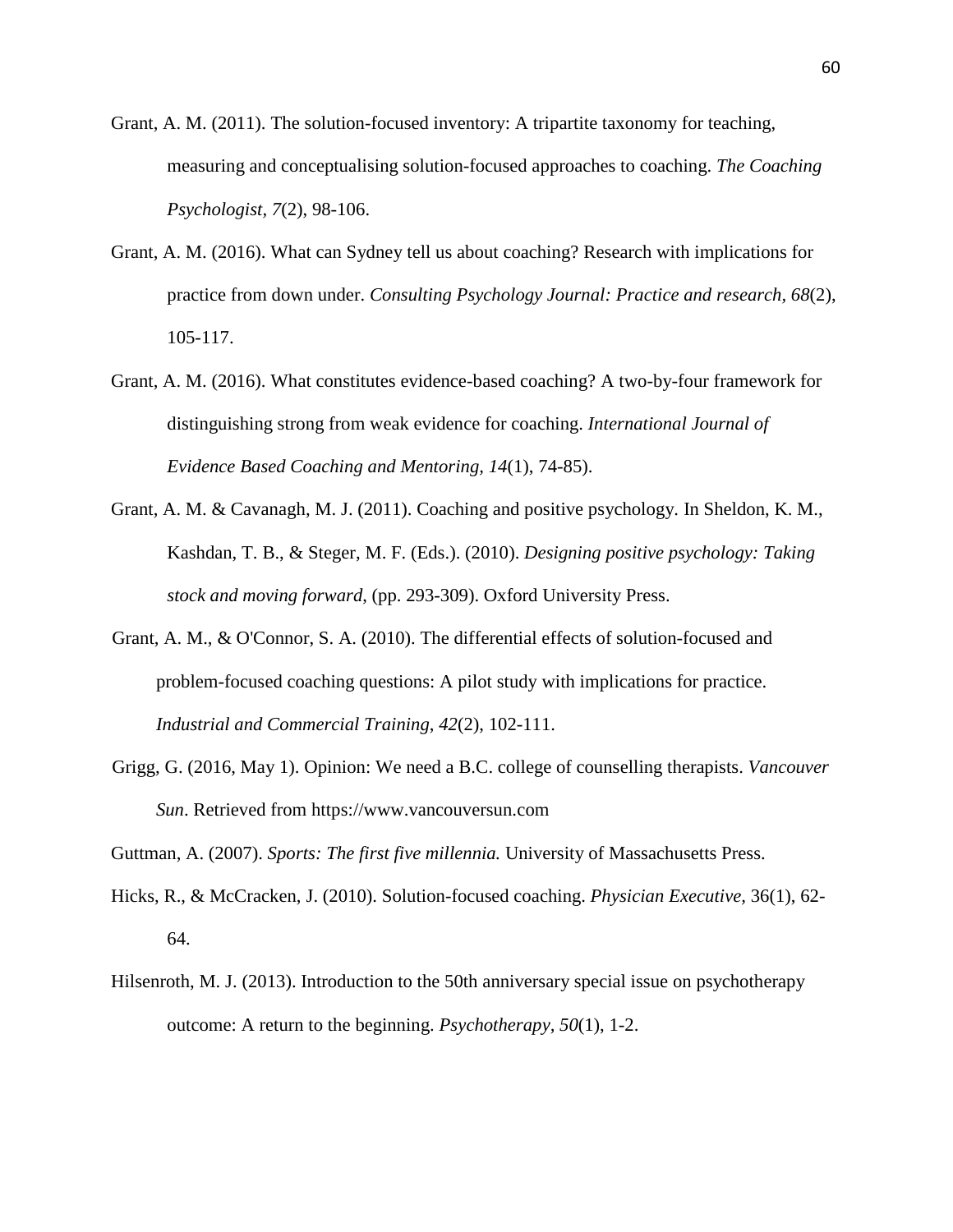- International Coaching Federation. (July 26, 2016). In *International Coach Federation Releases 2016 Global Coaching Study.* Retrieved from https://coachfederation.org/prdetail.cfm?ItemNumber=4301
- Ives, Y. (2008). What is 'coaching'? An exploration of conflicting paradigms. *International Journal of Evidence Based Coaching and Mentoring*, *6*(2), 100-113.
- Iveson, C. (2002). Solution-focused brief therapy. *Advance in Psychiatric Treatment, 8(2)*, 149- 157.
- Kilburg, R. R. (2016). The development of human expertise: Toward a model for the 21stcentury practice of coaching, consulting, and general applied psychology. *Consulting Psychology Journal: Practice and Research, 68*(2), 177-187. doi:http://dx.doi.org.proxy.cityu.edu/10.1037/cpb0000054
- Lambert, M. J., & Barely, D. E. (2001). Research summary on the therapeutic relationship and psychotherapy outcome. *Psychotherapy,* 38(4), 357-361.
- Link, B. G., & Phelan, J. C. (2001). Conceptualizing stigma. *Annual Review of Sociology, 27*, 363-385.
- Macdonald, A. J. (2007). *Solution-focused therapy: Theory, research & practice.* London, GB: Sage Publications Ltd.
- Marks, S. (2017). Psychotherapy in historical perspective. *History of the Human Sciences*, 30(2),  $3-16.$
- Maynard, S. (2006). *Personal and professional coaching: a literature review*. (Unpublished Master's Thesis). Walden University, Minneapolis, Minnesota.
- Norcross, J. C., VandenBos, G. R., & Freedheim, D. K. (2011). Into the future: Retrospect and prospect in psychotherapy. In Norcross, J. C., VandenBos, G. R., Freedheim, D. K., &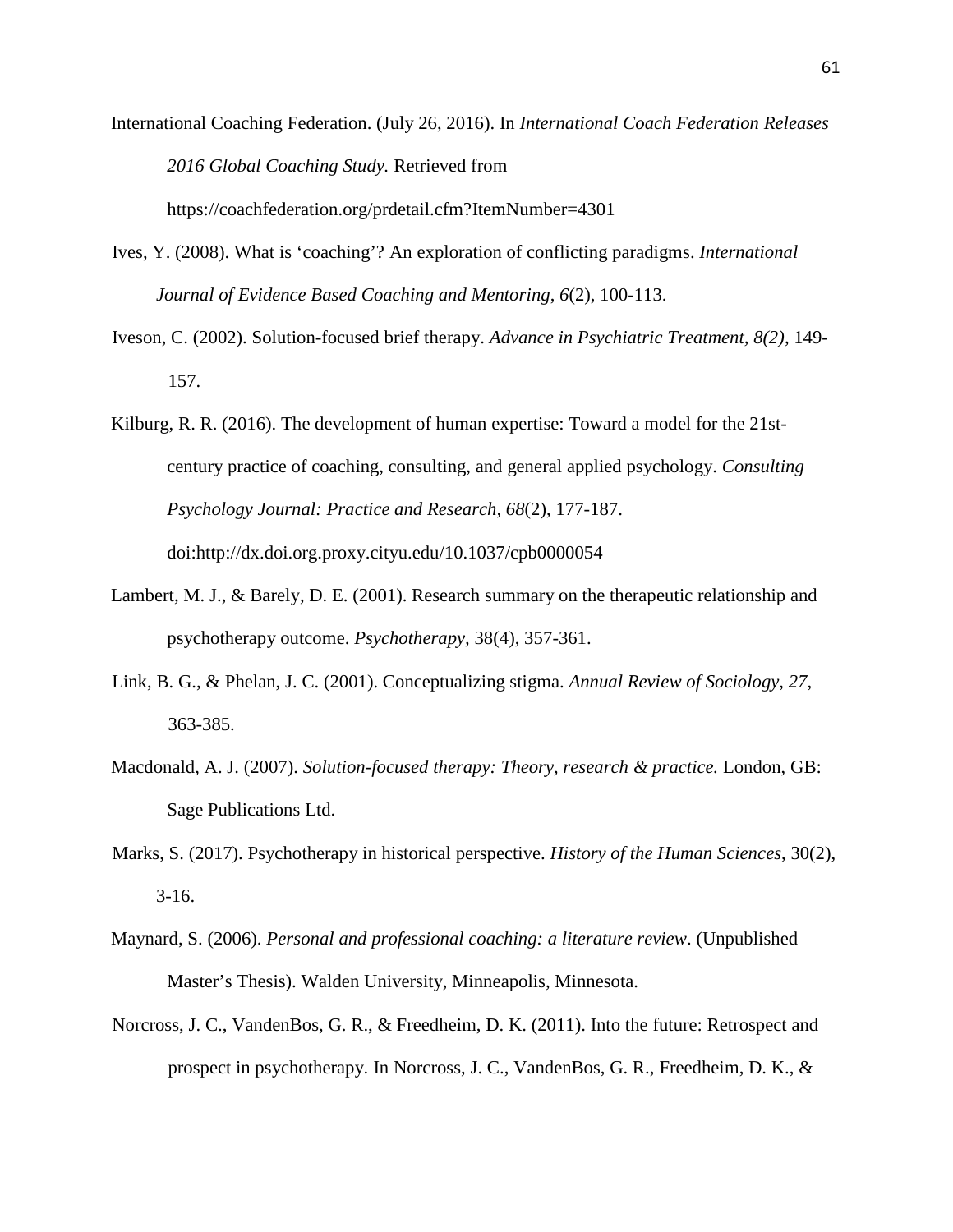American Psychological Association (Eds). *History of psychotherapy: Continuity and change* (2nd ed.) (pp. 743-760). Washington, DC: American Psychological Association.

- O'Connell, B., Palmer, S., & Williams, H. (2013). *Solution focused coaching in practice*. Routledge.
- Paris, J. (2013). How the history of psychotherapy interferes with integration. *Journal of Psychotherapy Integration*, *23*(2), 99-106.
- Passmore, J. (2009) Coaching ethics*:* making ethical decisions*–* novices and experts*. The Coaching Psychologist,* 5(1), 6-10.
- Passmore, J., & Fillery-Travis, A. (2011). A critical review of executive coaching research: a decade of progress and what's to come. *Coaching: An International Journal of Theory, Research and Practice*, *4*(2), 70-88.
- Pope, K. S., & Vasquez, M. J. T. (2016). *Ethics in psychotherapy and counseling: A practical guide* (5<sup>th</sup> ed.). New Jersey: John Wiley & Sons.
- Robbins, A. (n.d.). In *Coaching.* Retrieved from http://www.tonyrobbins.com/coaching/
- Rotenberg, C. T. (2000). Psychodynamic psychotherapy and executive coaching overlapping paradigms. *Journal of the American Academy of Psychoanalysis, 28*(4), 653-663.
- Schaffer, J. B., DeMers, S. T. & Rodolfa, E. (2011). Licensing and credentialing. In Norcross, J. C., VandenBos, G. R., Freedheim, D. K., & American Psychological Association (Eds). *History of psychotherapy: Continuity and change* (2nd ed.) (pp. 743-760). Washington, DC: American Psychological Association.
- Senior, J. (2007). Life coaching: Origins, direction and potential risk why the contribution of psychologists is needed more than ever. *The Coaching Psychologist*, *3*(1), 19-22.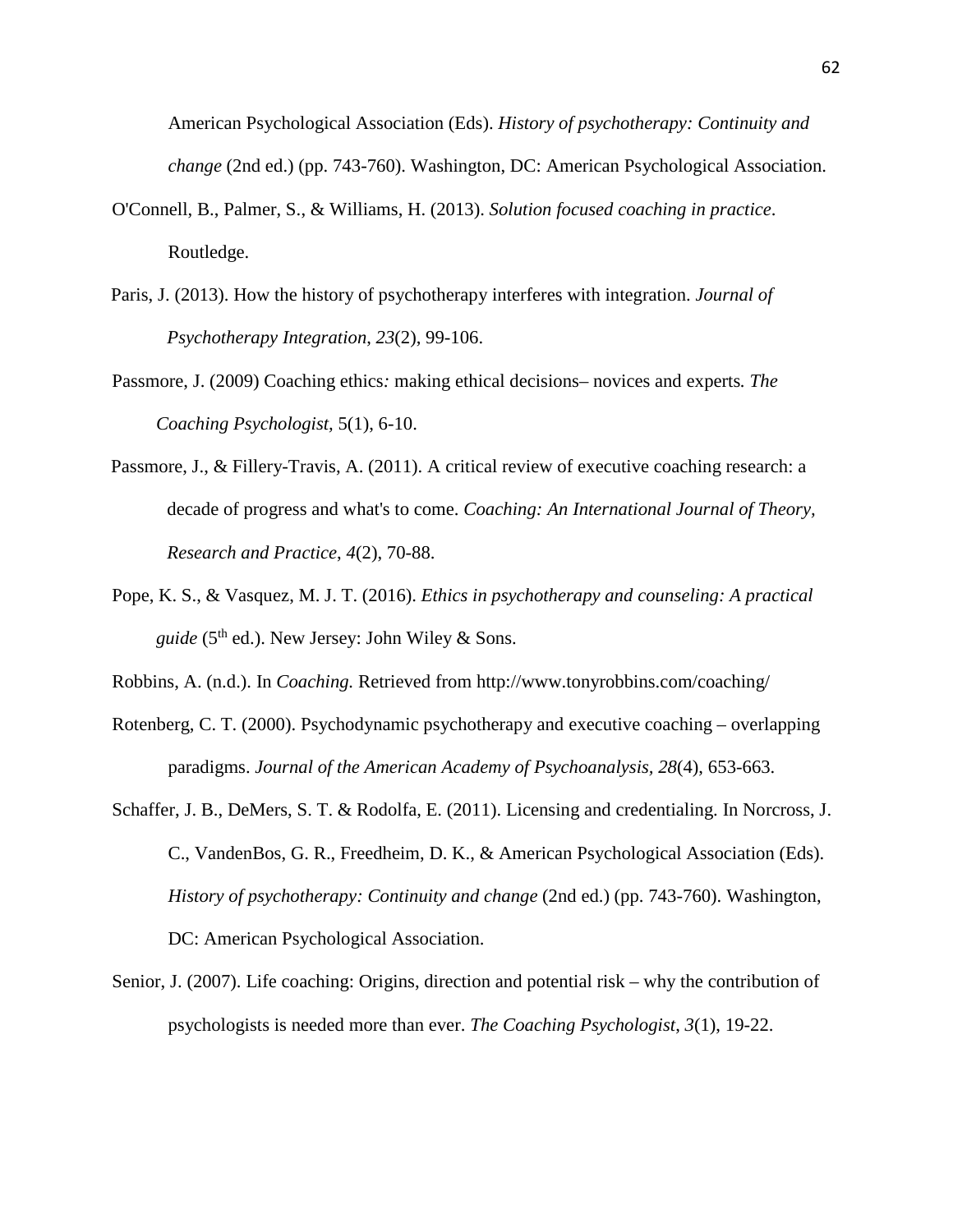- Smither, J. W. (2011). Can psychotherapy research serve as a guide for research about executive coaching? An agenda for the next decade. *Journal of Business and Psychology*, *26*(2), 135-145.
- Sommers-Flanagan, R., & Sommers-Flanagan, J. (2006; 2007; 2015). Becoming an ethical helping professional: Cultural and philosophical foundations  $(1, \text{Auff.}; 1^{\text{st}} \text{ed.})$ . Hoboken, US: Wiley.
- Sorfin, A. & Collett, D. (February 22, 2017). Opinion: British Columbians need protection from unregulated counsellors. *Vancouver Sun*. Retrieved from https://www.vancouversun.com
- Spence, G. B. & Grant, A. (2005). Individual and group life coaching: Initial findings from a randomised, controlled trial. In Cavanagh, M., Grant, A., & Kemp, T. *Evidence-based coaching volume 1: Theory, research and practice from the behavioural sciences* (1<sup>st</sup> Ed.) (pp. 143-158). Bowen Hills: Australian Academic Press.
- Stalker, C. A., Levene, J. E., & Coady, N. F. (1999). Solution-focused therapy one model fits all? *Families in Society: The Journal of Contemporary Human Services, 80*(5), 468-477.
- Starr, J. (2007). *The coaching manual: The definitive guide to the process, principles and skills of personal coaching*. London, UK: Pearson Education Limited.
- Stec, D. (2012). The personification of an object and the emergence of coaching. *Journal of Management History, 18*(3), 331-358.

doi:http://dx.doi.org.proxy.cityu.edu/10.1108/17511341211236273

Stelter, R. (2014). *A guide to third generation coaching: Narrative-collaborative theory and practice* (1st ed.). Dordrecht: Springer.